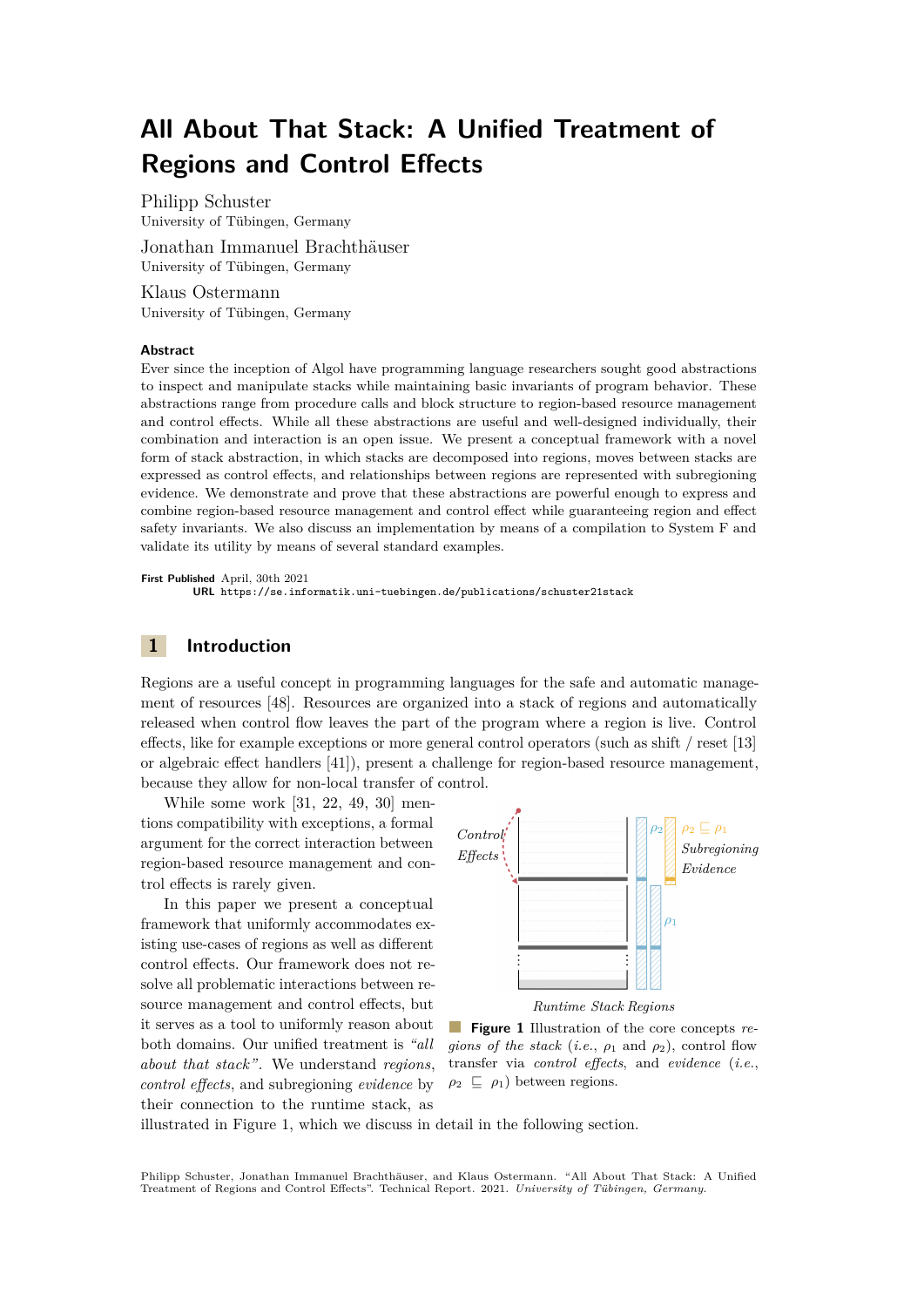### **2 All About That Stack**

One example for the interaction between resources and control effects are finalizers. What should happen when finalization itself throws an exception during unwinding? The behavior varies among programming languages. Our framework helps us to not only discuss *which* semantics is appropriate in this case, but also to argue *why* this behavior is safe.

# **1.1 Overview**

The rest of the paper is organized as follows. In Section [2,](#page-1-0) we introduce the main ideas behind our conceptual framework by studying two different language features and their interaction: arena based memory-management and exceptions. In Section [3,](#page-5-0) we present a base language  $\Lambda_{\rho}$  with type-level region tracking and term-level subregioning evidence. The formulation of this base calculus is parametrized over the semantic interpretation of both *regions* and *subregioning evidence*. We extend this base language with arena-based memory management and exceptions. We then present an operational semantics that formally establishes the connection between type-level regions and the concrete runtime stack during execution. In Section [4,](#page-12-0) we define a denotational semantics for the same language as a translation to System F in continuation-passing style. To evaluate the applicability of our conceptual framework, in subsequent sections we extend the base calculus  $\Lambda_{\rho}$  with more interesting control constructs, like operators for delimited control and effect handlers, as well as more interesting constructs for dealing with resources, like backtrackable mutable state and dynamic wind. Our unified treatment of effects and regions puts us in a unique position to discuss these features and their interaction in the same language.

# **1.2 Contributions**

In particular, this paper makes the following contributions:

- A conceptual framework of regions and subregioning evidence, allowing us to perform an in-depth study of the interaction of region-based resource management and control effects in a type- and effect-safe language  $\Lambda_{\rho}$ . Soundness proofs of  $\Lambda_{\rho}$  are mechanized in Coq.
- An operational semantics and theorems of correspondence that connect type-level regions and term-level subregioning evidence with run-time properties during evaluation (Corollaries [3.3](#page-12-1) and [3.4\)](#page-12-2). Together these theorems entail that we do not need special language runtime support for many region-related language features.
- A denotational semantics of  $\Lambda$ <sub>*ρ*</sub> in terms of an iterated CPS translation where regions are *answer types* and evidence terms are *answer-type coercions*. We present several case studies that instantiate our conceptual framework and discuss non-trivial interactions between different region-related language features. We specify the semantics of those features without adding special runtime support or changing the denotation of regions or evidence.
- $\blacksquare$  The translations to CPS have been implemented as a shallow embedding into the dependently-typed language Idris, which shows that they take well-typed terms to well-typed terms in System F. All examples given in the paper type check and evaluate to the expected result.

# <span id="page-1-0"></span>**2 Main Ideas**

As already mentioned, our unified treatment is *"all about that stack"* and that we understand *regions*, *control effects*, and subregioning *evidence* by their connection to the runtime stack, as illustrated in Figure [1.](#page-0-0) Let us consider each of the three concepts in turn.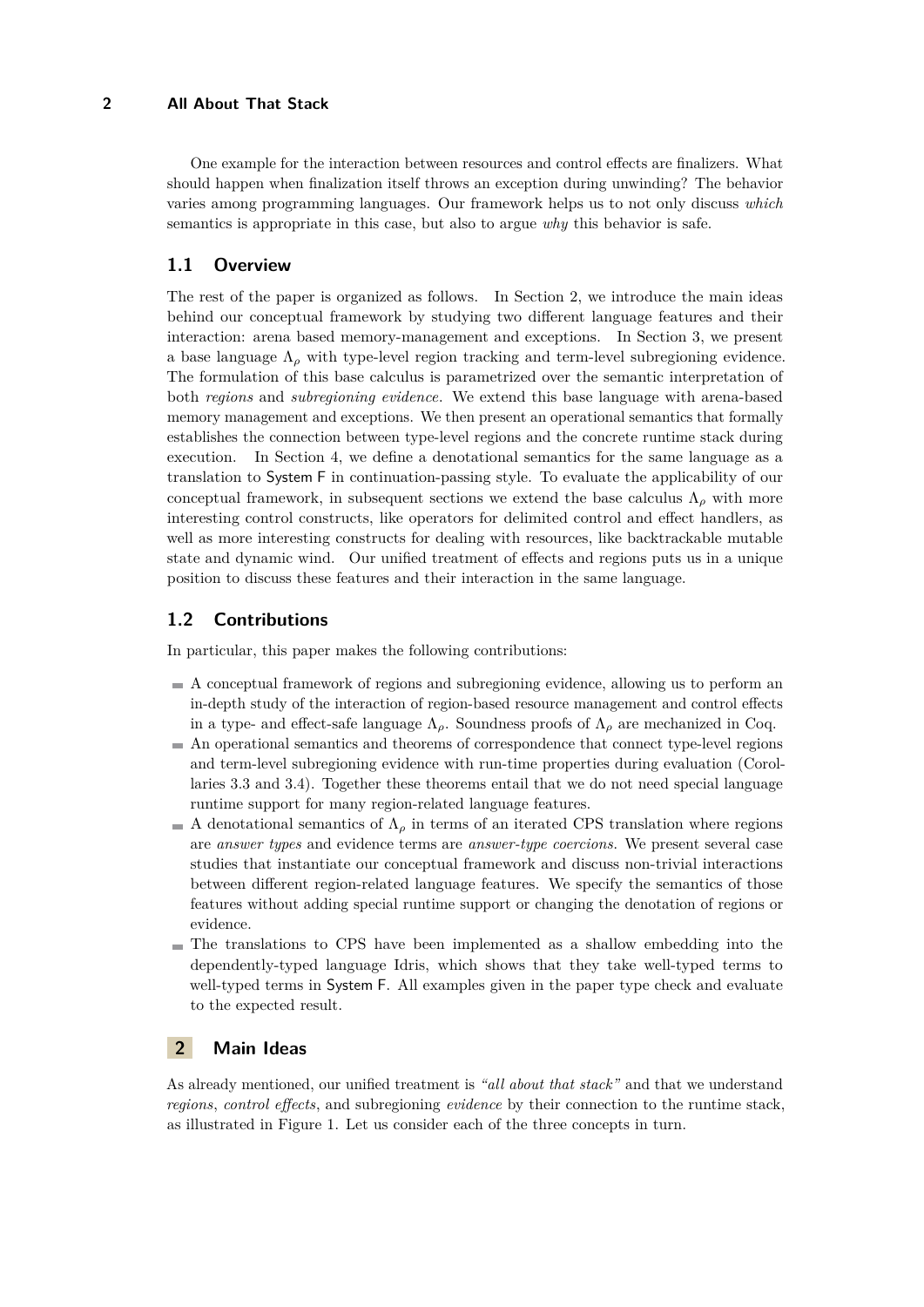**Regions** At the heart of this unified treatment lies our understanding of what a region is. We shift the perspective and instead of considering a *stack of regions* [\[47\]](#page-30-2), we consider *regions of the stack*. That is, where most literature on region-based memory management sees a region as a part of the store (*i.e.*, a "region of memory"), we understand a region as part of the runtime stack. While other approaches track where values are stored, we rather track where computations are run. Importantly, in this paper with *stack* we refer to the runtime stack and *not* to a way of organizing memory.

**Control Effects** While regions denote particular parts of the runtime stack, control effects (like exceptions) *move between stack segments*. As we will see in this section, unifying the treatment of regions and control effects, we rephrase the problem of effect safety as a problem of region safety, and use the same type-level machinery to guarantee both. This understanding of effect safety is very much in line with recent work on effect handlers [\[52,](#page-30-3) [51,](#page-30-4) [4,](#page-27-1) [9\]](#page-27-2).

**Subregioning Evidence** Since they denote parts of the runtime stack, regions are naturally nested. To witness this nesting, we introduce explicit term-level evidence [\[20\]](#page-28-1). There are two important aspects to our notion of subregioning evidence, corresponding to their *static* and *dynamic* interpretation. Statically, evidence of type  $\rho_2 \subseteq \rho_1$  witnesses the fact that region  $\rho_2$  is nested within region  $\rho_1$ , allowing us to guarantee region and effect safety. Importantly, evidence also has a *runtime interpretation*: dynamically, evidence of the type  $\rho_2 \subseteq \rho_1$  denotes the *difference* between the two regions  $\rho_2$  and  $\rho_1$ . We assign meaning to this difference and equip evidence with computational content describing what it means for program execution to move from one region of the stack to another region of the stack. In their work on monadic regions, Fluet and Morrisett [\[20\]](#page-28-1) incorporate a very similar form of subregioning, envisioning that

*[. . . ] we can imagine a scheme in which this primitive evidence is abstract and we provide additional operations for combining evidence [. . . ]* – Fluet and Morrisett [\[20,](#page-28-1) p. 106]

In this paper, we do exactly that. In the remainder, we will encounter different semantic interpretations of this "difference". The following subsections use arena allocation and exceptions as examples to make these ideas more concrete.

## <span id="page-2-0"></span>**2.1 Arena-based Memory Management**

As a first example, let us see how region-based resource management can be expressed within our framework. We use memory management as an example. Resources other than memory, for example file handles [\[31\]](#page-29-1), would be treated similarly. Our type system follows Fluet and Morrisett [\[20\]](#page-28-1). What is new is our understanding what a region *is*.

An arena is a block of memory that allows for the allocation of many small objects into it. While we use the term arena, other terminology such as *pool* and *region* is also in use. In alignment with our understanding of regions, arenas are tied to the runtime stack: they have to be allocated and deallocated in a last-in-first-out way.

To make arena-based memory management safe, we have to ensure that we only allocate into an arena while it is still *live* and that we only read from a pointer into an arena which is still live. An arena is live, when it is in the region which describes the current runtime stack. To understand this intuitively, consider the following example.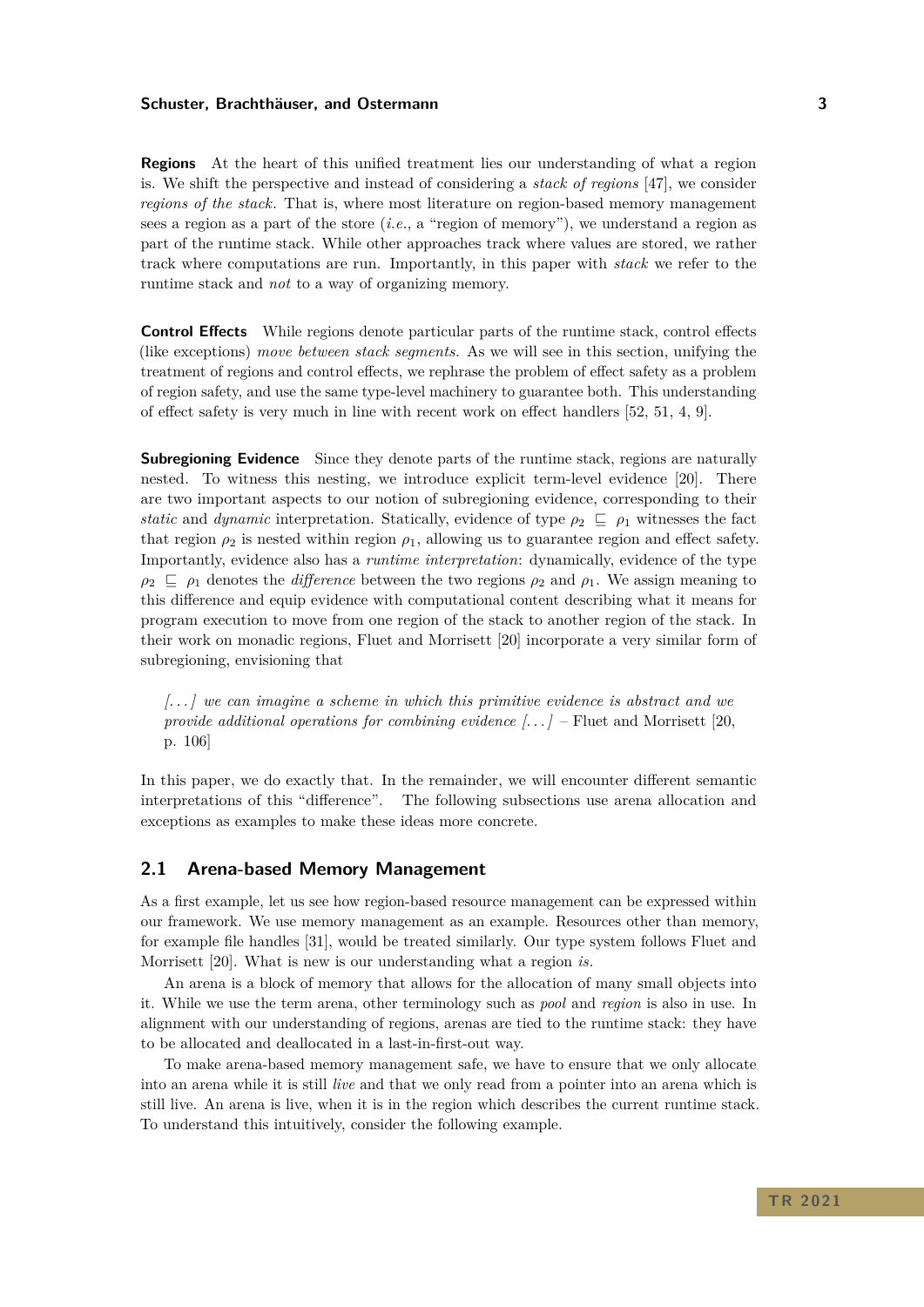**Example 1.** In this example, we create a fresh arena. Operationally, the arena  $\{\ldots\}$ statement will allocate a fresh arena, and deallocate it after control flow leaves the enclosed block. It introduces a *region variable*  $r_1$ , an *arena*  $a_1$  and *subregioning evidence*  $1_1$ . In our type system, every statement is checked in a region. The enclosed block is checked in region  $r_1$ .

```
arena { [r_1](a_1 : Arena r_1 A, l_1 : r_1 \sqsubseteq T) \Rightarrowval ptr = alloc(a_1, aValue, 0);arena { [r_2](a_2 : Arena r_2 (A \times A), 1_2 : r_2 \sqsubseteq r_1) \Rightarrowval pair = alloc(a_2, (load(ptr, 1_2), load(ptr, 1_2)), 0);
     return pair // does not type check
  }
}
```
We then allocate a value aValue into the arena  $a_1$ . To allocate into the arena  $a_1$ , we have to provide evidence that the arena's region is nested inside of the current region, *i.e.* that  ${\bf r}_1 \subseteq {\bf r}_1$ . We provide the reflexivity evidence 0. The resulting pointer ptr has type Ptr  $r_1$  A.

We then create a second arena  $a_2$  in a second region  $r_2$  which is clearly inside of  $r_1$ . This fact is witnessed by the evidence variable  $1_2$ . We allocate a pair into  $a_2$ . To load from the pointer ptr, we have to provide evidence that the pointer's region is inside of the current region, *i.e.* that  $\mathbf{r}_2 \subseteq \mathbf{r}_1$ . We provide the evidence variable  $\mathbf{1}_2$ . The allocated pair pair has type Ptr  $\mathbf{r}_2$  (A  $\times$  A). This pointer shall not be used outside of region  $\mathbf{r}_2$ . Our type system prevents pair from being returned from the block. At the same, it would be fine to return ptr from the inner region  $r_2$ , but not from the outer region  $r_1$ .

**Meaning of Regions and Evidence** In the case of arenas, a region is a concrete *list of live arenas*. The top-level region is the empty list. When we run this example, we allocate a fresh arena  $a_1$ . Region  $r_1$  stands for the singleton list containing just  $a_1$ . Then we allocate a second arena,  $a_2$ . Region  $r_2$  stands for the two-element list containing  $a_2$  and  $a_1$ . Subregioning evidence also is a *list of arenas*. It is the difference between the two lists of arenas that the regions stand for. In this example  $1_2 : r_2 \sqsubseteq r_1$  is the singleton list containing  $a_2$ .

# <span id="page-3-0"></span>**2.2 Exception Handling**

Exceptions abort the current computation to an exception handler. An exception that is thrown while the corresponding handler is not on the stack results in a error condition that we want to prevent statically. Within our framework, we can phrase *exception safety* in terms of regions: in order to throw to an exception handler, we require evidence that the corresponding handler is still on the runtime stack. For example, consider the following program.

► **Example 2.** The function safeDiv divides two numbers, but throws an exception when the second number is zero.

```
def safeDiv[r](x : Int, y : Int, e : H andler r) at r {
  if (y == 0) { throw(e, 0) }
  else { return (x / y) }
}
```
We follow Zhang et al. [\[53\]](#page-30-5) and Brachthäuser et al. [\[9\]](#page-27-2) and explicitly pass exception handlers. That is, in addition to the two parameters x and y, the function safeDiv receives an exception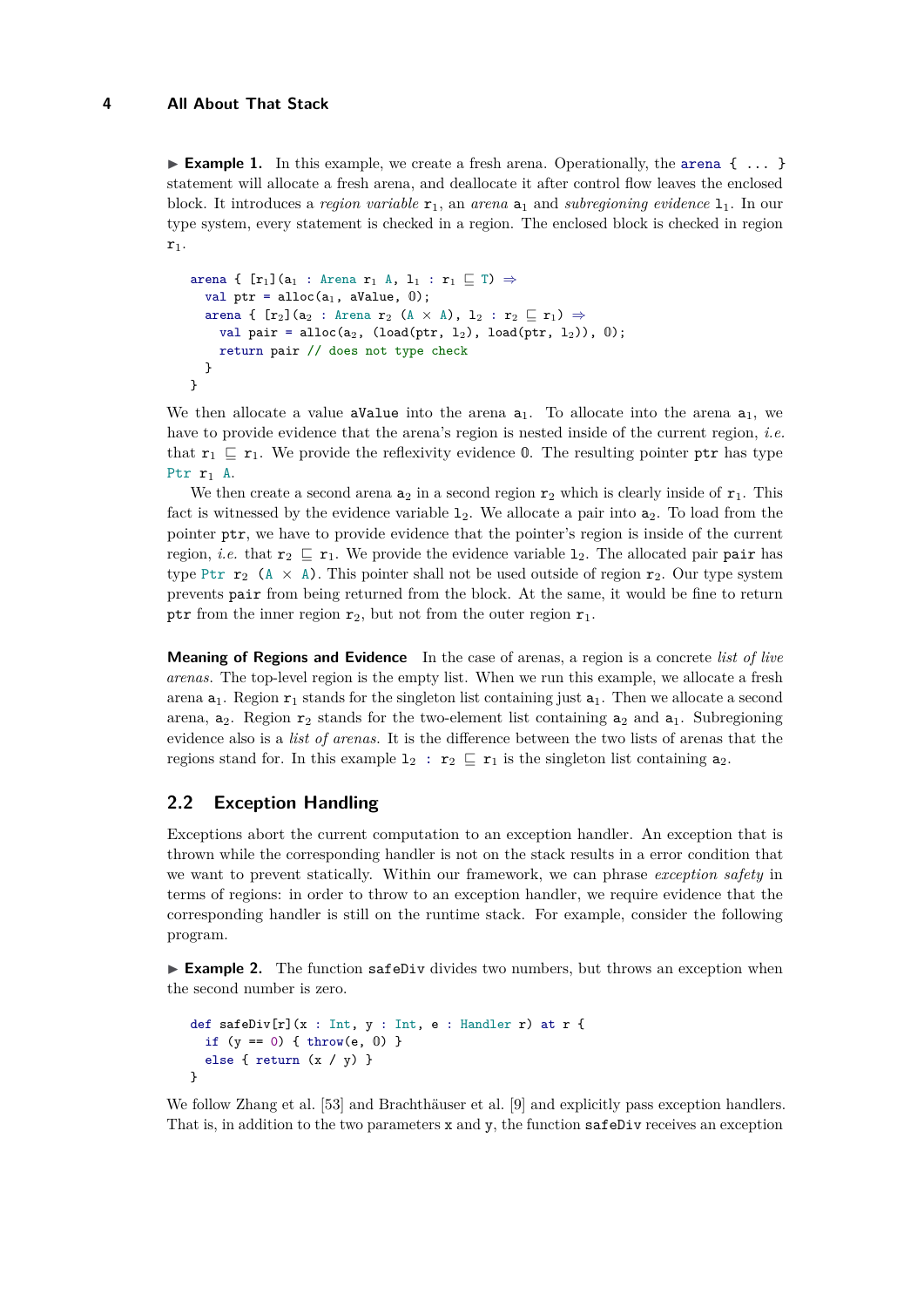handler **e**. When y is zero we throw to this handler **e**. For this to be safe we need to guarantee that this handler is on the stack. But this is the very same problem we had with arenas. So we use the very same solution: When we throw to a handler of type Handler  $\bf{r}$  we have to provide evidence that the current region is a subregion of the handler's region, in this example  $\mathbf{0}$ :  $\mathbf{r} \sqsubseteq \mathbf{r}$ . The function safeDiv is *region polymorphic*. It abstracts over a region variable r. It is also annotated to run in the region r. To handle the exception we use our safeDiv function as follows.

```
try { [r_1](e_1 : \text{Handler } r_1, 1_1 : r_1 \sqsubseteq T) \Rightarrow \text{safeDiv}[r_1](5, 0, e_1) }
catch { return 0 }
```
Very much like the arena statement, the exception handler introduces a region variable  $r_1$ , a handler  $e_1$ , and subregioning evidence  $1_1$ . In the call to safeDiv, we instantiate the region variable r to  $r_1$  and pass the exception handler  $e_1$ . The example illustrates that we can guarantee exception safety, or more generally effect safety, by the very same mechanism we use for region safety.

**Meaning of Regions and Evidence** In the case of exceptions, a region is a *list of exception handlers* on the runtime stack. Evidence now corresponds to the *list of exception handlers* that an exception unwinds, again representing the difference between regions. An alternative representation that suffices in this example is to interpret evidence as the total number of exception handlers that need to be skipped over, reducing the meaning of evidence to the bare minimum.

# **2.3 Combining Arenas and Exceptions**

Let us now look at an example where we combine arenas and exceptions.

► **Example 3.** We install an exception handler and create two arenas. The inner statements are checked in region  $r_3$ .

```
try { [r_1](e_1 : \text{Handler } r_1, 1_1 : r_1 \sqsubseteq T) \Rightarrowarena { [r_2](a_2 : Arena r_2 String, l_2 : r_2 \sqsubseteq r_1) \Rightarrowarena { [r_3] (a<sub>3</sub> : Arena r<sub>3</sub> String, 1<sub>3</sub> : r<sub>3</sub> \sqsubseteq r<sub>2</sub>) \Rightarrowalloc(a_3, "hello", 0);
         alloc(a_2, "world", 1_3);throw(e<sub>1</sub>, l_3 \oplus l_2)
      }
   }
} catch { return 1 }
```
To allocate into the arenas, we have to provide evidence, as before. To throw an exception to the outer handler  $e_1$ , we have to provide evidence that region  $r_3$  is inside of  $r_1$ . We *compose* evidence variables  $1_3 \oplus 1_2$ , to get evidence of type  $\mathbf{r}_3 \subseteq \mathbf{r}_1$ .

**Meaning of Regions and Evidence** In this combination, regions and evidence are again lists, with elements that are *either an arena or an exception handler*. The evidence contains exactly the arenas  $a_3$  and  $a_2$  we need to deallocate when we throw to handler  $e_1$ . In this example this is rather obvious. But in general, and especially in the presence of features like first-class functions, parametric polymorphism, or mutable state it is not clear that this is always the case.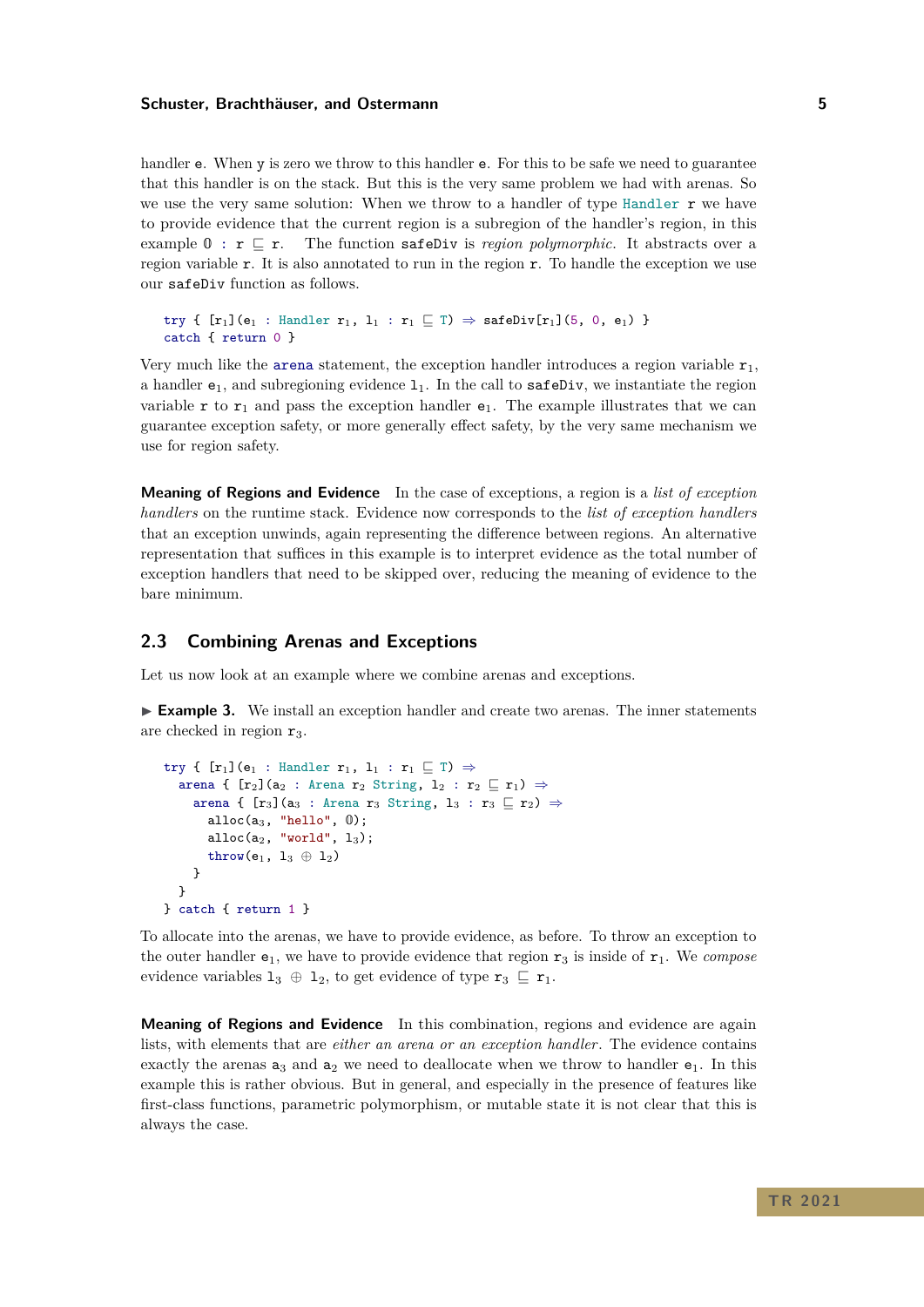### **6 All About That Stack**

# **2.4 Regions and Evidence**

Different language features like arenas and exceptions require assigning different meaning to regions and evidence. Our conceptual framework equips us with the vocabulary to talk about evidence as the constructive difference between regions. In the remainder, we will further explore this notion of difference in two ways.

**Operationally** To make the above examples precise and provide an operational intuition, in the next section we formally present the  $\Lambda_{\rho}$  calculus together with an operational semantics. In this semantics, regions and evidence are both represented as lists of markers. As we have seen in the combined example, extending a language with multiple different features requires potentially global changes to the meaning of regions and evidence.

**Denotationally** To study additional language constructs and their composition, in Section [4](#page-12-0) we present a CPS translation of  $\Lambda_{\rho}$ . Interestingly, where the small-step operational semantics represented evidence as lists, in our translation we represent regions as answer types and evidence as answer-type coercing functions, which can be understood as difference lists [\[28\]](#page-28-2). This way, each language feature can choose its own meaning of regions (by choosing a corresponding answer type) and its own meaning of evidence (by implementing the answer type coercing function). Function composition immediately gives rise to a sound composition of the different interpretations of evidence.

# <span id="page-5-0"></span>**3 A Calculus of Regions –** Λ*<sup>ρ</sup>*

In this section, we present  $\Lambda_{\rho}$ , a calculus with regions and subregioning evidence. We then formally introduce the two extensions of the previous section: arenas and exceptions. Both of these will push markers onto the runtime stack. We call the extended language Λ*<sup>ρ</sup>* [Mem, Exc]. We define a small-step operational semantics for Λ*<sup>ρ</sup>* [Mem, Exc]. This semantics provides a concrete operational intuition: a region is a list of concrete *markers on the stack* and evidence is a list of *markers that represents the difference* between such lists. This allows us to establish a correspondence between type-level regions and term-level evidence, which is captured in Corollaries [3.3](#page-12-1) and [3.4.](#page-12-2)

The paper is accompanied by a mechanized formalization of the extended language and its operational semantics in the Coq theorem prover [\[2\]](#page-27-3), including Theorems [3.1](#page-11-0) and [3.2.](#page-11-1) Region- and exception safety follow as corollaries: whenever we use an arena or throw an exception, the corresponding marker or handler will be on the stack.

# **3.1 Syntax**

Figure [2](#page-6-0) defines the syntax of  $\Lambda_{\rho}$ . We use fine-grain call-by-value [\[36\]](#page-29-3) and syntactically distinguish between statements, which can have effects, and pure expressions.

Function values (*i.e.*,  $\{ [\overline{r}](\overline{x} : \overline{\tau}) \text{ at } \rho \Rightarrow s \}$ ) abstract over a list of type-level region parameters  $(i.e., \overline{r})$ , and a list of term-level value parameters  $(i.e., \overline{x} : \overline{\tau})$ . Each function is defined to run exactly in a region  $\rho$ , but otherwise functions are unsurprising. Since our focus is on the interaction between regions and control effects, we omit type abstraction from this presentation. Our mechanized formalization includes type polymorphism, which is orthogonal to the rest of the calculus.

We define the following short-hand notation for named function definitions:

**def**  $f[\overline{r}](\overline{x : \tau})$  **at**  $\rho \{s_0\}; s$ *.* **val**  $f =$  **return**  $\{ [\overline{r}](\overline{x} : \overline{\tau}) \text{ at } \rho \Rightarrow s_0 \}; s$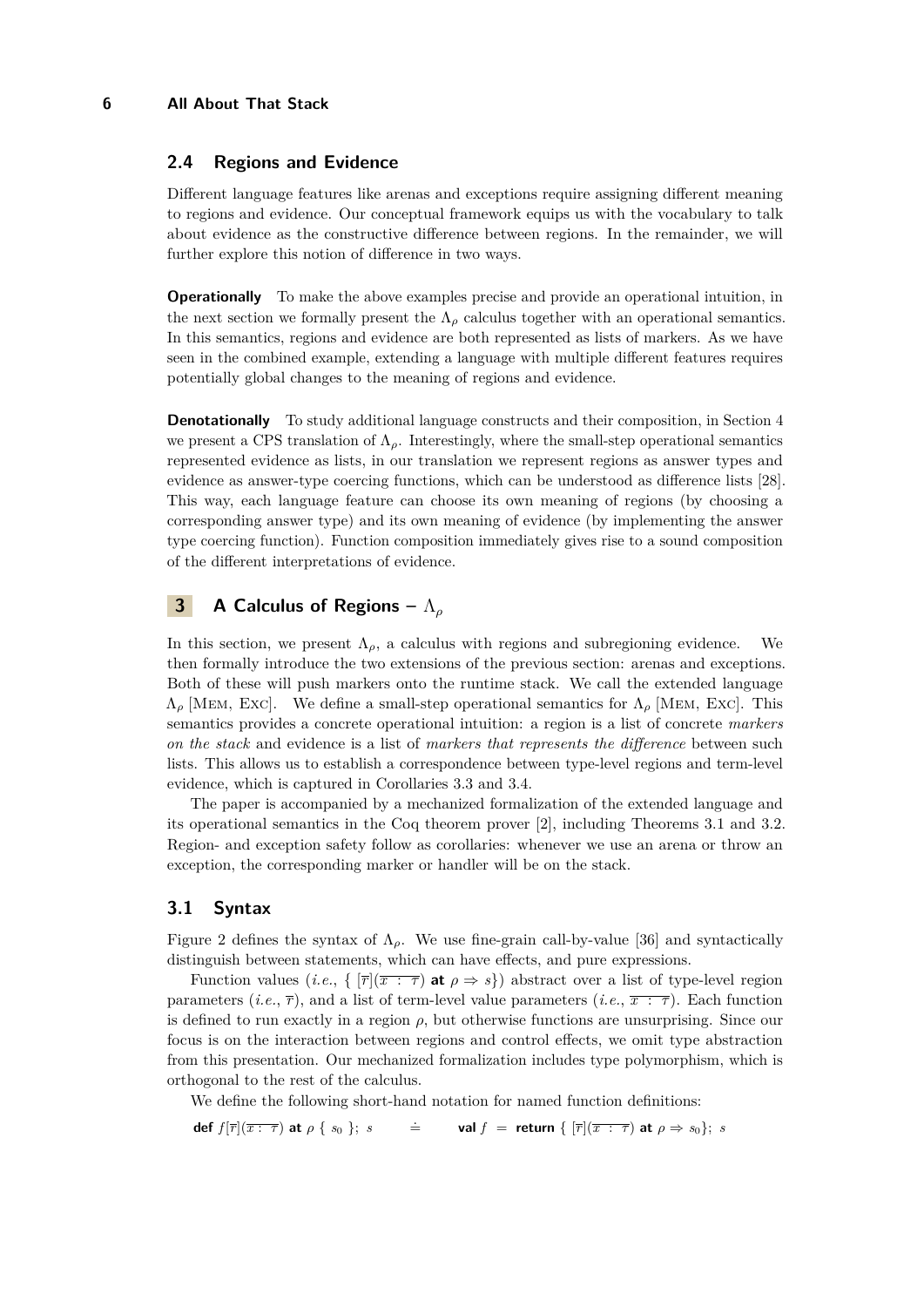<span id="page-6-0"></span>

| Terms:                     |                                                                                                                                            |                                                          | Types:                                                      |                                                                                                                                  |                                               |
|----------------------------|--------------------------------------------------------------------------------------------------------------------------------------------|----------------------------------------------------------|-------------------------------------------------------------|----------------------------------------------------------------------------------------------------------------------------------|-----------------------------------------------|
| <b>Statements</b><br>S     | $\therefore$ val $x = s; s$<br>return $e$<br>$e[\overline{\rho}](\overline{e})$                                                            | sequencing<br>returning<br>application                   | <b>Types</b>                                                | $\tau$ ::= lnt   Bool  <br>$\forall [\overline{r}] (\overline{\tau}) \rightarrow^{\rho} \tau$ functions<br>$\rho \subseteq \rho$ | primitives<br>evidence                        |
| <b>Expressions</b>         | $e, i ::= x   f   l$<br>$\boldsymbol{v}$<br>$\mathbb O$<br>$e \oplus e$                                                                    | variables<br>values<br>refl. evidence<br>trans. evidence | Regions<br>$\rho \quad ::= \quad r$<br><b>Environments:</b> |                                                                                                                                  | region variable<br>toplevel region            |
| Values<br>$\boldsymbol{v}$ | $\therefore$ ()   0   1      true    primitives<br>$\{\ \overline{r} \mid (\overline{x} : \tau) \text{ at } \rho \Rightarrow s\}$ closures |                                                          | $\Gamma \ :: = \ 0$                                         | $\Gamma, r$<br>$\Gamma$ , $x: \tau$                                                                                              | empty env.<br>region binding<br>value binding |

**Figure 2** Syntax of our base language Λ*ρ*.

The list of region parameters scopes over the parameter types, the return type, the annotated region *ρ*, and the body of function *s*. We apply functions to a list of regions  $\bar{\rho}$  and a list of arguments *e*.

We introduce two additional concepts: type-level regions and term-level evidence. Typelevel regions *ρ* are either region variables *r* or the top-level region T. Intuitively, the top-level region denotes the bottom part of the runtime stack. Term-level evidence expressions are either an evidence variable *l*, the empty evidence 0 witnessing reflexivity of subregioning, or the composition of evidence  $e \oplus e$ , witnessing the transitivity of subregioning.

# **3.2 Typing**

Figure [3](#page-7-0) defines the typing rules of Λ*ρ*. We type statements and expressions with different judgement forms. While both are typed in an environment  $\Gamma$  containing value and region bindings, only statements are typed in a given region *ρ*. Statements may perform effectful (that is, *serious* in the terminology of Reynolds [\[42\]](#page-29-4)) computation, which is only safe in specific regions. In contrast, expressions are pure (that is, *trivial*) and can be evaluated independent of any region.

# **3.2.1 Typing of Statements**

Rule VAL types sequencing of statements. We type the two statements  $s_0$  and  $s$  in the same region  $\rho$  of the compound statement. Returning a result of a computation (rule RET) can be typed in any region. In rule App we apply a function  $e_0$  to a list of regions  $\bar{\rho}$  and to a list of arguments  $\bar{e}$ . The type of  $e_0$  is a function type in a region  $\rho_0$ . The overall statement is typed in a region  $\rho$ . The premise  $\rho = \rho_0[\overline{r \mapsto \rho}]$  requires that, after substituting the regions  $\bar{\rho}$  for the region variables  $\bar{r}$  both have to syntactically be the same. Note that we do not have any implicit or explicit subtyping of function types here or elsewhere. All region subtyping exclusively occurs through the passing of subregioning evidence.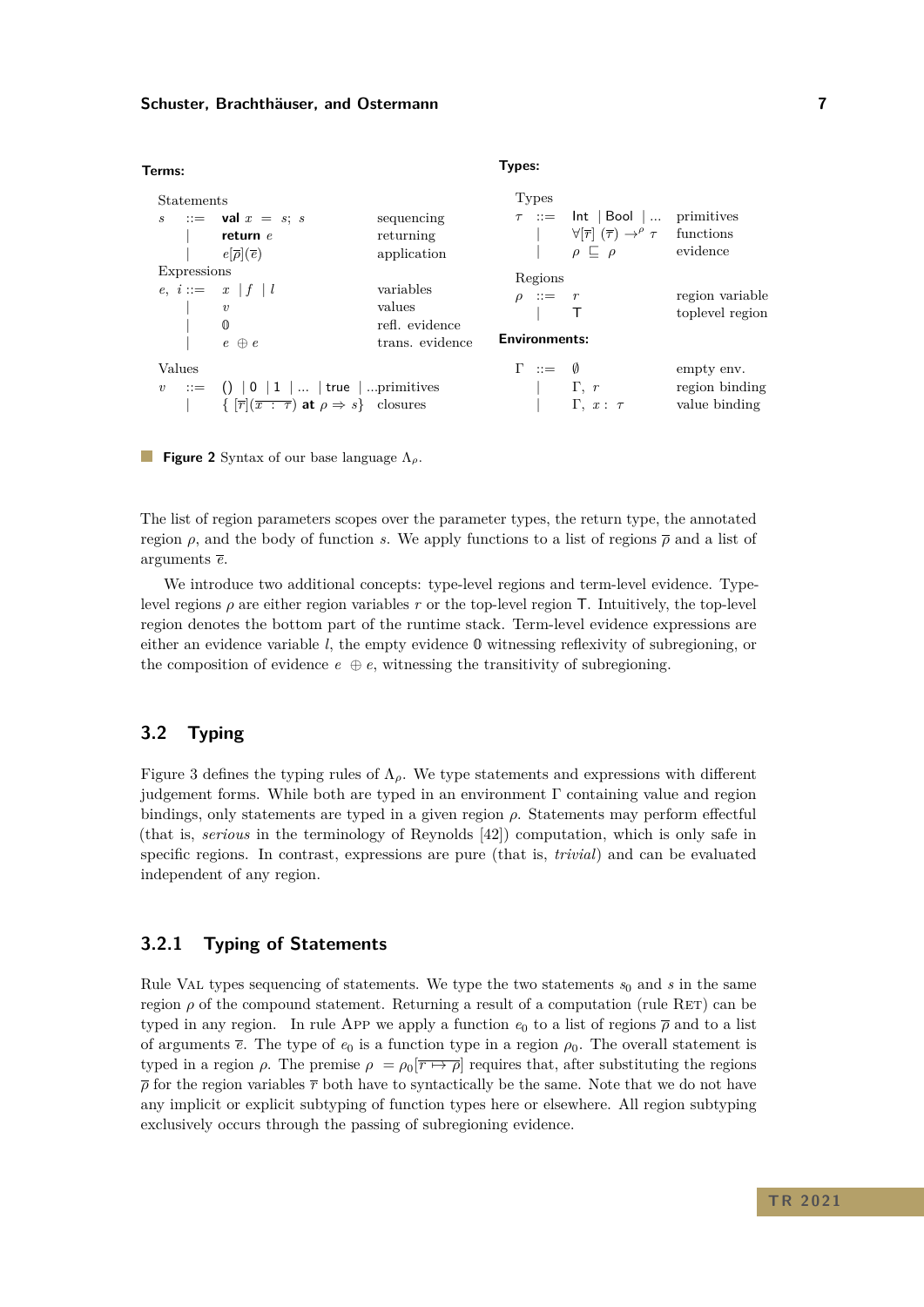# <span id="page-7-0"></span>**Statement Typing**

$$
\begin{array}{c}\n\Gamma |\rho \vdash s : \tau \\
\hline\n\uparrow \uparrow \uparrow \downarrow\n\end{array}
$$
\n
$$
\frac{\Gamma |\rho \vdash s_0 : \tau_0 \qquad \Gamma, x_0 : \tau_0 |\rho \vdash s : \tau}{\Gamma |\rho \vdash \text{val } x_0 = s_0; s : \tau}\n\begin{bmatrix}\n\text{Val} \\
\hline\n\Gamma |\rho \vdash \text{return } e : \tau\n\end{bmatrix}\n\begin{bmatrix}\n\text{Rer}\n\end{bmatrix}
$$

$$
\frac{\Gamma \vdash e_0 : \forall [\overline{r}](\overline{\tau}) \rightarrow^{\rho_0} \tau_0 \qquad \overline{\Gamma \vdash e : \tau[\overline{r \mapsto \rho}]} \qquad \rho = \rho_0[\overline{r \mapsto \rho}]}{\Gamma \upharpoonright \rho \vdash e_0[\overline{\rho}](\overline{e}) : \tau_0[\overline{r \mapsto \rho}]} \qquad \text{[APP]}
$$

### **Expression Typing**

$$
\begin{array}{c}\n\Gamma \vdash e : \tau \\
\uparrow \quad \uparrow \quad \downarrow\n\end{array}
$$
\n
$$
\frac{\Gamma(x) = \tau}{\Gamma \vdash x : \tau} \text{[VaR]} \quad \frac{\Gamma \vdash n : \text{Int}}{\Gamma \vdash n : \text{Int}} \text{[Lrr]} \quad \frac{\Gamma, \ \overline{r}, \ \overline{x : \tau \vdash \rho \vdash s_0 : \tau_0}}{\Gamma \vdash \{ [\overline{r}](\overline{x} : \overline{\tau}) \text{ at } \rho \Rightarrow s_0 \} : \forall [\overline{r}](\overline{\tau}) \rightarrow^{\rho} \tau_0} \text{[Fun]}
$$
\n
$$
\frac{\Gamma \vdash e : \rho \sqsubseteq \rho'}{\Gamma \vdash e \oplus e' : \rho \sqsubseteq \rho''} \text{[Transprove]}
$$

**Figure 3** Type system of our base language Λ*ρ*.

# **3.2.2 Typing of Expressions**

The typing rules for variables VAR and primitives LIT are standard. Rule FUN types functions. We type the body of the function  $s_0$  in an environment extended with the region parameters  $\bar{r}$ and value parameter types  $\overline{x}$ :  $\overline{\tau}$ . Every function is annotated with a region  $\rho$  that specifies *exactly* the region it will have to be called in. This region  $\rho$  is also the region we type the body  $s_0$  in. The region parameters  $\bar{\tau}$  may appear in the parameter types, the return type, the function's region *ρ*, and body *s*0. As we will see, this allows us to write *region-polymorphic functions* that can run in any region. Value parameters of evidence type allow us to write region-polymorphic functions that are *constrained* to run in a subregion that meets these constraints.

# **3.2.3 Typing of Evidence**

Reflexivity evidence 0 witnesses that every region is nested within itself, and transitivity evidence  $e \oplus e'$  witnesses the transitivity of nesting, which is reflected in their typing rules. We require the composition of evidence to be associative.

Our language  $\Lambda_{\rho}$ , as presented, provides the necessary framework but does not contain features with interesting operational behavior. While we can abstract over regions, eventually all region variables will be instantiated with the top-level region and evidence will always be the trivial evidence. Therefore, we now introduce two extensions and then present the operational semantics.

# **3.3 Arenas**

In this subsection, we add statements for region-based resource management. They introduce and eliminate non-trivial evidence and provide the basis for our correspondence theorem.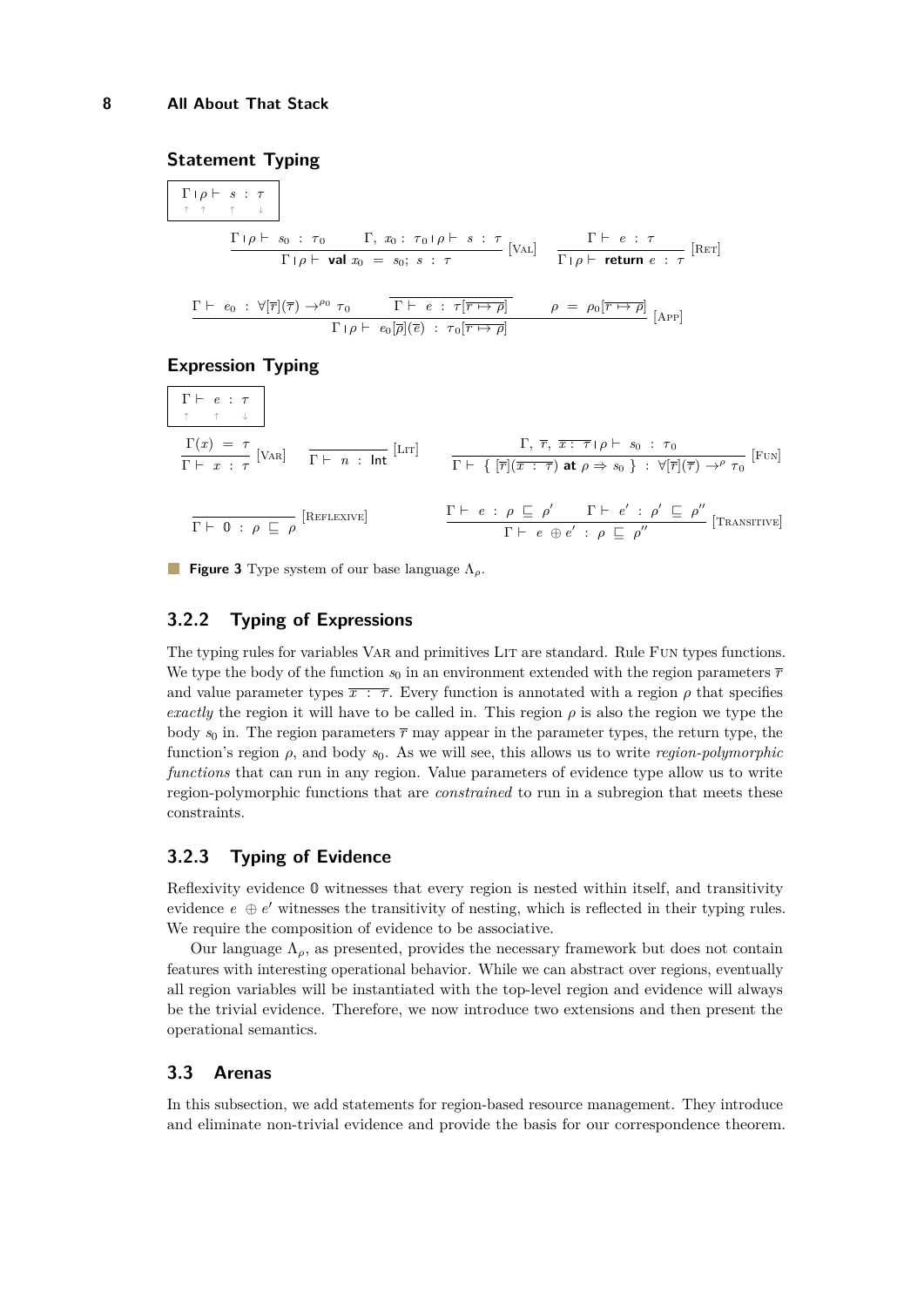#### <span id="page-8-0"></span>**Extended Typing Rules:**

| $\Gamma, r, x$ : $\text{Area } r \tau', l : r \subseteq \rho r + s : \tau$    | $[\text{ARENA}]$                                                   |                                             |
|-------------------------------------------------------------------------------|--------------------------------------------------------------------|---------------------------------------------|
| $\Gamma \vdash e$ : $\text{Area } \rho' \tau'$                                | $\Gamma \vdash e_0 : \tau' \Gamma \vdash i : \rho \subseteq \rho'$ | $\Gamma \vdash e : \text{Ptr } \rho' \tau'$ |
| $\Gamma \vdash e_0 : \tau' \Gamma \vdash i : \rho \subseteq \rho'$            | $[\text{ALLoc}]$                                                   | $\Gamma \vdash i : \rho \subseteq \rho'$    |
| $\Gamma \vdash \rho \vdash \text{alloc}(e, e_0, i) : \text{Ptr } \rho' \tau'$ | $\Gamma \vdash i : \rho \subseteq \rho'$                           | $[\text{Load}(e, i) : \tau']$               |



Figure [4](#page-8-0) introduces three additional statement forms and extends our base language to  $\Lambda$ <sub>ρ</sub> [MEM].

The **arena** statement delimits a new region in which we run the statement *s*. It introduces three variables, a fresh region variable *r*, a variable *x* : Arena *r*, and evidence  $l : r \subseteq \rho$ , witnessing that the fresh region  $r$  is a subregion of the outer region  $\rho$ . Conceptually, the **arena** statement allocates a fresh arena and pushes the pointer to this arena onto the runtime stack. It runs the statement *s* in this extended context to then deallocate the arena and pop the pointer. In our formalization, we refrain from modeling memory and only push and pop a fresh pointer (that is, marker).

The **alloc** statement receives an arena argument  $e$ , an initial value  $e_0$ , and an evidence argument  $i : \rho \subseteq \rho'$  that witnesses that the current region  $\rho$  is nested within the given region *ρ'*. Rule LOAD for **load** statements is similar. Because we do not model memory in our formalization, instead of **alloc** and **load** we have a statement **check** with the following typing rule:

$$
\frac{\Gamma \vdash e : \text{Area } \rho' \tau' \quad \Gamma \vdash i : \rho \sqsubseteq \rho'}{\Gamma \vdash \rho \vdash \text{check}(e, i) : \text{Unit}} \text{[CHECK]}
$$

It asserts that the given arena is on the stack. We can implement **alloc** and **load** safely by first performing this check and then using primitives for memory operations.

# **3.3.1 Region Polymorphism and Subregioning Evidence**

To illustrate region polymorphism and the usage of subregioning evidence let us consider a few examples.

```
def f() at T { return 5 };
arena { [r_1](a_1, 1_1) \Rightarrow f() /* type error */ } arena { [r_1](a_1, 1_1) \Rightarrow f(r_1](() }
                                                          def f[r]() at r \{ return 5 \};
```
On the left, we define a function  $f$  that has to run in the top-level region T. This example does not typecheck, since we try to call  $f$  in the fresh region  $r_1$ . If we want  $f$  to be callable in any region, we have to give it a *region-polymorphic* type, as on the right. At the call site, we have to instantiate the region parameter of f to the region  $r_1$  in which we call it. We can constrain the region-polymorphic function to a specific region by requiring evidence as a parameter.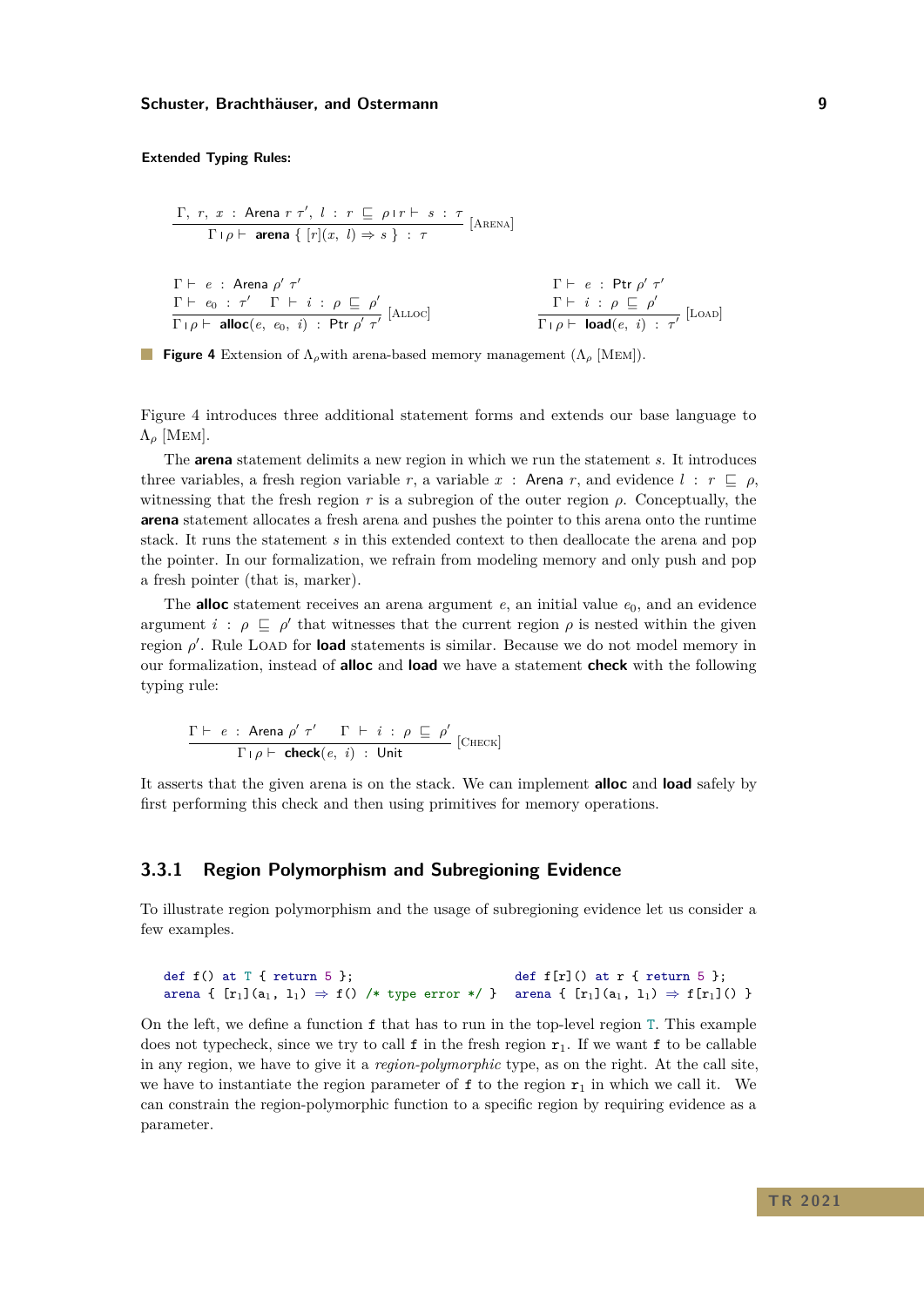<span id="page-9-0"></span>**Γ**,  $r, x$  : Handler  $r, l: r ⊡ ρ$ ι $r ⊢ s_0 : τ$  Γι $ρ ⊢ s : τ$  $\Gamma/\rho \vdash \text{try} \{ [r](x, l) \Rightarrow s_0 \}$  **catch**  $s : \tau$  [Try]  $\Gamma \vdash \: e \: : \:$  Handler  $\rho' \qquad \: \Gamma \vdash \: i \: : \: \rho \: \sqsubseteq \: \rho'$  $\frac{\text{r.t. } P}{\Gamma | \rho \vdash \text{throw}(e, i) : \tau}$  [CHECK]

**Figure 5** Extension of Λ*ρ*with exceptions (Λ*<sup>ρ</sup>* [Exc]).

```
arena { [r_1](a_1, 1_1) \Rightarrowdef f[r](1: r \sqsubseteq r_1) at r { val u = check(a<sub>1</sub>, 1); return 5 };
  arena { [r_2](a_2, 1_2) \Rightarrow f[r_2](1_2) }
}
```
Here we say that we can call f in any region r that is within  $r_1$ . At the call-site we instantiate  $\mathbf r$  to  $\mathbf r_2$  and provide the appropriate evidence.

### **3.4 Exceptions**

We now add statements for exceptions. We refer to the extended language as  $\Lambda_{\rho}$  [Exc]. The two new statement forms are given in Figure [5.](#page-9-0)

The **try** *...* **catch** *...* statement delimits a new region in which we run the enclosed statement *s*. It introduces three variables, a fresh region variable  $r$ , a variable  $x$ : Handler  $r$ , and an evidence variable  $l : r \subseteq \rho$ , witnessing that the fresh region r is a subregion of the outer region  $\rho$ . As we will see, operationally it installs a catch frame on the runtime stack, labeled with a fresh marker. The handler *x* contains this label in order to allow throwing to the correct exception handler.

The **throw** statement is checked similarly to **alloc**. Operationally, it throws to the given handler by unwinding the stack until it hits a catch frame with this exact marker and then executes the body of the catch clause. Again, evidence guarantees that unwinding never fails, *i.e.* the corresponding maker is always somewhere on the runtime stack.

### <span id="page-9-1"></span>**3.5 Operational Semantics**

We now define a substitution-based, small-step operational semantics for the language with both arenas and exceptions which we call  $\Lambda_{\rho}$  [MEM, Exc].

Figure [6](#page-10-0) extends this language with run-time constructs. These do not appear in source programs but are introduced during evaluation. A region value is an ordered list of runtime markers on the runtime stack, from innermost to outermost. While in the source language regions are on the type-level, during evaluation every region will become such a region value. An evidence value is an ordered list of markers too. Rules ArenaMarker and CATCHMARKER type the new runtime statements. During evaluation the region we type these statements in will be a region value *u*. This region value is the list of markers in the evaluation context of the statement, *i.e.* the runtime stack. The enclosed statement  $s_0$  is typed in an extended runtime region *m* :: *u*. Rule EVIDENCE types evidence values and connects run-time evidence, type-level regions, and run-time regions. At runtime, the evidence value  $w$ , the runtime region  $u_0$  and the runtime region  $u_1$  will all be lists of markers.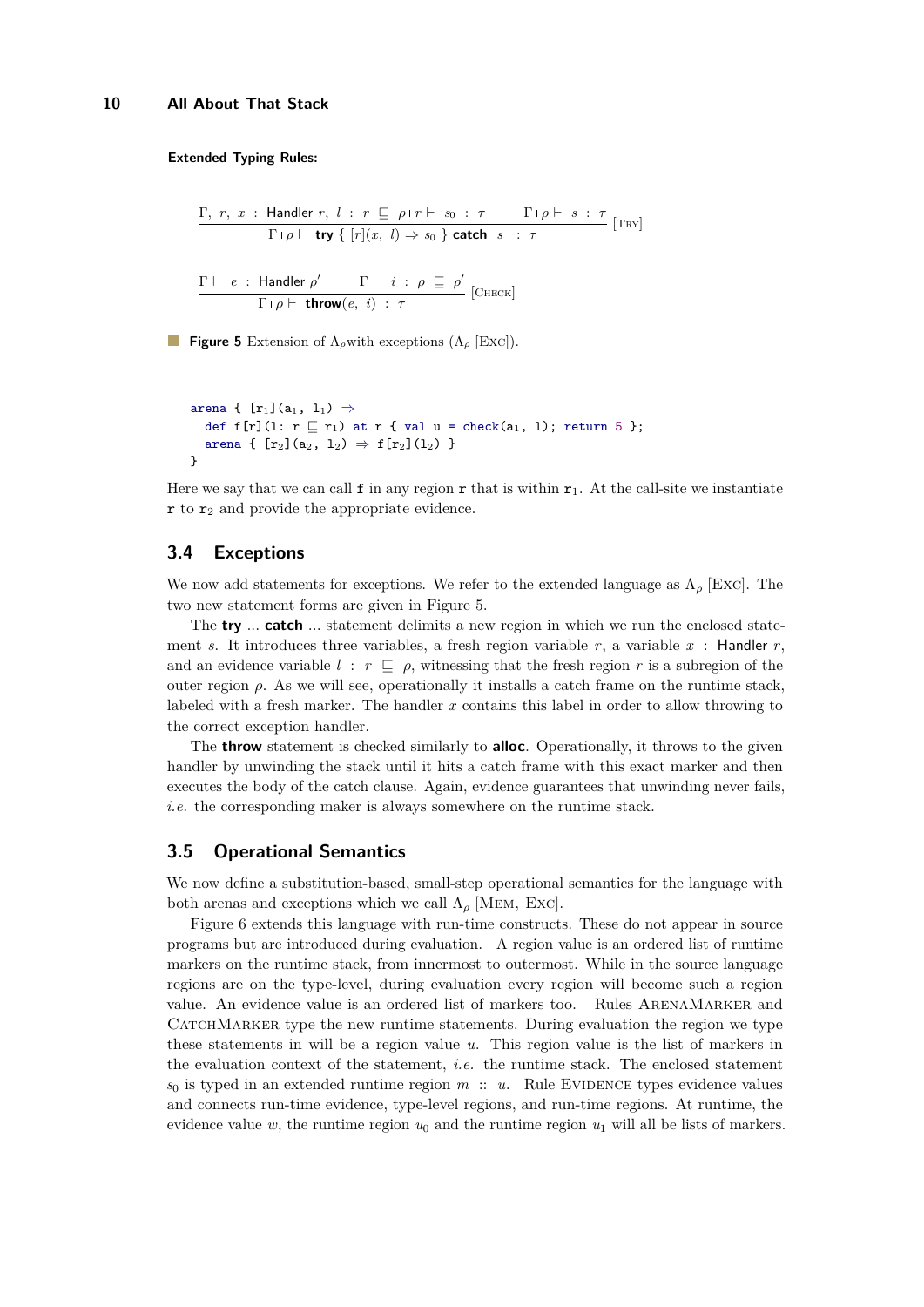#### **Extended Typing:**

#### <span id="page-10-0"></span>**Semantics of Evidence and Regions:**

|  |            | $m ::= \text{Qa5f}   \text{Q4b2}   $<br>$w \ ::= \cdot \mid m :: w$<br>$u \quad ::= \quad \cdot \mid m \ :: \ u$ | markers<br>evidence values<br>region values | $\frac{\Gamma + m :: u \vdash s_0 : \tau}{\Gamma + u \vdash \# \text{arena}_m \{ s_0 \} : \tau} [\text{Arenam}(\text{Area})$                                                                                 |  |
|--|------------|------------------------------------------------------------------------------------------------------------------|---------------------------------------------|--------------------------------------------------------------------------------------------------------------------------------------------------------------------------------------------------------------|--|
|  |            | <b>Extended Syntax:</b>                                                                                          |                                             | $\frac{\Gamma \mid m \ :: \ u \vdash \ s_0 \ : \ \tau \qquad \Gamma \mid u \vdash \ s \ : \ \tau}{\Gamma \mid u \vdash \# \mathsf{catch}_m \ \{\ s_0 \ \} \ \{\ s \ \} \ : \ \ \tau} \ [\text{CATCHMARKER}]$ |  |
|  | $\cdots =$ |                                                                                                                  |                                             |                                                                                                                                                                                                              |  |
|  |            | $\downarrow$ #arena <sub>m</sub> { s } arena marker                                                              |                                             |                                                                                                                                                                                                              |  |
|  |            | #catch <sub>m</sub> { $s$ } { $s$ } catch marker                                                                 |                                             | $\frac{u_0 = w + u_1}{\Gamma \vdash w : u_0 \sqsubseteq u_1}$ [EVIDENCE]                                                                                                                                     |  |
|  |            | $v$ ::=    w evidence value                                                                                      |                                             |                                                                                                                                                                                                              |  |
|  |            | $\mathbf{u} := \mathbf{u} \cdot \mathbf{u}$                                                                      | region value                                |                                                                                                                                                                                                              |  |

**Figure 6** Run-time syntax and typing of Λ*<sup>ρ</sup>* [Mem, Exc].

The evidence *w* is precisely the difference between the runtime regions  $u_0$  and  $u_1$ . Our proof of preservation ensures that this invariant always holds throughout reduction.

### **3.5.1 Reduction Semantics**

Figure [7](#page-11-2) defines a small-step operational semantics for  $\Lambda_\rho$  [MEM, Exc]. It is all about that stack: the evaluation context K directly models the runtime stack with normal stack frames, arena markers, and catch clauses. The crucial rule is the one for congruence *(cong)*. It defines the reduction relation of statements  $\mapsto$  in terms of a reduction relation  $\rightarrow$ <sup>*u*</sup>, where *u* is a run-time region extracted from the actual context as  $[K]$ . Indexing the reduction by the current runtime region allows us to establish the correspondence between regions as they appear on the type level and the concrete region as the list of markers on the runtime stack at run time.

Since evaluation of expressions does not affect the evaluation context, we present its reduction as a big-step reduction rule  $V\llbracket \cdot \rrbracket$ . The reflexivity evidence is the empty list of markers and transitivity of evidence appends the two lists of markers. If we had (trivial) primitives like addition we would define their reduction in this rule, too. Rule *(ret)* is fairly standard. In the rule for function application *(app)*, we check that the annotated region  $\rho$  matches exactly (after substitution) the actual run-time region. A non matching region results in a stuck term.

In rule *(arena)*, we create a fresh marker *m* and run the statement *s* in a context with this new marker added. We substitute the extended runtime region  $(m:: u)$  for the region variable *r*. We substitute the fresh marker *m* for the arena variable *x*. The evidence variable *l* witnesses the nesting of *r* in  $\rho$  by describing the difference between the two runtime regions as a singleton list of the fresh marker *m*. Rule *(check)* asserts that the marker *m* is an element of the current runtime region *u*. It returns the unit value when this check succeeds and gets stuck otherwise.

Rule *(try)* does the same as rule *arena*, but pushes a catch frame onto the stack instead of an arena frame. When an exception is thrown we unwind the stack frame by frame until we find the matching catch frame. We pop elements off the evidence *i* in lock step with popping arena- and catch frames off the stack. We assert that we find the matching catch frame exactly when the evidence value is the empty list: the evidence value precisely reflects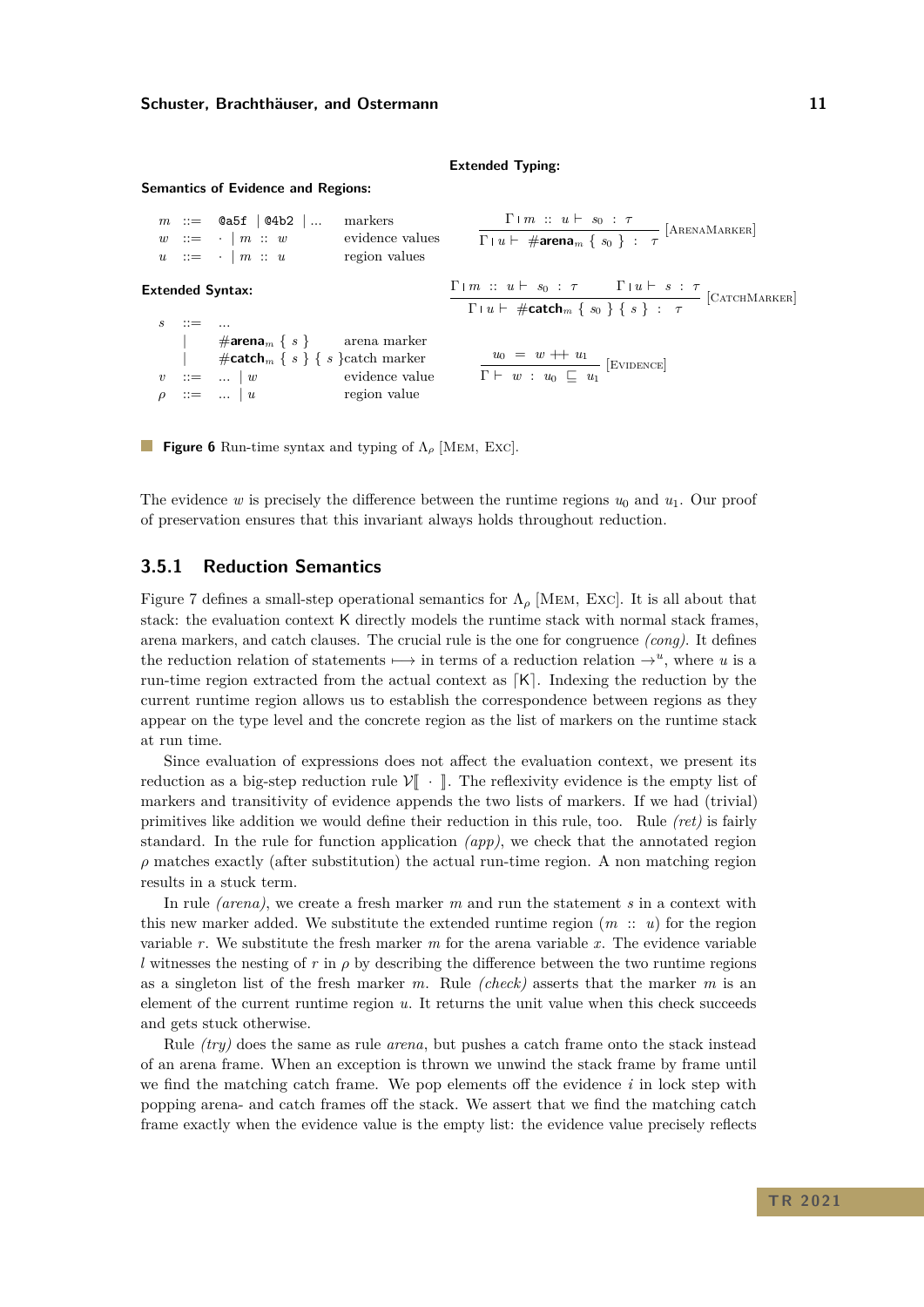# <span id="page-11-2"></span>**Syntax of Contexts:**

$$
\mathsf{K} \ ::= \ \Box \ | \ \ \mathsf{val} \ x \ = \ \mathsf{K}; \ s \ \ | \ \ \# \mathsf{arena}_m \ \{\ \mathsf{K}\ \} \ \ | \ \ \# \mathsf{catch}_m \ \{\ \mathsf{K}\ \} \ \{ \ s \ \}
$$

**Congruence:**

 $\lceil . \rceil$  :  $K \to u$  $\begin{bmatrix} 1 & 1 \\ 1 & 1 \end{bmatrix}$  =  $\cdot$  $\lceil \text{val } x \rceil = K; s \rceil$  $\begin{cases} \n\text{val } x = \text{K}; s \\
 \n\text{H} \text{area}_m \{ \text{K} \} \n\end{cases} = \n\begin{cases} \n\text{K} \n\end{cases}$  $\begin{bmatrix} \# \text{catch}_m \{ K \} \{ s \} \end{bmatrix} = [K] + m$  $s \rightarrow$ <sup>[K]</sup>  $s'$  $\overline{\mathsf{K}[s] \mapsto \mathsf{K}[s']}$  (*cong*)

### **Reduction in Context:**

| $\mathcal{L}(app)$ $\{ [\overline{r}](\overline{x} : \overline{\tau}) \text{ at } \rho \Rightarrow s_0 \} [\overline{u}](\overline{e})^u \quad s_0[\overline{r \mapsto u}](\overline{x} \mapsto \mathcal{V}[\overline{e}])$<br>where $u = \rho[\overline{r \mapsto u}]$<br>(arena)<br><b>arena</b> $\{ [r](x, l) \Rightarrow s_0 \}$ $\rightarrow^u$ # <b>arena</b> $\{ s_0[r \mapsto m :: u][x \mapsto m][l \mapsto m :: \cdot ] \}$<br>where $m$ fresh<br>$(check)$ check $(m, i)$<br>$\rightarrow^u$ return ()<br>where $m \in u$<br>$(poparena)$ #arena <sub>m</sub> { return e } $\longrightarrow$ * return $\mathcal{V}[[e]]$<br>(try) <b>try</b> { $[r](x, l) \Rightarrow s_0$ } <b>catch</b> { $\rightarrow^u$ } # <b>catch</b> <sub>m</sub> { $s_0[r \mapsto m :: u][x \mapsto m][l \mapsto m :: \cdot]$ } { $s$ }<br>where $m$ fresh<br>$(numwind1)$ val $x =$ throw $(m, i); s \rightarrow u$ throw $(m, i)$<br>$(numind2)$ #arena <sub>m'</sub> { throw $(m, i)$ } $\rightarrow^u$ throw $(m, w)$<br>where $V[i] = m' :: w$<br>$(numind3)$ #catch <sub>m'</sub> { throw $(m, i)$ } { $\leftrightarrow^{\mu}$ throw $(m, w)$<br>where $V[i] = m' :: w$ and where $m' \neq m$<br>$(catch)$ #catch <sub>m</sub> { throw $(m, i)$ } { $s\frac{1}{3}u$ s<br>where $V  i   = \cdot$<br>$(popcatch)$ #catch <sub>m</sub> { return e } { s } $\rightarrow^u$ return $\mathcal{V}[[e]]$ | (ret) val $x =$ return $e$ ; $s \rightarrow u \quad s[x \mapsto V[[e]]$ |  |
|--------------------------------------------------------------------------------------------------------------------------------------------------------------------------------------------------------------------------------------------------------------------------------------------------------------------------------------------------------------------------------------------------------------------------------------------------------------------------------------------------------------------------------------------------------------------------------------------------------------------------------------------------------------------------------------------------------------------------------------------------------------------------------------------------------------------------------------------------------------------------------------------------------------------------------------------------------------------------------------------------------------------------------------------------------------------------------------------------------------------------------------------------------------------------------------------------------------------------------------------------------------------------------------------------------------------------------------------------------------------------------------------|-------------------------------------------------------------------------|--|
|                                                                                                                                                                                                                                                                                                                                                                                                                                                                                                                                                                                                                                                                                                                                                                                                                                                                                                                                                                                                                                                                                                                                                                                                                                                                                                                                                                                            |                                                                         |  |
|                                                                                                                                                                                                                                                                                                                                                                                                                                                                                                                                                                                                                                                                                                                                                                                                                                                                                                                                                                                                                                                                                                                                                                                                                                                                                                                                                                                            |                                                                         |  |
|                                                                                                                                                                                                                                                                                                                                                                                                                                                                                                                                                                                                                                                                                                                                                                                                                                                                                                                                                                                                                                                                                                                                                                                                                                                                                                                                                                                            |                                                                         |  |
|                                                                                                                                                                                                                                                                                                                                                                                                                                                                                                                                                                                                                                                                                                                                                                                                                                                                                                                                                                                                                                                                                                                                                                                                                                                                                                                                                                                            |                                                                         |  |
|                                                                                                                                                                                                                                                                                                                                                                                                                                                                                                                                                                                                                                                                                                                                                                                                                                                                                                                                                                                                                                                                                                                                                                                                                                                                                                                                                                                            |                                                                         |  |
|                                                                                                                                                                                                                                                                                                                                                                                                                                                                                                                                                                                                                                                                                                                                                                                                                                                                                                                                                                                                                                                                                                                                                                                                                                                                                                                                                                                            |                                                                         |  |
|                                                                                                                                                                                                                                                                                                                                                                                                                                                                                                                                                                                                                                                                                                                                                                                                                                                                                                                                                                                                                                                                                                                                                                                                                                                                                                                                                                                            |                                                                         |  |
|                                                                                                                                                                                                                                                                                                                                                                                                                                                                                                                                                                                                                                                                                                                                                                                                                                                                                                                                                                                                                                                                                                                                                                                                                                                                                                                                                                                            |                                                                         |  |
|                                                                                                                                                                                                                                                                                                                                                                                                                                                                                                                                                                                                                                                                                                                                                                                                                                                                                                                                                                                                                                                                                                                                                                                                                                                                                                                                                                                            |                                                                         |  |
|                                                                                                                                                                                                                                                                                                                                                                                                                                                                                                                                                                                                                                                                                                                                                                                                                                                                                                                                                                                                                                                                                                                                                                                                                                                                                                                                                                                            |                                                                         |  |

**Evaluation of Expressions:**

 $\mathcal{V}[\![0]\!] \hspace{1cm} = \hspace{1cm} .$ <br> $\mathcal{V}[\![0]\!] \hspace{1cm} = \hspace{1cm} .$  $\mathcal{V}[\![e_1 \oplus e_2]\!] = \mathcal{V}[\![e_1]\!] + \mathcal{V}[\![e_2]\!]$  $\mathcal{V}[\![v]\!]$  = *v* 

**Figure 7** Operational semantics of Λ*<sup>ρ</sup>* [Mem, Exc]

the list of markers between the region of the **throw** statement and the region of the **catch** statement.

We mechanized the formalization of  $\Lambda_{\rho}$  [MEM, Exc] in the Coq theorem prover and showed the usual theorems of progress and preservation.

<span id="page-11-0"></span>▶ Theorem 4 (Progress).

*If*  $\emptyset \cup \vdash s : \tau$ , then either  $s \mapsto s'$  or *s* is of the form **return** *v* for some value *v*.

<span id="page-11-1"></span>▶ Theorem 5 (Preservation).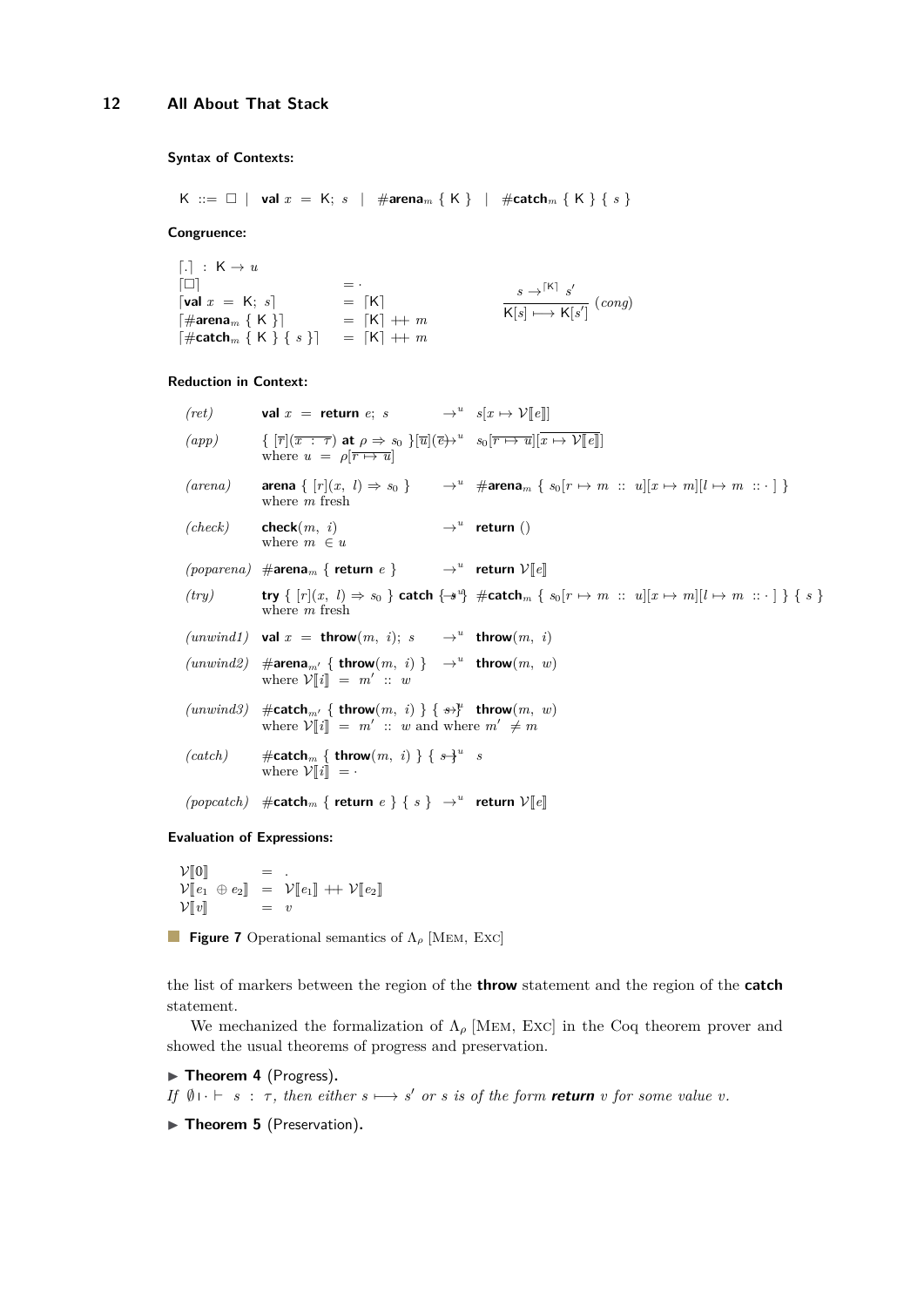$If \emptyset \cup \vdash s : \tau \text{ and } s \longmapsto s' \text{ then } \emptyset \cup \vdash s' : \tau.$ 

# **3.6 Region- and Evidence Correspondence**

The goal of this section was to formally establish the connection between type-level regions and term-level evidence in the presence of region-based resource management (arenas) and control effects (exceptions) during evaluation. We've set everything up so the following two simple corollaries hold by construction:

<span id="page-12-1"></span>▶ Corollary 6 (Region Correspondence). *If*  $\emptyset \cup \vdash K[s] : \tau$ , then  $\emptyset \cup [K] \vdash s : \tau'$  for some type  $\tau'$ .

#### <span id="page-12-2"></span>▶ Corollary 7 (Evidence Correspondence).

*If an evidence values w has type*  $u_0 \subseteq u_1$  *for some runtime regions*  $u_0$  *and*  $u_1$  *then*  $u_0 = w + u_1.$ 

Type-level region variables stand for exactly the lists of markers that the current runtime context contains. Evidence values are exactly the difference between two such lists. These corollaries are inspired by the similarly named theorem of Xie et al. [\[51\]](#page-30-4).

Together, these corollaries make runtime regions and runtime evidence on the one hand and marker frames on the stack on the other hand redundant: We could erase regions and evidence as they do not have any significance at runtime. In the next section we are going to do the opposite: Erase marker frames and solely rely on evidence terms to have the correct content at runtime.

# <span id="page-12-0"></span>**4 Combining Regions and Effects via Continuation-Passing Style**

We now give a denotational semantics to  $\Lambda_{\rho}$  [MEM, Exc] as a translation to System F in CPS. Again, it is all about that stack: evaluation contexts K now become continuations [\[12\]](#page-27-4). In our translation, regions correspond to *answer types* and evidence terms are translated to *answer-type coercions*, generalizing the interpretation of evidence by Fluet and Morrisett [\[20\]](#page-28-1). By translation into CPS, the semantics is easily extensible, allowing us to present multiple different extensions that naturally can be composed without changing the denotations of the others.

Our translation to System F can also serve as a compilation technique for languages with effects and resources into any language that supports first-class functions, which makes it widely applicable. Moreover, it is a generalization of the translation presented by Schuster et al. [\[44\]](#page-29-5), which has been shown to enable compile-time optimizations for significant performance improvements.

We implemented  $\Lambda_{\rho}$  and all of the extensions and examples of this section in the dependently typed language Idris 2 [\[10\]](#page-27-5) as a shallow embedding. This serves to establish two things: Firstly, the translations take well-typed terms to well-typed terms in System F and soundness directly follows from the soundness of System F. Secondly, running the examples yields the expected results indicating that all language constructs plausibly do what they should under this semantics.

# **4.1 Translation of the Base Language** Λ*<sup>ρ</sup>*

To give semantics to  $\Lambda_{\rho}$  and to its extensions, we translate them to System F in one particular variant of CPS, called *iterated CPS* [\[13,](#page-27-0) [43\]](#page-29-6). That is, we use a more structured form of continuations (or stacks). Every stack segment, delimited by a marker, is represented by its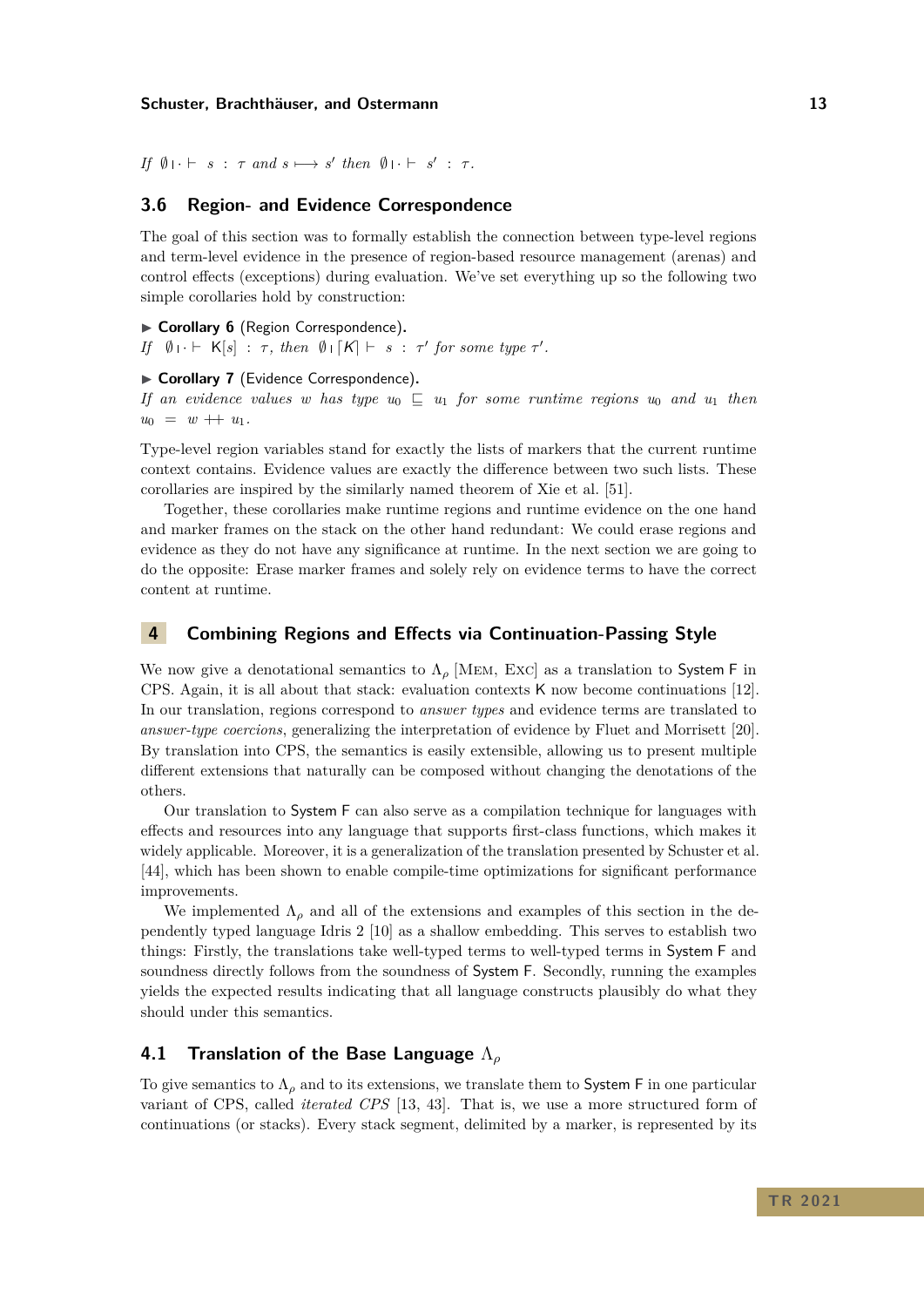<span id="page-13-0"></span>**Translation of Types:**

| $\mathcal{T}$ Int $\mathbb{I}$                                                                        |         | $=$ Int                                                                                                                                                                                                         |
|-------------------------------------------------------------------------------------------------------|---------|-----------------------------------------------------------------------------------------------------------------------------------------------------------------------------------------------------------------|
| $\mathcal{T} \llbracket r \rrbracket$                                                                 | $=$ $r$ |                                                                                                                                                                                                                 |
| $\mathcal{T}$ $\mathbb{T}$ $\mathbb{T}$                                                               |         | $=$ Void                                                                                                                                                                                                        |
| $\mathcal{T} \llbracket \forall [\overline{r}](\overline{\tau}) \rightarrow^{\rho} \tau_0 \rrbracket$ |         | $= \overline{\forall r}$ . $\overline{\mathcal{T}} \overline{\Vert \tau \Vert} \rightarrow \text{Cps } \mathcal{T} \overline{\Vert} \rho \overline{\Vert} \mathcal{T} \overline{\Vert} \tau_0 \overline{\Vert}$ |
| $\mathcal{T} \llbracket \rho \sqsubseteq \rho' \rrbracket$                                            |         | $= \forall a. \text{ Cps } \mathcal{T} \llbracket \rho' \rrbracket a \rightarrow \text{ Cps } \mathcal{T} \llbracket \rho \rrbracket a$                                                                         |
|                                                                                                       |         |                                                                                                                                                                                                                 |

#### **Translation of Statements:**

| $\mathcal{S}$ val $x = s_0; s_1$                               | $= \lambda k \Rightarrow \mathcal{S} \llbracket s_0 \rrbracket_o (\lambda x \Rightarrow \mathcal{S} \llbracket s_1 \rrbracket_o k)$ |  |
|----------------------------------------------------------------|-------------------------------------------------------------------------------------------------------------------------------------|--|
| $\mathcal{S} \llbracket$ return $e \rrbracket_o$               | $= \lambda k \Rightarrow k \ (\mathcal{E} \ e\ )$                                                                                   |  |
| $\mathcal{S}[\![\; e_0[\overline{\rho}](\overline{e})\;]\!]_o$ | $= \mathcal{E}[[e_0]] \mathcal{T}[[\rho]] \mathcal{E}[[e]]$                                                                         |  |

**Translation of Expressions:**

| $\mathcal{E} \llbracket x \rrbracket$                                                                                   | $= x$                                                                                                                               |
|-------------------------------------------------------------------------------------------------------------------------|-------------------------------------------------------------------------------------------------------------------------------------|
| $\mathcal{E} \llbracket \{ \vert \overline{r} \vert (\overline{x} : \tau) \text{ at } \rho \Rightarrow s \} \rrbracket$ | $= \Lambda r \Rightarrow \lambda x \Rightarrow \mathcal{S} [\![ s ]\!]_o$                                                           |
| $\mathcal{E}[\mathbb{0}]$                                                                                               | $= \Lambda a \Rightarrow \lambda m \Rightarrow m$                                                                                   |
| $\mathcal{E} \llbracket e_1 \oplus e_2 \rrbracket$                                                                      | $= \Lambda a \Rightarrow \lambda m \Rightarrow \mathcal{E} \llbracket e_1 \rrbracket a (\mathcal{E} \llbracket e_2 \rrbracket a m)$ |
|                                                                                                                         |                                                                                                                                     |

#### **Auxiliary Definitions:**

Cps *R*  $A$  =  $(A \rightarrow R) \rightarrow R$ 

**Figure 8** Translation from Λ*ρ*to System F.

own continuation argument. In other words, in iterated CPS, functions do not receive one but potentially multiple continuations.

# **Translation of Types**

Figure [8](#page-13-0) defines the translation of  $\Lambda_{\rho}$  to System F. Base types, such as Int are left unchanged by the translation. We translate region variables to type variables in System F and the toplevel region to the empty type Void. The translation on types shows that the iterated CPS translation is very similar to the traditional CPS translation. In particular, the auxiliary meta-definition CPs *R A* is defined as the familiar type  $(A \rightarrow R) \rightarrow R$  of computations in CPS with *return type A* and *answer type R*. Evidence terms are functions between effectful computations, as can be seen from the translation of evidence types.

# **Translation of Terms**

As usual in CPS, we translate sequencing of statements to push a frame onto the current continuation  $k$ , that is, the continuation first runs  $s<sub>1</sub>$  and then continues with  $k$ . Return statements are translated to calls to the current continuation. Again, viewing continuations as stacks, this is in accordance with the operational semantics given in Section [3.5.](#page-9-1) In general, statements with return type  $\tau$  that have to be run in a region  $\rho$  are translated to terms of type Cps  $\mathcal{T}[\![\rho]\!]$   $\mathcal{T}[\![\tau]\!]$ . This can for instance be seen in the translation of function types.

The semantics of regions and evidence are as follows.

**1.** We translate regions to answer types. Each of the extensions is free to choose a different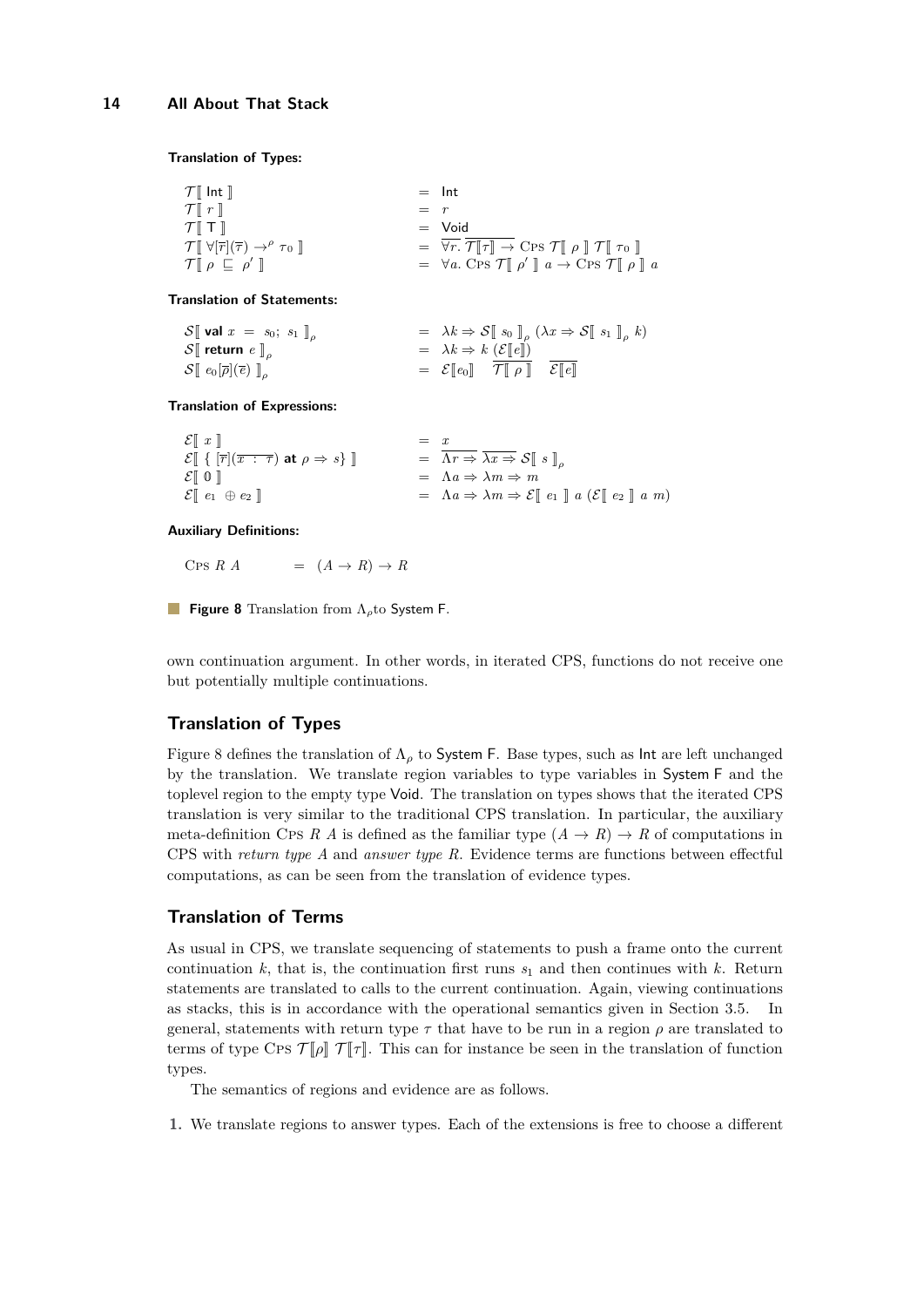answer type. Region abstractions are translated to type abstractions and region polymorphic functions have a polymorphic answer type. To make the connection to our overview in Figure [1,](#page-0-0) throughout the current section, we will highlight the choice of answer types as *τ* .

**2.** We translate evidence expressions to functions that lift a computation to run in a different region. The concrete implementation of evidence is again up to the specific extension. Generally, the reflexivity evidence is translated to the polymorphic identity function, and transitivity of evidence amounts to function composition. Again, to make the connection to our overview, we highlight the denotational choice of evidence as  $\Lambda a \Rightarrow \lambda m \Rightarrow \dots$ 

These two aspects represent the key novelty of our translation. To emphasize, the translated type of evidence  $\forall a$ *.* Cps  $\mathcal{T} [\![\rho'\!] \mid a \to \text{Cps } \mathcal{T} [\![\rho\!] \mid a$  tells us that evidence transforms a<br>computation to have a different approximation this time to surjete protection of computation to have a different answer type! Comparing this type to our interpretation of evidence in the previous section, it not merely tells us the difference between two regions, it actually allows us to *move* between regions on the stack. This interpretation is also in accordance with the visualization of Figure [1:](#page-0-0) evidence tells us how to do a control transfer from one region to another.

We translate well-typed programs in  $\Lambda_{\rho}$  and all of its extensions presented in this section to well-typed programs in System F. The accompanying Idris code is a proof of this.

▶ Theorem 8 (Well-typedness of Translated Terms). *If*  $\Gamma \rho \vdash s : \tau$ , then  $\mathcal{T} \llbracket \Gamma \rrbracket \vdash \mathcal{S} \llbracket s \rrbracket_{\rho} : (\mathcal{T} \llbracket \tau \rrbracket \to \mathcal{T} \llbracket \rho \rrbracket) \to \mathcal{T} \llbracket \rho \rrbracket$ 

In the remainder of this section, we extend our base language  $\Lambda_{\rho}$  and define translations for different language features, such as exceptions, finalizers, effect handlers, mutable state, or dynamic-wind. All translations are based on the idea of regions as answer types and evidence terms as answer-type coercions. The translation of the base language stays the same.

# <span id="page-14-0"></span>**4.2 Arenas**

In Figure [4,](#page-8-0) we have seen the typing rules for  $\Lambda_{\rho}$  [MEM]. Now we give translation of this feature to CPS. In general, the same approach works also for resources other than memory, such as file handles. In Section [4.4](#page-17-0) we present a more general finalization construct.

### **Translation**

Figure [9](#page-15-0) defines the translation of  $\Lambda_{\rho}$  [MEM] to CPS. We do not need any runtime checks to prevent pointers from being used outside of their region, justified by Corollaries [3.3](#page-12-1) and [3.4.](#page-12-2) The **arena** statement creates a fresh arena. When control leaves the enclosed block, memory in the arena is destroyed. In its translation we use the auxiliary meta function RunArena. It binds the current continuation *k* and allocates a primitive arena *h*. We run the given computation  $m$  with  $h$  and a continuation where we push a frame that frees the arena onto the current continuation  $k$ . In the body of the arena statement we abstract over a region  $r$ , an arena *x*, and evidence *l*. We apply this function to three arguments: The outer region  $\rho$ , the primitive arena  $h$ , and the evidence LIFTARENA  $h$ . Importantly, this evidence will free the arena. This corresponds to allocating a specialized frame on the stack for finalization. The **alloc** statement allocates a value into an arena. We require evidence that the arena is still live, *i.e.* on the runtime stack, but don't actually use it. Similarly, when we use the **load** statement to load a value from a pointer, we require evidence that the corresponding arena is still live, which it always is. Evidence terms are translated to functions (Section [4\)](#page-12-0) whereas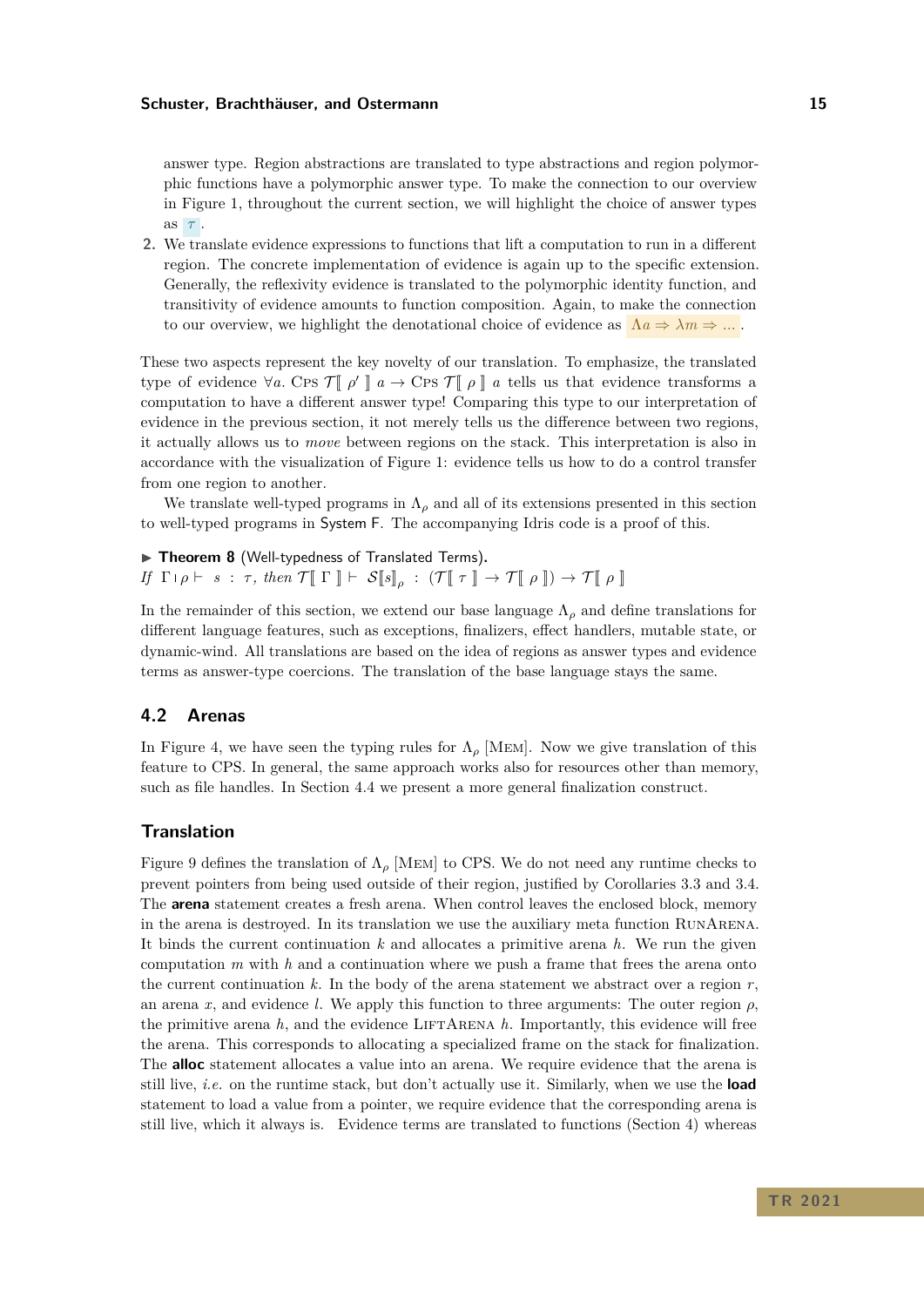<span id="page-15-0"></span>**Extended Translation Rules:**

 $\begin{array}{rcl} \mathcal{T} \llbracket \text{ Arena } \rho \ \tau \rrbracket \hspace{1.5cm} & = & \text{PrimArea} \\ \mathcal{T} \llbracket \text{ Ptr } \rho \ \tau \rrbracket \hspace{1.5cm} & = & \text{PrimPtr} \end{array}$  $\mathcal{T} \llbracket \text{Ptr } \rho \tau \rrbracket$  $\mathcal{S}$  arena {  $[r](x, l) \Rightarrow s_0$  }  $\mathbb{I}_{\alpha}$  =  $\text{RUNARENA} \quad (\lambda h \Rightarrow (\Lambda r \Rightarrow \lambda x \Rightarrow \lambda l \Rightarrow \mathcal{S} \llbracket s_0 \rrbracket_r) \quad (\mathcal{T} \llbracket \rho \rrbracket) \quad h \quad (\text{LIFTARENA } h)$  $\begin{array}{rcl} \mathcal{S} \llbracket \ \mathsf{alloc}(e, \ e_0, \ i) \rrbracket_{\rho} & = & \lambda k \Rightarrow k \ (\mathtt{allocPrimPtr} \ \mathcal{E} \llbracket e \rrbracket \ \mathcal{E} \llbracket e_0 \rrbracket) \\ \mathcal{S} \llbracket \ \mathsf{load}(e, \ i) \rrbracket_{\rho} & = & \lambda k \Rightarrow k \ (\mathtt{loadPrimPtr} \ \mathcal{E} \llbracket e \rrbracket) \end{array}$  $\lambda k \Rightarrow k \text{ (loadPrimPtr } \mathcal{E}[\![e]\!])$ 

**Auxiliary Definitions:**

 $RUNARENA$  :  $(PrimArea \rightarrow CPS \ R \ A) \rightarrow CPS \ R \ A$ RUNARENA =  $\lambda m \Rightarrow \lambda k \Rightarrow$ **let**  $h = \text{allocPrimArea}$  ();  $m h (\lambda x \Rightarrow \text{freePrimArea} h; k x)$ LIFTARENA  $h$  :  $\forall a.$  Cps  $R$   $a \rightarrow$  Cps  $R$   $a$ LIFTARENA *h* =  $\Lambda a \Rightarrow \lambda m \Rightarrow \lambda k \Rightarrow$  freePrimArena *h*; *m k* 

**Figure 9** Translation of Λ*ρ*with arena-based memory management (Λ*<sup>ρ</sup>* [Mem]).

in Section [3.5](#page-9-1) evidence was a list of markers. However, under our translation, evidence still contains a list of markers. It is just hidden in the closure environment of the evidence. Evidence composition concatenates these lists.

**Example 9.** Let us consider a simplified version of the motivating example (Section [2.1\)](#page-2-0). The example on the left translates to the term in System F in the right. It has type Cps Void Int.

```
arena {
   [r_1](a_1: Arena r_1 A, l_1: r_1 \subseteq T) \Rightarrowval ptr = alloc(a_1, aValue, 0);return 0
}
                                                                  λk \Rightarrowlet h = \text{allocPrimArea} ();
                                                                   (\Lambda r_1 \Rightarrow \lambda a_1 \Rightarrow \lambda l_1 \Rightarrow \lambda k_1 \Rightarrowlet ptr = allocPrimPtr a_1 aValue;
                                                                      k1 0) Void h
                                                                        (Λa ⇒ λm ⇒ λk ⇒ freePrimArena h; m k)
                                                                        (\lambda x \Rightarrow \lambda k \Rightarrow \text{freePrimArea } h; k x)
```
This term can be simplified to the following

*λk* ⇒ **let** *h* = allocPrimArena (); **let** *ptr* = allocPrimPtr *h aValue*; freePrimArena *h*; *k* 0

So far, we have not used any evidence yet. All control flow is local and the only way to leave a region is to return from it. In the next section we will add exceptions as an example of a control operator with non-local control transfer.

# <span id="page-15-1"></span>**4.3 Exceptions**

Figure [5](#page-9-0) presented the extension of  $\Lambda_{\rho}$  with exceptions ( $\Lambda_{\rho}$  [Exc]). In Section [3.5](#page-9-1) we have seen an operational semantics for this language. Now we present translation for this language to System F. Whereas in the operational semantics we have divided the stack into regions with markers, we now have multiple stacks, *i.e.* continuations. We have seen that evidence terms contained exactly the list of markers we have to unwind when we throw to a handler. Now we take advantage of this fact and let the evidence be the unwinding action itself.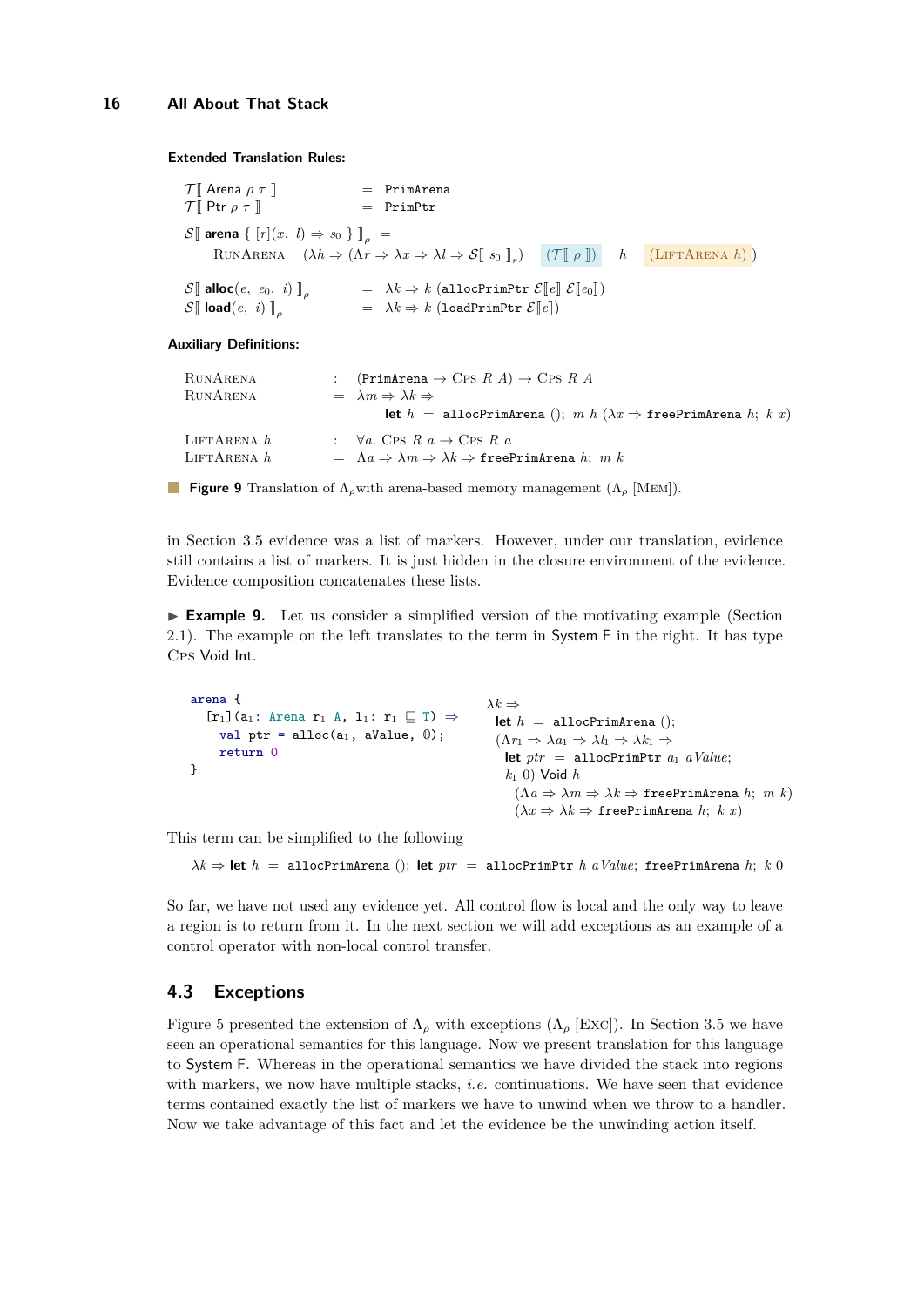#### <span id="page-16-0"></span>**Extended Translation Rules:**

| $\mathcal{T}$ Handler $\rho$                                                | $=$ C <sub>PS</sub> $\mathcal{T} \llbracket \rho \rrbracket$ Void                        |                                                                                                                                                                        |               |
|-----------------------------------------------------------------------------|------------------------------------------------------------------------------------------|------------------------------------------------------------------------------------------------------------------------------------------------------------------------|---------------|
| $\mathcal{S}$ try { $[r](x, l) \Rightarrow s_0$ } catch { $s$ } $\big]_o =$ |                                                                                          |                                                                                                                                                                        |               |
|                                                                             | RUNCPS $((\Lambda r \Rightarrow \lambda x \Rightarrow \lambda l \Rightarrow S[[s_0]]_r)$ | $(\text{Cps } \mathcal{T} \llbracket \rho \rrbracket \mathcal{T} \llbracket \tau \rrbracket) \quad (\lambda k \Rightarrow \mathcal{S} \llbracket s \rrbracket_{\rho})$ | $(LIFTCPS)$ ) |
| $\mathcal{S}[\![$ throw $(e, i)]\!]_{\rho}$                                 | $\mathcal{E}[\![i]\!]$ Void $\mathcal{E}[\![e]\!]$                                       |                                                                                                                                                                        |               |

#### **Auxiliary Definitions:**

| RUNC <sub>PS</sub><br>RUNC <sub>PS</sub> | : CPS (CPS R A) $A \rightarrow$ CPS R A<br>$= \lambda m \Rightarrow m (\lambda x \Rightarrow \lambda k \Rightarrow k x)$                                                              |
|------------------------------------------|---------------------------------------------------------------------------------------------------------------------------------------------------------------------------------------|
| <b>LIFTCPS</b><br><b>LIFTCPS</b>         | : $\forall a$ . Cps R $a \rightarrow$ Cps (Cps R R') a<br>$= \Lambda a \Rightarrow \lambda m \Rightarrow \lambda k \Rightarrow \lambda j \Rightarrow m (\lambda x \Rightarrow k x j)$ |

**Figure 10** Translation of Λ*ρ*with exceptions (Λ*<sup>ρ</sup>* [Exc]).

## **Translation**

Figure [10](#page-16-0) defines the semantics of exceptions as a translation to System F. It generalizes the translation to double-barreled CPS from [\[29\]](#page-28-3) to iterated CPS. In the translation of the **try** *...* **catch** *...* statement, we use RunCps. It runs the given computation *m* with an additional continuation which is initially empty. We instantiate the answer type *r* of the translated body  $s_0$  to be the type CPS  $\mathcal{T}[\rho]\mathcal{T}[\tau]$ . A Handler  $\rho$  is a CPS expression that aborts the current continuation. The evidence *l* lifts the given computation from the inner region to the outer region. It will be bound to LIFTCPS which pushes the current continuation onto the next one. In the translation of a **throw**(*e*, *i*) statement, to abort the current continuation, we now use the evidence to lift the handler into the correct region. This way, the handler can run in the current region and is compatible to the current answer type.

► **Example 10.** Let us consider the motivating example with exceptions from Section [2.2.](#page-3-0) Again, the example on the left is translated to the resulting System F term of type Cps Void Int on the right.

| try { $[r_1](e_1 : \text{Handler } r_1, 1_1 : r_1 \sqsubseteq T) \Rightarrow (\Lambda r_1 \Rightarrow \lambda e_1 \Rightarrow \lambda l_1 \Rightarrow$ |                                                                                                                             |
|--------------------------------------------------------------------------------------------------------------------------------------------------------|-----------------------------------------------------------------------------------------------------------------------------|
| $s$ afeDiv $[r_1]$ (5, 0, e <sub>1</sub> )                                                                                                             | safeDiv $r_1$ 50 $e_1$                                                                                                      |
| l catch {                                                                                                                                              | (CPS Void Int)                                                                                                              |
| return 0                                                                                                                                               | $(\lambda k_1 \Rightarrow \lambda k_2 \Rightarrow k_2 0)$                                                                   |
|                                                                                                                                                        | $(\Lambda a \Rightarrow \lambda m \Rightarrow \lambda k \Rightarrow \lambda j \Rightarrow m (\lambda x \Rightarrow k x j))$ |
|                                                                                                                                                        | $(\lambda x \Rightarrow \lambda k \Rightarrow k x)$                                                                         |

The resulting System F term can be further simplified to:

 $\lambda k_2 \Rightarrow$  safeDiv (Cps Void Int) 5 0 ( $\lambda k_1 \Rightarrow \lambda k_2 \Rightarrow k_2$  0) ( $\lambda x \Rightarrow \lambda k \Rightarrow k x$ )  $k_2$ 

We instantiate the answer type  $r$  of safeDiv with  $r_1$  which we then instantiate to the type Cps Void Int. Its overall return type is then Cps (Cps Void Int) Int. It receives two continuations. The exception handler  $e_1$  discards the first continuation and returns 0 to the second.

Our translation to CPS is compositional and as such interacts nicely with the evidence terms we have defined for arenas in Section [4.2:](#page-14-0) We free an arena exactly when an exception is thrown across it. We now generalize this idea and run a user-defined cleanup action whenever we leave a region.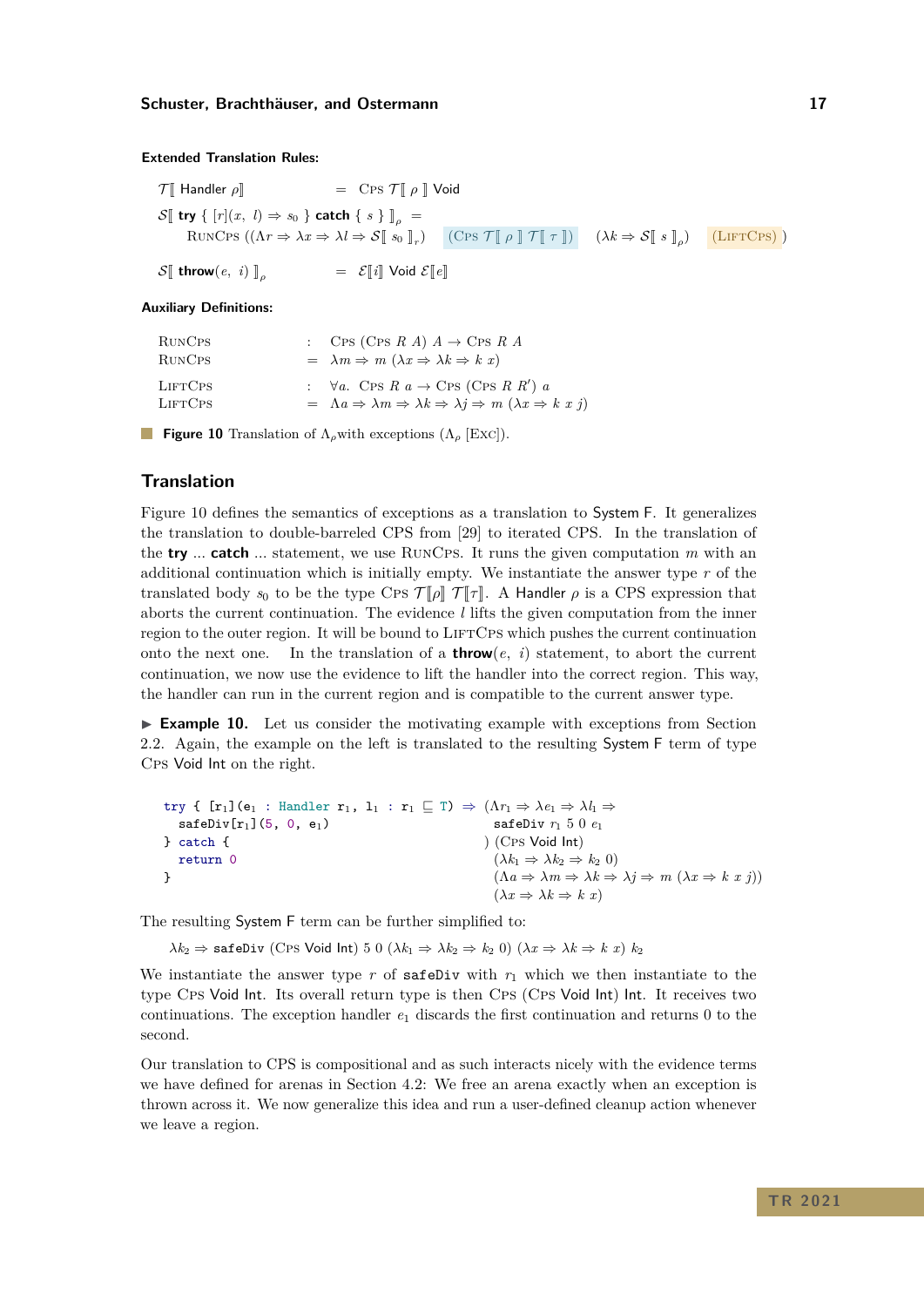<span id="page-17-1"></span> $Γ, r, l: r ⊡ ρ$ ι $r ⊢ s<sub>0</sub>: τ$  Γι $ρ ⊢ s: ()$  $\frac{1}{\Gamma} \left[ \rho \vdash \text{try} \{ [r](l) \Rightarrow s_0 \} \text{ unwind} \{ s \} : \tau \right]$  [UNWIND]

#### **Extended Translation Rules:**

```
\mathcal{S}[ try { [r](l) \Rightarrow s_0 } unwind { s } ]<sub>\rho</sub> =
         (\Lambda r \Rightarrow \lambda l \Rightarrow S[ s<sub>0</sub> ]_r) \qquad \mathcal{T}[p] \qquad \qquad (\text{LIFTFin }S[ s ]_p)
```
**Auxiliary Definitions:**

LIFTFIN  $f$  :  $\forall a$ . Cps  $R \neq a \rightarrow \text{Cps } R \neq a$ LIFTFIN *f*  $= \Lambda a \Rightarrow \lambda m \Rightarrow \lambda k \Rightarrow f(\lambda u \Rightarrow m k)$ 

**Figure 11** Extension of Λ*ρ*with finalizers (Λ*<sup>ρ</sup>* [Fin]).

#### <span id="page-17-0"></span>**4.4 Finalizers**

In Figure [11,](#page-17-1) we again extend  $\Lambda_{\rho}$ , this time with finalizers  $(\Lambda_{\rho}$  [FIN]). The **try** ... **unwind** ... statement runs the action *s* whenever an exception would cause control to leave the corresponding **try**. The cleanup action will not be called upon normal return.

# **Translation**

In the translation, the evidence LIFTFIN  $f$  will run the cleanup statement  $f$ , ignore its result (bound to *u*), and continue to run the rest of the evidence *m*. This is a generalization of the translation of the **arena** statement: Instead of freeing the arena, we run an arbitrary user-defined cleanup action. The evidence contains this cleanup action. When we compose evidence it will conceptually contain a list of cleanup actions that are all run sequentially.

 $\triangleright$  **Example 11.** The following example illustrates what happens in our semantics when a finalizer itself throws an exception.

```
try { [r_1](e_1 : \text{Handler } r_1, 1_1 : r_1 \sqsubseteq T) \Rightarrowtry { [r_2](1_2 : r_2 \sqsubseteq r_1) \Rightarrow\text{throw}(e_1, 1_2)} unwind {
      throw(e_1, 0)}
} catch { return 0 }
```
To throw from region  $r_2$  to region  $r_1$ , we have to provide evidence that  $r_2 \subseteq r_1$ . It contains the finalization function which will be called. The unwind statement runs in region  $r_1$ , to throw from it we have to provide evidence that  $r_1 \subseteq r_1$ . Because the finalizer is part of the evidence, throwing from it will abort finalization and start to run the evidence given to the throw statement.

In the following subsection, we look at a control operator that exposes the delimited continuation of the current computation to the programmer.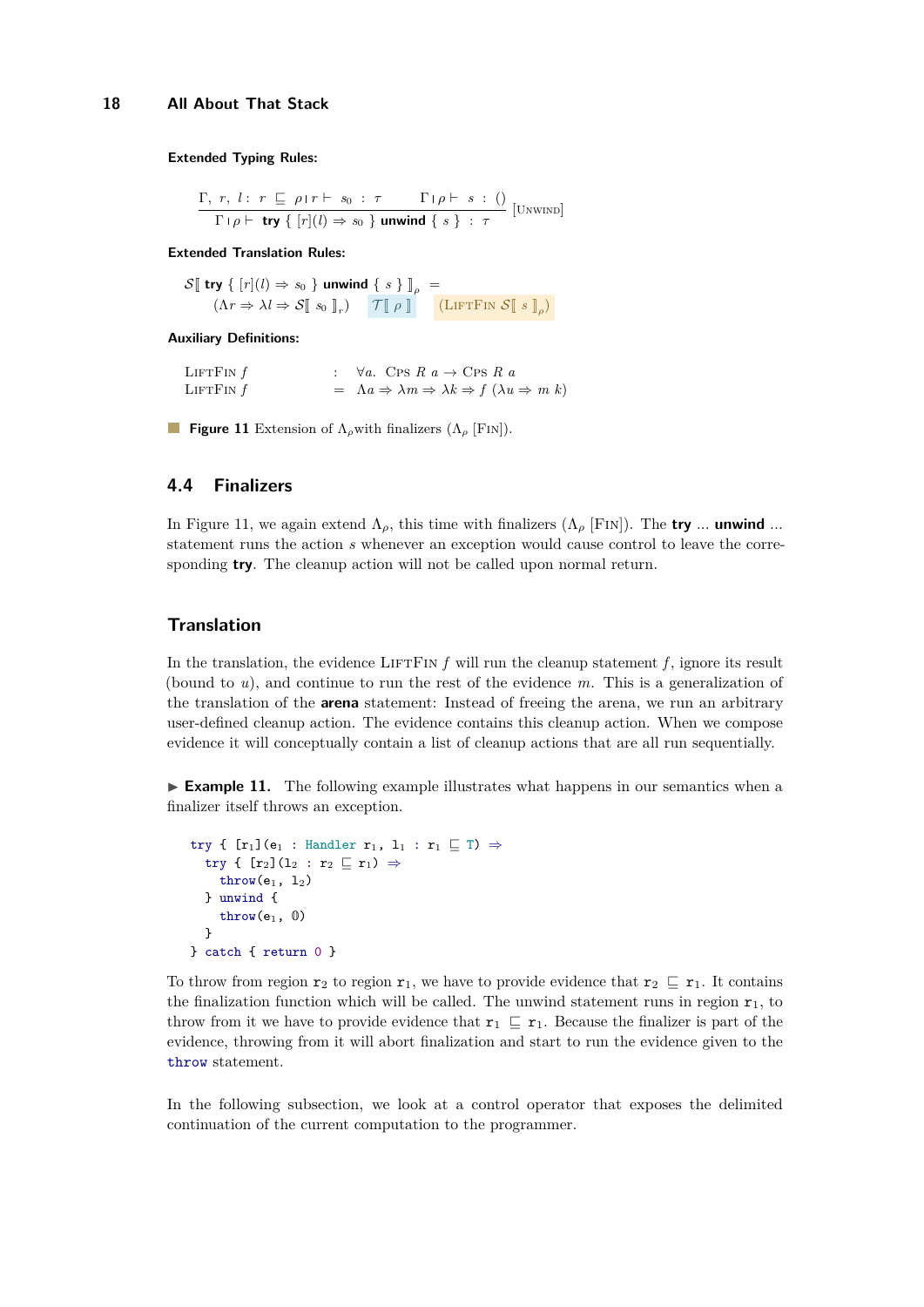<span id="page-18-0"></span>
$$
\frac{\Gamma, r, x : \text{ Prompt } r \rho \tau, l : r \subseteq \rho | r \vdash s : \tau}{\Gamma | \rho \vdash \text{reset} \{ [r](x, l) \Rightarrow s \} : \tau} [\text{Reser}]
$$
\n
$$
\frac{\Gamma \vdash e : \text{ Prompt } \rho' \rho_0 \tau_0 \quad \Gamma \vdash i : \rho \subseteq \rho' \quad \Gamma, k : (\tau) \to^{\rho_0} \tau_0 | \rho_0 \vdash s_0 : \tau_0}{\Gamma | \rho \vdash \text{shiftTo}(e, i) \{ (k) \Rightarrow s_0 \} : \tau} [\text{SHIFTTo}]
$$

**Extended Translation Rules:**

 $\mathcal{T}$  Prompt  $\rho$   $\rho_0$   $\tau_0$   $\parallel$  =  $\forall a$ . Cps  $\mathcal{T}$   $\rho_0$   $\mathcal{T}$   $\tau_0$   $\rho$   $a \to \text{Cps } \mathcal{T}$   $\rho$   $a$  $\mathcal{S}$ **[** reset {  $[r](x, l) \Rightarrow s$  } **]**<sub> $o$ </sub> = RUNCPS  $((\Lambda r \Rightarrow \lambda x \Rightarrow \lambda l \Rightarrow S \mathbb{F} s \mathbb{F}_r)$   $(CPS T \mathbb{F} \rho \mathbb{F} T \mathbb{F} \tau \mathbb{F})$   $(\Lambda a \Rightarrow \lambda m \Rightarrow m)$   $(LIFTCPS)$  $\mathcal{S}[\![\text{ shiftTo}(e, i) \set (k) \Rightarrow s_0 \}]_{\overline{\rho}} = \mathcal{E}[\![i]\!] \quad (\mathcal{T}[\![\tau]\!]) \quad (\mathcal{E}[\![e]\!]\!] \quad (\mathcal{T}[\![\tau]\!]) \quad (\lambda k \Rightarrow \mathcal{S}[\![\;s_0\;]\!]_{\rho_0}))$ 

**Figure 12** Extension of Λ*ρ*with a control operator (Λ*<sup>ρ</sup>* [Shf]).

### **4.5 Control Operators**

Whereas exceptions allow us to jump out of a region, more general control operators allow us to jump back into it. There are many flavors of control operators that capture the continuation and give programmers the choice to resume computation, perhaps multiple times, or discard the continuation and abort [\[13,](#page-27-0) [17,](#page-28-4) [45,](#page-29-7) [16\]](#page-28-5). They are useful for structuring programs with complex control flow and can express a large number of useful idioms [\[24,](#page-28-6) [26,](#page-28-7) [34\]](#page-29-8).

Figure [12](#page-18-0) extends  $\Lambda_{\rho}$  with an operator for delimited control  $(\Lambda_{\rho}$  [SHF]). We install a delimiter with **reset**. The body *s* runs in a fresh region *r*. The body is also given access to a prompt *x* of type Prompt  $r \rho \tau$ . It witnesses that when we are in region  $r$  and we can shift to the outer region *ρ* with an answer type *τ* . Finally, the body has access to evidence *l* that the fresh region  $r$  is inside of the outer region  $\rho$ . We capture the current continuation with **shiftTo**, which has three arguments: the prompt *e* that we want to capture the continuation to, evidence *i* that (conceptually) this prompt is currently on the stack, and a body *s* that can use the current continuation k. While the overall statement runs in region  $\rho$ , the body runs in region  $\rho_0$  and has to answer with a type  $\tau_0$ . Also, the continuation *k* has to run in the very same region  $\rho_0$  and will return an answer of type  $\tau_0$ .

### **Translation**

The translation uses iterated CPS in a way very similar to how we translated exceptions in Section [4.3.](#page-15-1) To translate the delimiter **reset**, we again don't segment the stack with markers, but have multiple stacks (*i.e.* continuations). The evidence explains how to capture the correct number of continuations. Differently to exceptions, however, is that instead of running a fixed handler we now run the given body  $s_0$  in the translation of **shift To**. We do not discard the continuation  $k$ , it can occur free in the translated body  $s_0$ .

► **Example 12.** The following classical example by Danvy and Filinski [\[13\]](#page-27-0) uses delimited control to compose the current continuation with itself  $1 + \text{reset}(10 + \text{shift}(\lambda k \Rightarrow k (k 100)))$ . Calling the continuation twice, duplicates the frame  $10 + \Box$  and thus running the example evaluates to  $1 + (10 + (10 + 100)) = 121$ . Translated to  $\Lambda_{\rho}$  [SHF] it looks like this:

1 + reset {  $[r_1](p_1, 1_1) \Rightarrow 10 + shiftTo(p_1, 0)$  {  $(k) \Rightarrow k(k(100))$  } }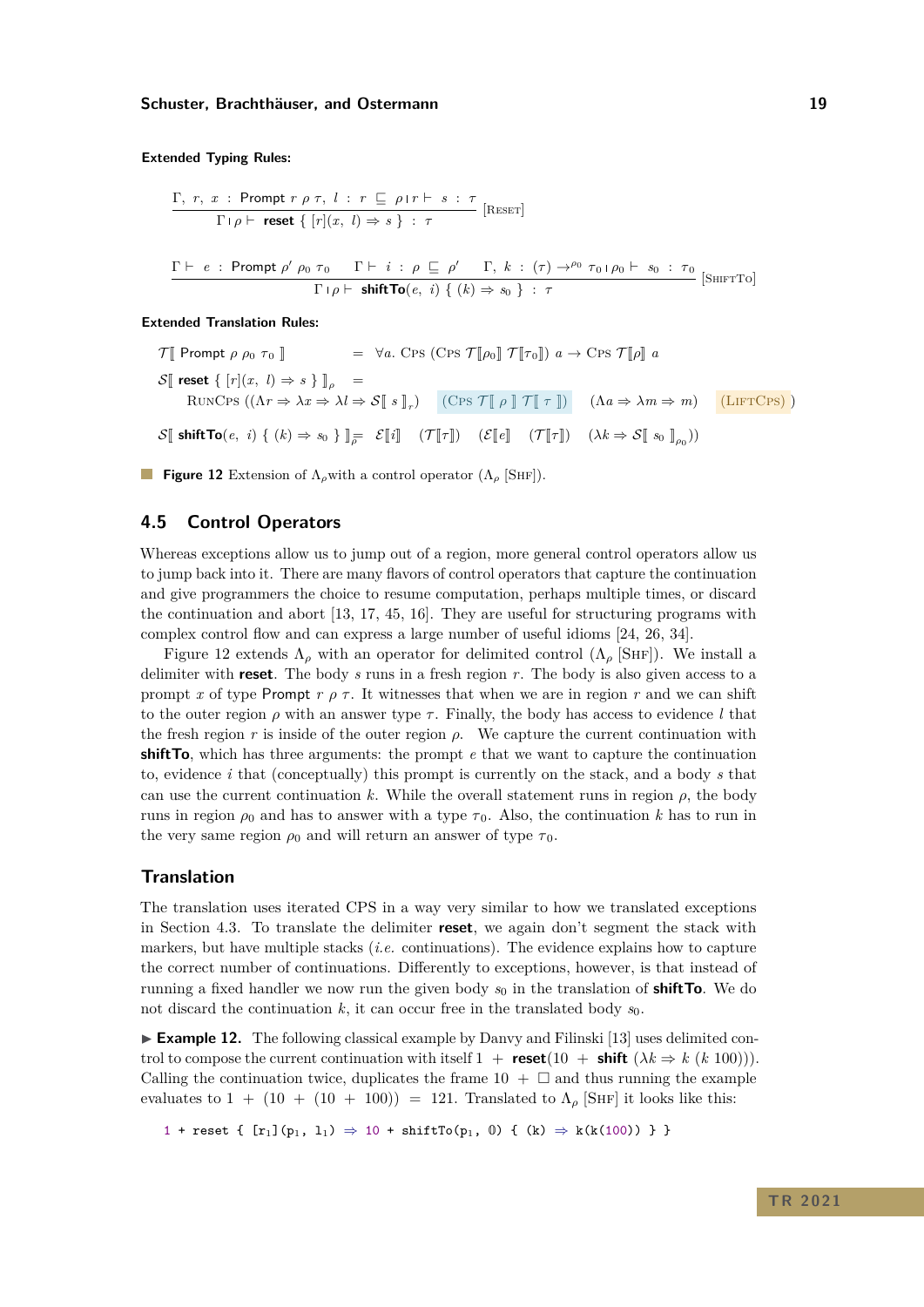<span id="page-19-0"></span>
$$
\begin{array}{c}\n\Gamma, r, f: \text{Cap } r \tau_1 \tau_2, l: r \subseteq \rho \text{ If } s_0 : \tau \\
\Gamma, x: \tau_1, k: \text{Cap } \rho \tau_2 \tau \text{ if } s: \tau \\
\hline\n\Gamma \text{ then } \text{try } \{ [r](f, l) \Rightarrow s_0 \} \text{ with } \{ (x, k) \Rightarrow s \} : \tau\n\end{array}\n\quad\n\begin{array}{c}\n\Gamma \vdash e_0: \text{Cap } \rho' \tau_1 \tau_2 \\
\Gamma \vdash e: \tau_1 \\
\hline\n\Gamma \vdash p \vdash \text{do}(e_0, e, i): \tau_2\n\end{array}\n\quad\n\begin{array}{c}\n\Gamma \vdash e_0: \text{Cap } \rho' \tau_1 \tau_2 \\
\Gamma \vdash e: \tau_1 \\
\hline\n\Gamma \vdash p \vdash \text{do}(e_0, e, i): \tau_2\n\end{array}
$$

#### **Extended Translation Rules:**

$$
\mathcal{T}[\![ \text{ Cap } \rho \tau_1 \tau_2 ]\!] = \mathcal{T}[\![ \tau_1 ]\!] \rightarrow \text{Cps } \mathcal{T}[\![ \rho ]\!] \mathcal{T}[\![ \tau_2 ]\!]
$$
\n
$$
\mathcal{S}[\![ \text{ do}(e_0, e, i) ]\!]_{\rho} = \mathcal{E}[\![ i ]\!] \quad (\mathcal{T}[\![ \tau_2 ]\!]) \quad (\mathcal{E}[\![ e_0 ]\!] \mathcal{E}[\![ e ]\!])
$$
\n
$$
\mathcal{S}[\![ \text{ try } \{ [r](x, l) \Rightarrow s_0 \} \text{ with } \{ (x, k) \Rightarrow s \} ]\!]_{\rho} =
$$
\n
$$
\text{RUNCps } ((\Lambda r \Rightarrow \lambda x \Rightarrow \lambda l \Rightarrow \mathcal{S}[\![ \text{ so } ]\!]_{r}) \quad (\text{Cps } \mathcal{T}[\![ \rho ]\!] \mathcal{T}[\![ \tau ]\!]) \quad (\lambda x \Rightarrow \lambda k \Rightarrow \mathcal{S}[\![ \text{ s } ]\!]_{\rho}) \quad (\text{LIFTCPS})
$$

**Figure 13** Extension of Λ*ρ*with effect handlers (Λ*<sup>ρ</sup>* [Eff]).

Let us assume this statement runs in a region  $r_0$ . Then the prompt  $p_1$  has type Prompt  $r_1$   $r_0$  Int. We can use it in region  $r_1$  (and any subregion) to capture the current continuation and jump back into region  $r_0$ . The type of the result of **reset**, *i.e.* the answer type, is Int. In the body of **shift To** we can safely use everything we can use in region  $r_0$ . The continuation k has type  $(Int) \rightarrow^{\rho_0}$  Int, signaling that it runs in region  $\rho_0$ , the one outside of the **reset**. Both calls to the continuation  $\rho_0$  happen in exactly that region.

The control operator shiftTo that we introduced here, is more limited than other control operators. We statically enforce the restriction of *scoped resumptions* [\[51\]](#page-30-4), that is, the continuation will always be called in exactly the same region that it was based in. For the same reason, even though we use the word "Prompt", this is very different from multi-prompt delimited control [\[45\]](#page-29-7). In the next subsection we will look at a different way to access delimited continuations: effect handlers.

#### <span id="page-19-1"></span>**4.6 Effect Handlers**

Among the different approaches to effect handlers, the one that fits particularly nicely with our framework are effect handlers in *capability-passing style* [\[6,](#page-27-6) [9\]](#page-27-2). In this style, an effect handler delimits the current continuation and provides a capability that will capture the current continuation up to the corresponding handler. Effect safety means that this capability shall only be used within the dynamic extent of the handler.

Figure [13](#page-19-0) extends  $\Lambda_{\rho}$  with statements and typing rules for effect handlers, resulting in the language  $\Lambda_{\rho}$  [EFF]. The **try**  $\ldots$  with  $\ldots$  statement for effect handlers is very similar to the one for exception handlers. The delimited statement  $s_0$  is typed in a fresh region  $r$ . It gets access to a capability  $f : \mathsf{Cap} \ r \ \tau_1 \ \tau_2$ . This capability can be used in region  $r$  and in regions nested in it, and can be applied to an argument of type  $\tau_1$  to get a result of type  $\tau_2$ .

The statement *s* in the handler clause gets access to a parameter *x* and a continuation *k*. We model the continuation also as a capability, as we can only use it in region  $\rho$  and any region nested in *ρ*. This restriction is important to guarantee effect safety. The continuation might itself use effect operations and we want to guarantee that the corresponding delimiters are on the stack when we call the continuation. When we use a capability with  $\mathbf{do}(e_0, e, i)$ , we supply an argument  $e$  and evidence  $i$  that the current region  $\rho$  is nested in the region of the capability  $\rho'$ .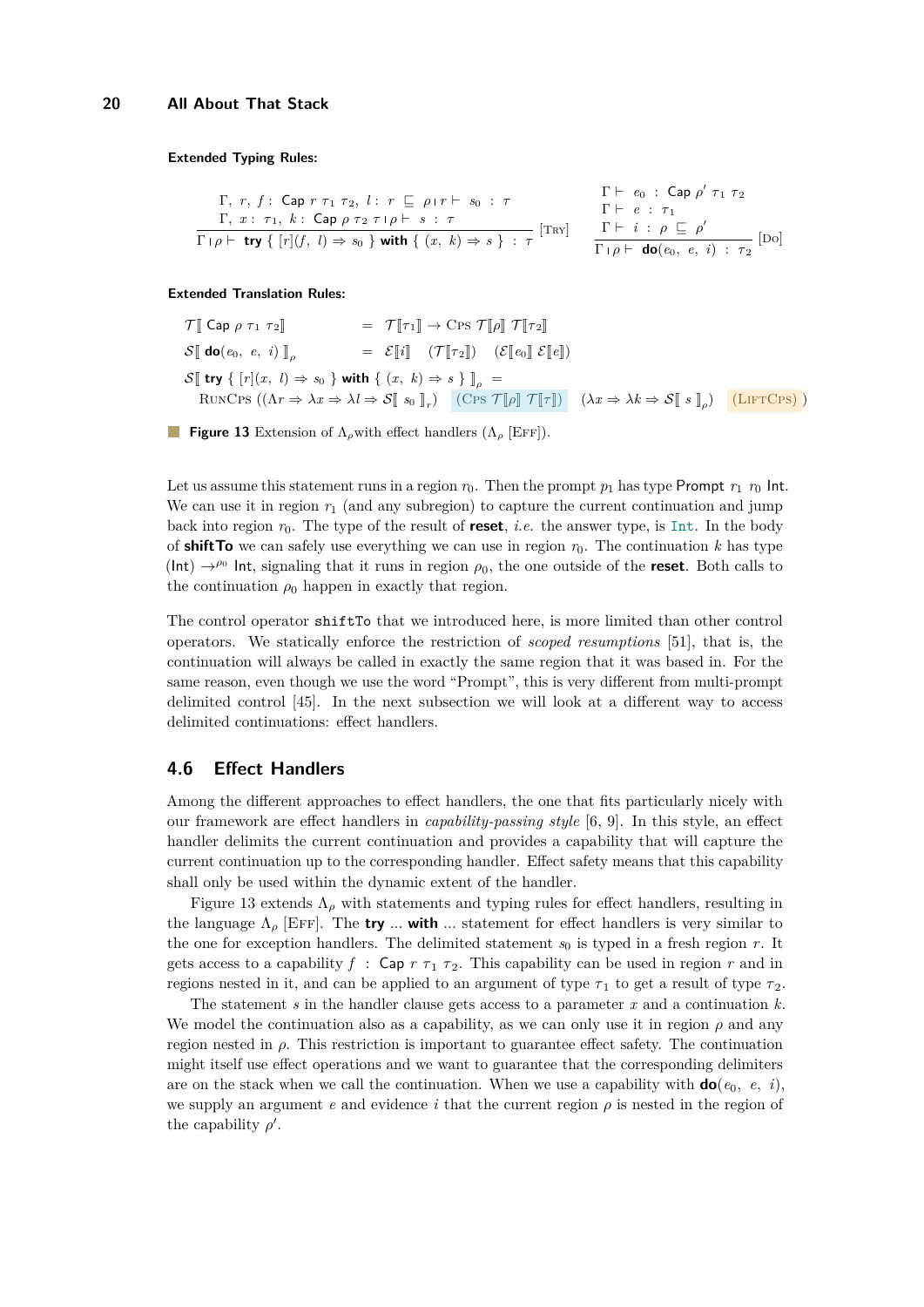## **Translation**

Figure [13](#page-19-0) defines the semantics of effect handlers as a translation to iterated CPS. Capabilities are (effectful) functions. The translated **try** *...* **with** *...* statement installs a delimiter. Rather than always discarding the continuation, as was the case in exception handlers, the translated handler clause *s* can make use of it. When we perform an effect operation, we apply the translated capability to the translated argument and use the translated evidence to lift the resulting computation to run in the correct region.

► **Example 13.** The following example uses effect handlers to fork the current computation.

```
def handleForkList[r_0, t] (
  prog : [r](Cap r () Bool, r \sqsubseteq r_0) \rightarrow r t
) at r_0 {
  try { [r_1](fork, l_1) \Rightarrowval result = proj[r_1](fork, 1_1);return (singletonList(result))
  } with { ((), resume) \Rightarrowval xs = do(resume, true, 0);
    val ys = do(resume, false, 0);
    append(xs, ys)
}
```
The function handleForkList provides the capability fork to the given program prog. When we perform a fork, we capture the current continuation and resume twice: once with true and once with false and append the resulting lists.

# **4.7 Local State**

Another interesting use-case for region tracking is local mutable state [\[33\]](#page-29-9). The idea is that we can use mutable references locally but encapsulate this mutation so that the overall function is pure [\[46\]](#page-29-10). For this to be safe, again, it is key that mutable references are not used outside of their region either directly or through an escaping function that has closed over them. The typing judgements of  $\Lambda_{\rho}$  [STATE] (Figure [14\)](#page-21-0), the extension of  $\Lambda_{\rho}$  with local mutable references, ensure this. It is possible to implement references as raw pointers into the global heap and perform updates in-place for increased performance. However, naïvly combining effect handlers and this implementation of local mutable references results in undesired consequences.

<span id="page-20-0"></span>► **Example 14.** The interaction of effect handlers and local mutable references is illustrated in the following example.

```
handleForkList[T, Int]({ [r_1](fork, 1<sub>1</sub>) \Rightarrownew(8) { [r_2](ref, l_2) \Rightarrowval b = do(fork, (), 1<sub>2</sub>);
     if (b) { val x = get(ref, 0); set(ref, x + 1, 0) }
     else { val x = get(ref, 0); set(ref, x + 2, 0) };
     get(ref, 0)
  }})
```
We handle this program with the handler function for **fork** that we've seen in Subsection [4.6.](#page-19-1) If we use global mutable references, for example a heap allocated reference cell, we would get the list [9, 11] as the result of running this program, which is wrong. This program should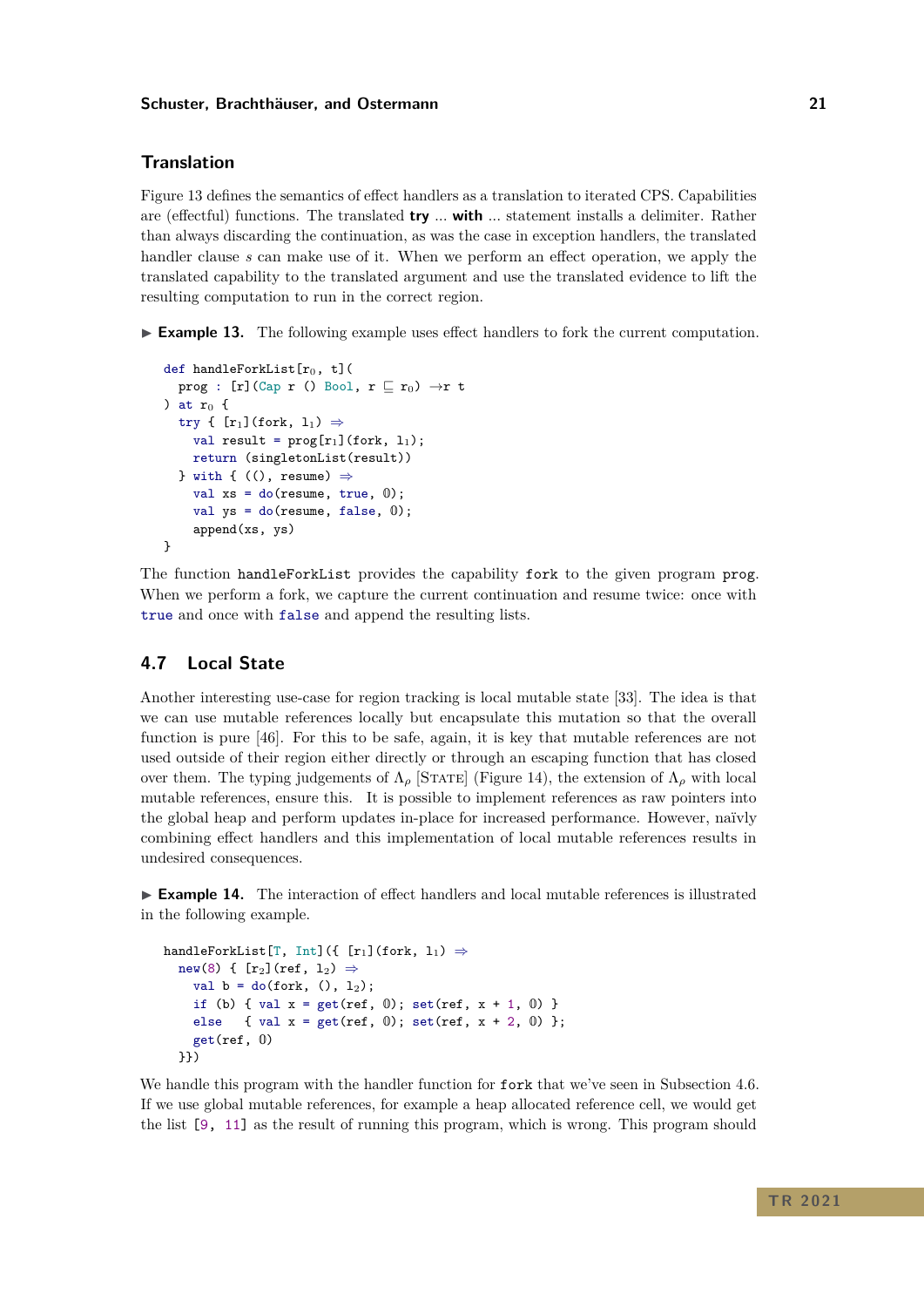<span id="page-21-0"></span>
$$
\frac{\Gamma \vdash e_0 : \tau_0 \quad \Gamma, \ r, \ x : \ \text{Ref } r \ \tau_0, \ l : \ r \ \sqsubseteq \ \rho \mid r \vdash s : \ \tau}{\Gamma \mid \rho \vdash \ \text{new}(e_0) \ \{ \ [r](x, \ l) \Rightarrow s \ \} : \ \tau}
$$
 [New]

| $\Gamma \vdash e_0$ : Ref $\rho' \tau$                                                                     | $\Gamma \vdash e_0$ : Ref $\rho' \tau$            | $\Gamma \vdash e : \tau$    |
|------------------------------------------------------------------------------------------------------------|---------------------------------------------------|-----------------------------|
| $\frac{\Gamma \vdash i : \rho \sqsubseteq \rho'}{\square \blacksquare \square} \qquad \qquad \text{[Ger]}$ | $\Gamma \vdash i : \rho \sqsubset \rho'$          | $\left[ \text{SET} \right]$ |
| $\Gamma \rho \vdash \textbf{get}(e_0, i) : \tau$ <sup>[G</sup>                                             | $\Gamma \varphi \vdash \mathsf{set}(e_0, e, i) :$ |                             |

#### **Extended Translation Rules:**

| $\mathcal{T}$ Ref $\rho \tau$ ]                                                                              |                                                                                                                                                                                                                         | = $(\text{Unit} \rightarrow \text{Cps } \mathcal{T}[\![\rho]\!] \mathcal{T}[\![\tau]\!]) \times (\mathcal{T}[\![\tau]\!] \rightarrow \text{Cps } \mathcal{T}[\![\rho]\!]$ Unit) |  |
|--------------------------------------------------------------------------------------------------------------|-------------------------------------------------------------------------------------------------------------------------------------------------------------------------------------------------------------------------|---------------------------------------------------------------------------------------------------------------------------------------------------------------------------------|--|
| $\mathcal{S}[\![\:\textbf{new}(e_0)\!\n\in [r](x, l) \Rightarrow s \;\!]_o =$                                |                                                                                                                                                                                                                         |                                                                                                                                                                                 |  |
|                                                                                                              | RUNSTATE $\mathcal{E}[\![e_0]\!]$ $((\Lambda r \Rightarrow \lambda x \Rightarrow \lambda l \Rightarrow \mathcal{S}[\![s]\!]_r)$ (READER $\mathcal{T}[\![\tau_0]\!]$ $\mathcal{T}[\![\rho]\!]$ ) (GET, SET) (LIFTSTATE)) |                                                                                                                                                                                 |  |
| $\mathcal{S}[\![\operatorname{get}(e_0, i)]\!]_\rho$<br>$\mathcal{S}[\![\operatorname{set}(e_0, e, i)]\!]_o$ | $= \mathcal{E}[[i]] \mathcal{T}[[\tau]] (f_{st} \mathcal{E}[[e_0]]))$<br>$= \mathcal{E}[[i]] \mathcal{T}[[\mathsf{Unit}]] \; (snd \; \mathcal{E}[[e]] \; \mathcal{E}[[e]])$                                             |                                                                                                                                                                                 |  |

#### **Auxiliary Definitions:**

| READER S A                         | $\equiv S \rightarrow A$                                                                                                                                                                   |
|------------------------------------|--------------------------------------------------------------------------------------------------------------------------------------------------------------------------------------------|
| <b>RUNSTATE</b><br><b>RUNSTATE</b> | : $S \to \text{CPS}$ (READER S R) $A \to \text{CPS}$ R A<br>$= \lambda z \Rightarrow \lambda m \Rightarrow \lambda k \Rightarrow m (\lambda x \Rightarrow \lambda s \Rightarrow k x) z$    |
| LIFTSTATE<br>LIFTSTATE             | : $\forall a.$ (Cps R a) $\rightarrow$ (Cps (READER S R) a)<br>$= \Lambda a \Rightarrow \lambda m \Rightarrow \lambda k \Rightarrow \lambda s \Rightarrow m (\lambda x \Rightarrow k x s)$ |
| GET<br>GET                         | : Unit $\rightarrow$ CPS (READER S R) S<br>$= \lambda u \Rightarrow \lambda k \Rightarrow \lambda s \Rightarrow k s s$                                                                     |
| SET<br><b>SET</b>                  | : $S \to \text{CPS}$ (READER S R) Unit<br>$= \lambda s \Rightarrow \lambda k \Rightarrow \lambda d \Rightarrow k \ ( ) \ s$                                                                |

**Figure 14** Extension of  $\Lambda_{\rho}$  with local state  $(\Lambda_{\rho}$  [STATE]).

return the list [9, 10]. We know that the fork is across the local reference ref, because we have to pass evidence  $1_2$  when we perform the fork.

When we fork the computation, it is important that modifications to references are only performed locally in the current branch of the computation [\[32,](#page-29-11) [39\]](#page-29-12). Moreover, modifications to other references, created outside of the handler for fork, should still be visible to both branches of the computation. Our framework suggests two solutions to this problem.

#### **Translation**

Figure [14](#page-21-0) presents the semantics of local mutable references as a translation from  $\Lambda_{\rho}$  [STATE] to System F, that exhibits the correct backtracking behavior. When we introduce a new mutable reference with **new**, we run the inner computation at type CPs (READER  $E \ R$ ) *A*. A reference is a pair of a getter and a setter. The evidence term will push the current state onto the continuation. Again, it is "all about that stack". Conceptually, we put local state onto the stack and we do so by an appropriate choice of answer type. This translation dictates the correct semantics, but it would be wasteful in practice, because we use the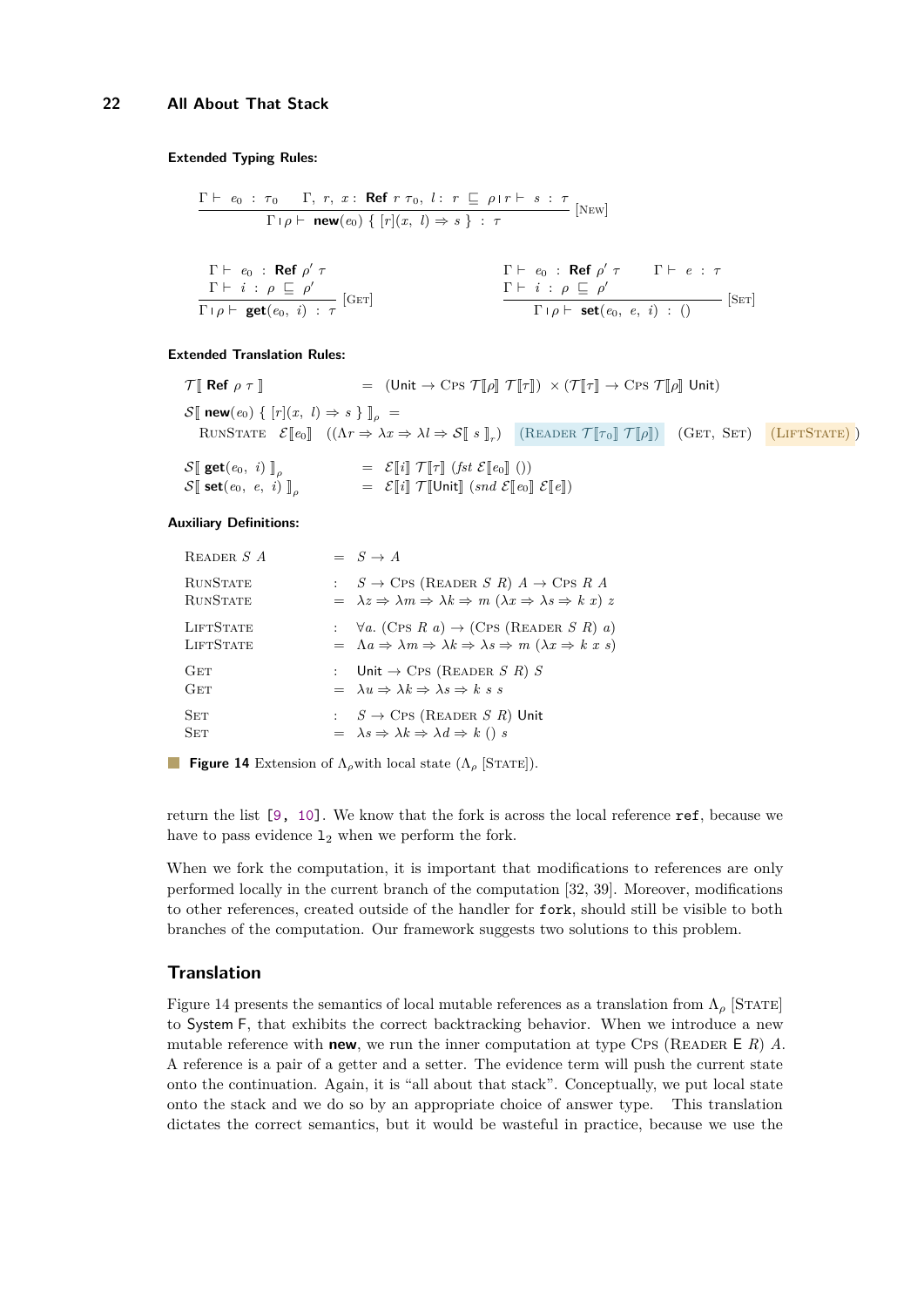evidence in all **get** and **set** statements which makes access to references linear in the number of nested reference handlers, and moreover, when combined with other extensions, runs all computations contained in the evidence. However, this translation is useful for local optimization of functions that use mutable references when compiling with continuations [\[11\]](#page-27-7). Since we translate to pure System F, we reduce the problem of optimizing mutable references to the problem of optimizing pure functions. We effectively transform local mutable references to use registers.

► **Example 15.** As an example for such optimizations consider the statement:

val  $x = get(ref, 0)$ ; set(ref,  $x + 1$ , 0)

Using the translation of  $\Lambda_{\rho}$  [STATE] to System F the program translates to

$$
\lambda j \Rightarrow ((\Lambda a \Rightarrow \lambda m \Rightarrow m) \text{ Int } ((\lambda u \Rightarrow \lambda k \Rightarrow \lambda s \Rightarrow k s s))))
$$
  

$$
(\lambda x \Rightarrow (\Lambda a \Rightarrow \lambda m \Rightarrow m)
$$
  
Unit 
$$
((\lambda s \Rightarrow \lambda k \Rightarrow \lambda d \Rightarrow k (s s) (x + 1))) = j)
$$

and can statically be reduced to  $\lambda j \Rightarrow \lambda s \Rightarrow j$  ()  $(s + 1)$ .

Under our translation, optimization of effectful programs is just inlining and *β*-reduction, which is a well-studied topic in compilers for functional languages. This optimization interacts well with control effects by iterated CPS. In fact, we can fully reduce Example [4.7](#page-20-0) at compile time to its result just by inlining and *β*-reduction. This is similar to what Schuster et al. [\[44\]](#page-29-5) propose, but our source language and translation are more general.

**Backtracking State via Backup/Restore** Another solution to the problem of correctly backtracking mutable reference in the presence of control, is to store references on the runtime stack, backup-up the current state during unwinding, and restore that state upon resumption [\[32,](#page-29-11) [7,](#page-27-8) [8\]](#page-27-9). In our translation, evidence has computational content. This way, as an alternative implementation strategy, we can use global mutable references without any special runtime support and still obtain the correct backtracking behavior. The idea is to push the code that performs the backup and restore into the evidence. When we capture a continuation across a mutable reference, the continuation closes over the state, which it restores on resumption. Please consult the accompanying code for more details. This has advantages from a performance perspective: code that does not capture the continuation only performs reads and writes on raw references. At the same time, code that does capture the continuation has the correct backtracking behavior. In the next section we will generalize this idea and present dynamic wind.

### **4.8 Dynamic Wind**

Dynamic wind [\[21\]](#page-28-8) allows user definable actions to be performed every time control effects are used to enter and leave a region. We have already seen the first half of dynamic wind in  $\Lambda_{\rho}$  [FIN], where we could install a cleanup action that is run when we unwind the stack across it. Naturally, in our framework finalizers also interact well with effect handlers and can be combined to obtain the language  $\Lambda_{\rho}$  [EFF, FIN]. However, in face of resumable exceptions, such as provided by effect handlers, it makes sense to extend our language with an additional construct to install an action to run when we *resume* a captured continuation. Figure [15](#page-23-0) extends  $\Lambda_{\rho}$  with a statement for dynamic wind (called  $\Lambda_{\rho}$  [EFF, FIN, DYN]). The action *s* is triggered, whenever the control flow re-enters the region denoted by *r*.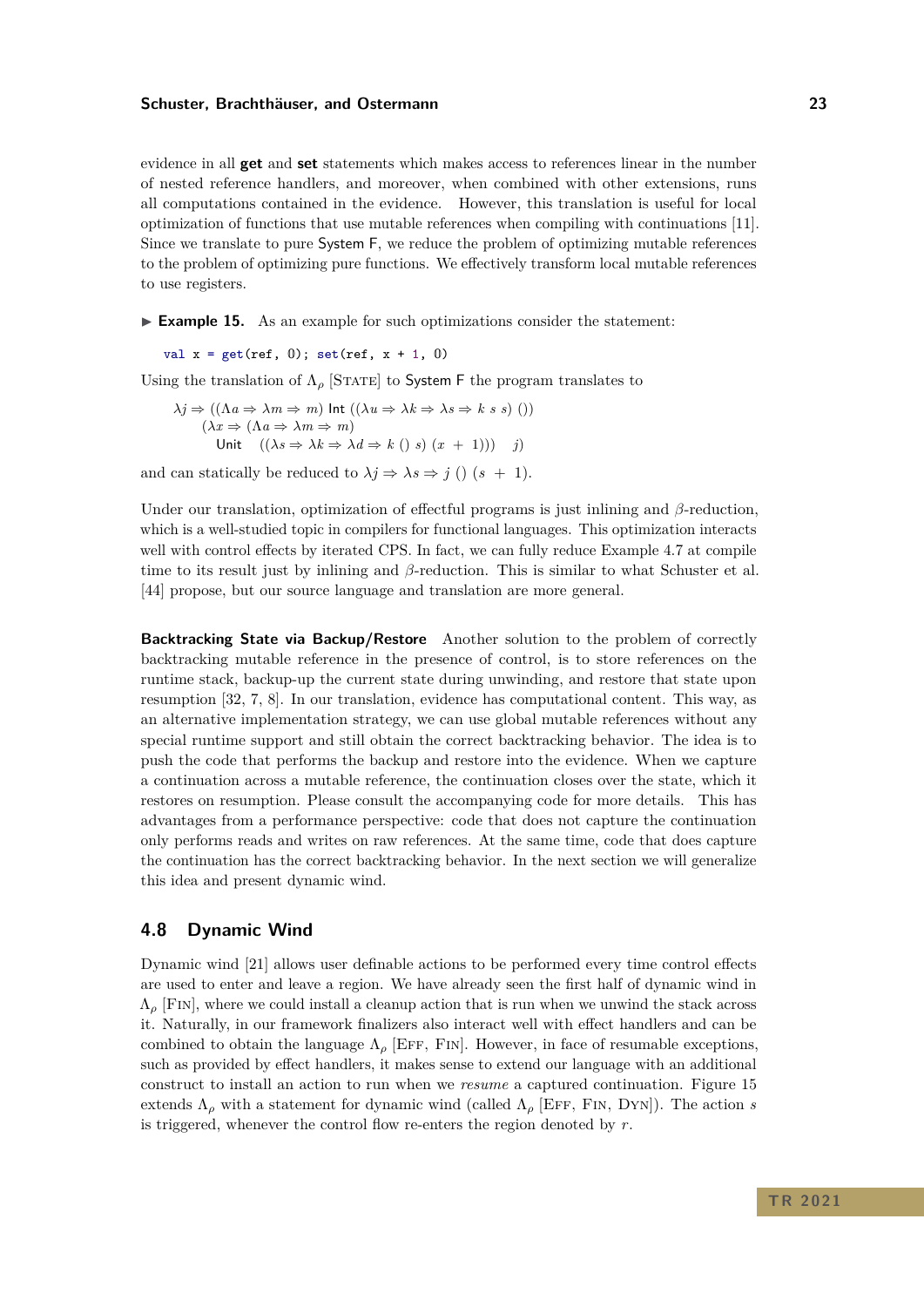<span id="page-23-0"></span> $Γ, r, l: r ⊡ ρ$ <sup>*r*</sup>  $F$  *s* : *τ*  $Γ$   $ρ$   $F$  *s* : ()  $\frac{1}{\Gamma} \left[ \rho \vdash \text{try} \{ [r](l) \Rightarrow s_0 \} \text{ rewind} \{ s \} : \tau \right]$  [Rewind]

#### **Extended Translation Rules:**

 $S[\![ \text{ try } \{\,[r](l) \Rightarrow s_0\,\} \text{ rewind } \{\,s\,\}\,]_\rho \; = \; (\Lambda r \Rightarrow \lambda l \Rightarrow S[\![ \,s_0 \,]\!]_r) \quad \text{[} \begin{array}{cc} \text{T}[\![ \, \rho \,]\!] \text{[}} & \text{(LIFTDYN } S[\![ \,s \,]\!]_\rho \end{array})$ 

#### **Auxiliary Definitions:**

| LIFTDYN $f$ | : $\forall a. \text{ CPS } R \ a \rightarrow \text{ CPS } R \ a$                                                              |
|-------------|-------------------------------------------------------------------------------------------------------------------------------|
| LIFTDYN $f$ | $= \Lambda a \Rightarrow \lambda m \Rightarrow \lambda k \Rightarrow m (\lambda x \Rightarrow f (\lambda u \Rightarrow k x))$ |

**Figure 15** Extension of Λ*ρ*with dynamic wind (Λ*<sup>ρ</sup>* [Dyn]).

<span id="page-23-1"></span>► **Example 16.** Let us look at a larger example in Figure [16,](#page-24-0) where we use dynamic wind to save the state of an open file upon leaving a region and restore it when we re-enter it. We define a function with File that opens a file and passes a reference to the opened file to the given program prog. We install an unwind handler that closes the file whenever control jumps across it, and a rewind handler that reopens the file and seeks to the position where we left off whenever control resumes. If the program prog uses a non-determinism effect, for example via handleForkList, multiple forks will restart reading from the same file position.

This example does not define a safe API for file access because users of withFile have access to the raw file handle. But with regions it is easily possible to define a safe API in terms of withFile.

The translation in Figure [15](#page-23-0) defines the semantics of the second half of dynamic wind in pure System F. The evidence variable *l* is bound to a computation that pushes the rewinding statement *s* onto the continuation. In general, evidence contains both rewinding and unwinding statements. This can also be seen in Example [4.9.](#page-23-1) Here we pass the evidence  $1_2 \oplus 1_1$ , which contains the unwind and rewind code, to prog.

While dynamic wind works for resources like files that are recoverable, if we want to combine general control operators like effect handlers (Subsection [4.6\)](#page-19-1) with arena allocation (Subsection [4.2\)](#page-14-0), our conceptual framework highlights a problem: When we deallocate the arena upon leaving the region, there is no way we can recover it upon resumption. Regionbased memory management and multi-shot delimited control seem to be fundamentally incompatible. However, based on our computational interpretation of evidence, we can offer safe behavior:

- **1.** When leaving a region, we can *deallocate* the arena. When we would re-enter the arena's region, we abort with an exception. Since we only throw an exception when we actually try to resume into a region containing a deallocated arena, this makes region-based memory management viable for many programs.
- **2.** When leaving a region, we can *evacuate* the arena to some garbage collected heap and, for example, add a reference count, or switch to manual memory management. When we re-enter the arena's region, we re-install it from the heap.

Both of these are unsatisfactory for the special case of one-shot continuations. For these, better approaches exist. We leave integrating these into our conceptual framework to future work.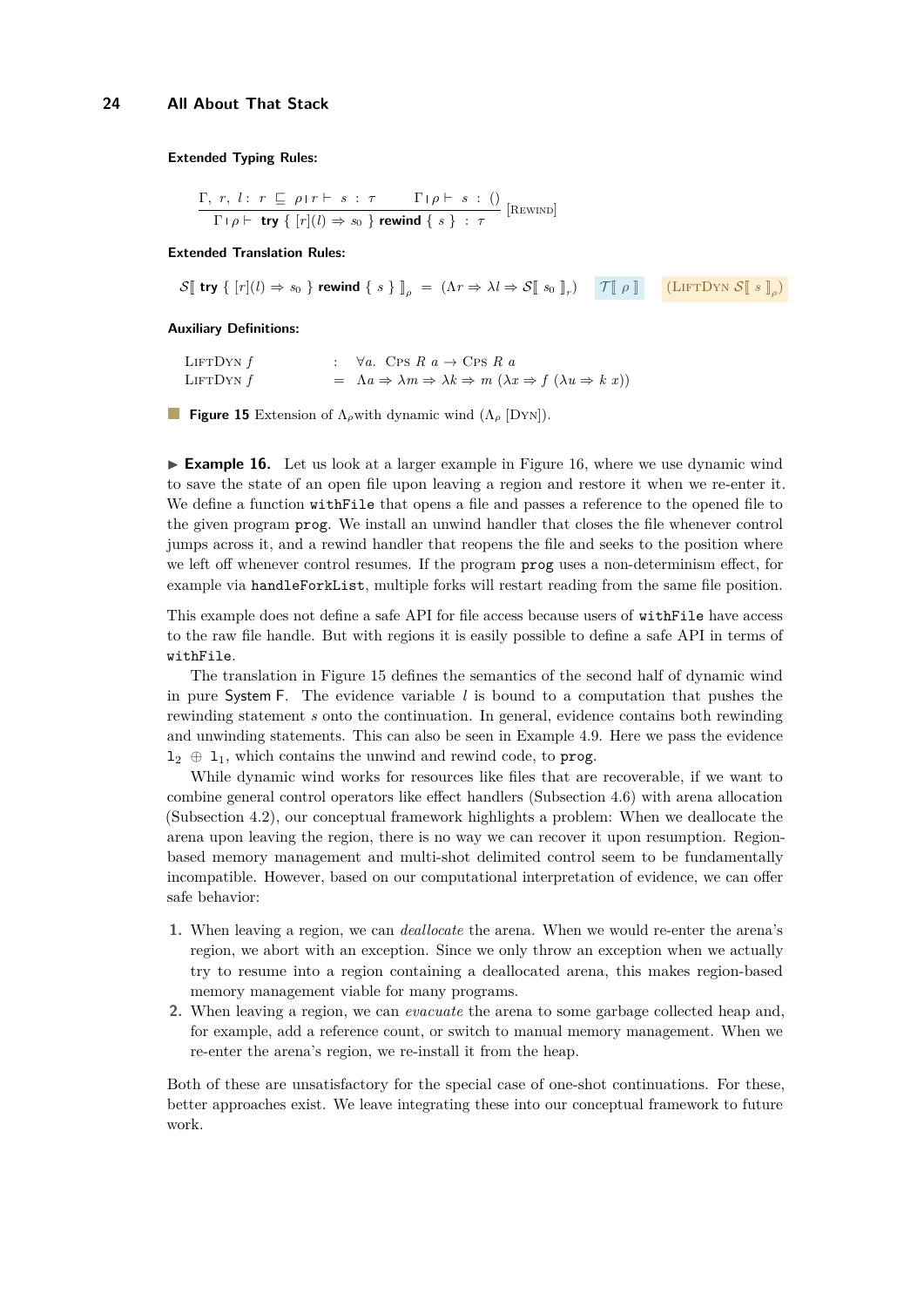```
def withFile[r_0, t] (
  prog: [r](GlobalRef File, r \sqsubseteq r_0) \rightarrow r t
) at r_0 {
  val fileRef = newGlobalRef(openFile("book.txt"));
  val posnRef = newGlobalRef(0);
  try { [r_1](1_1) \Rightarrowtry { [r_2](1_2) \Rightarrowval result = prog[r_2](fileRef, 1_2 \oplus 1_1);
       closeFile(getGlobalRef(fileRef));
       return result
     } rewind {
       val file = openFile("book.txt");
       setGlobalRef(fileRef, file);
       seekFile(file, getGlobalRef(posnRef))
     }
  } unwind {
     val file = getGlobalRef(fileRef);
     setGlobalRef(posnRef, filePosn(file));
     closeFile(file)
  }
}
```
**Figure 16** Example program in Λ*<sup>ρ</sup>* [Eff, Fin, Dyn] using dynamic wind.

As a final example, the next subsection illustrates the interaction between region-based memory management and first-class coroutines.

# **4.9 Coroutines**

To further investigate the combination of advanced control-flow mechanisms and regionbased memory management, we introduce first-class *coroutines*. Coroutines are suspended computations that are either done or can be resumed to yield another coroutine [\[50,](#page-30-6) [38\]](#page-29-13). We can implement coroutines in terms of effect handlers, using a recursive data type [\[25\]](#page-28-9).

data Coroutine  $r \t=$  Done  $t \mid$  More (Cap  $r$  () (Coroutine  $r \t$ ))

The common implementation of coroutines as state machines [\[3\]](#page-27-10) arises from defunctionalization [\[14\]](#page-27-11) of the stored continuations. There are two interesting kinds of interaction between region-based resource management and first-class coroutines.

► **Example 17.** First, consider what happens when we allocate a resource *outside* of the coroutine. This example should not and does not typecheck.

```
arena { [r_1](a_1, 1_1) \Rightarrowval coroutine = try { [r_2] (yield, 1_2) \Rightarrow// use both the arena and the coroutine
       do(yield, (), 0); alloc(a<sub>1</sub>, 99, 1<sub>2</sub>); do(yield, (), 0)
       return (Done(()))
  } with { ((), resume) \Rightarrow return More(resume) };
  return coroutine // does not typecheck
}
```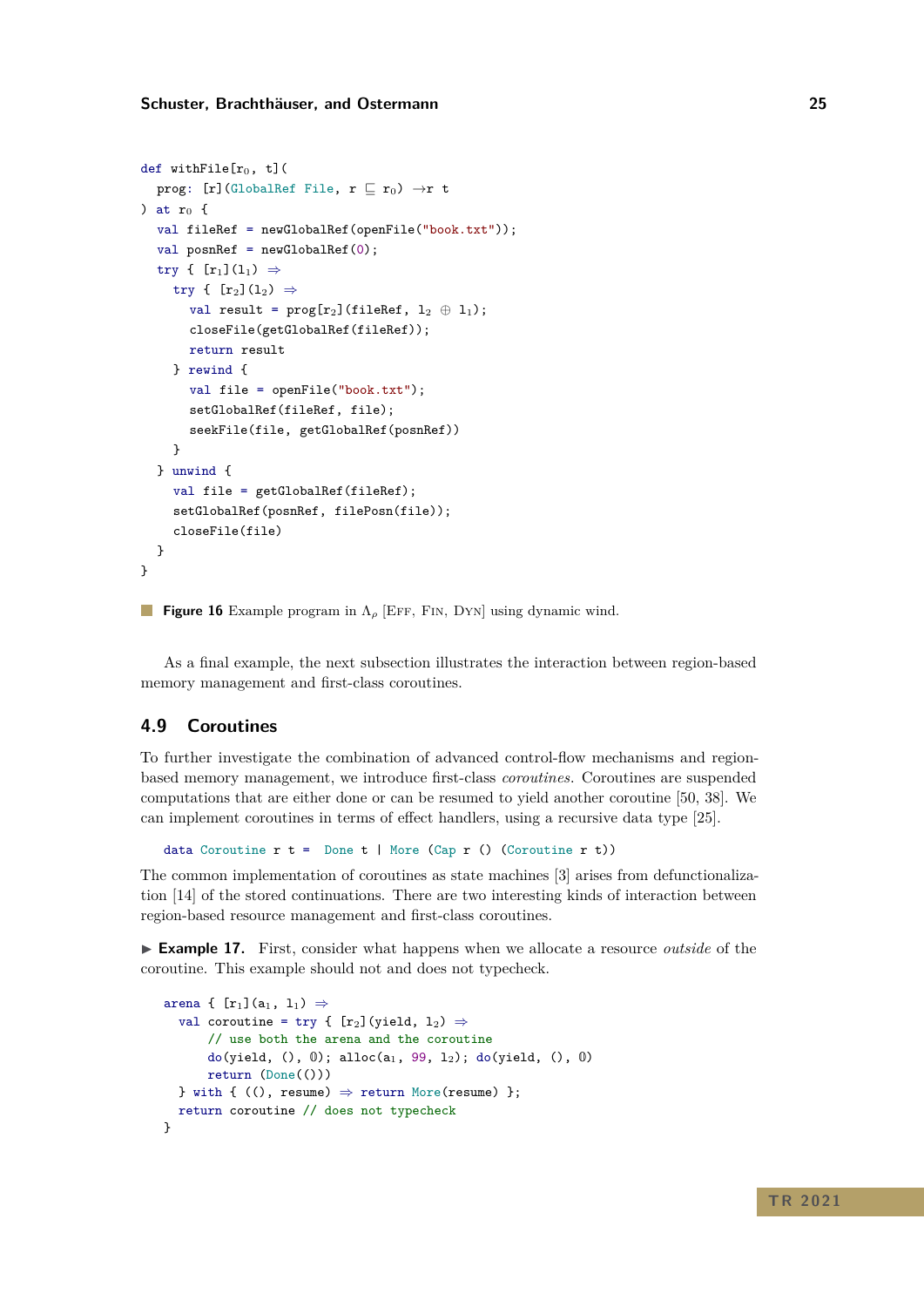The coroutine uses arena  $a_1$ . We can not return the coroutine, because it would leave the region where it is safe to resume it.

► **Example 18.** Second, consider what happens when we allocate a resource *inside* of the coroutine. Let us assume the following example that defines a coroutine that yields twice.

```
val coroutine = try { [r_1] (yield, 1_1) \Rightarrowdo(yield, (), 0);arena { [r_2](a_2, 1_2) \Rightarrow do(yield, (), 12) }
  return (Done(()))
} with { ((), resume) \Rightarrow return More(resume) };
```
The second yield is performed from within a fresh arena region  $r<sub>2</sub>$ . Having to use evidence l<sup>2</sup> highlights that for the second yield, and only there, we have to evacuate the arena. Local allocation of arenas are fine, as long as we do not yield out of them.

Again, since coroutines are often resumed exactly once, we would like to add special support for this use case. We could for example require users to manually copy and free suspended coroutines, like in Multicore OCaml [\[15\]](#page-27-12), which has discontinue and clone primitives for resumptions, or in an extension of Koka [\[35\]](#page-29-14), which requires manual finalization. Our region-based type system rules out all unsafe combinations of coroutines with resources, while allowing for a large number of safe uses.

# **4.10 Summary**

In this section, we have extended our core language  $\Lambda_{\rho}$  with numerous language features, such as exceptions, local state, effect handlers, and dynamic wind. We uniformly presented the semantics of those features as translations to pure System F, enabling a well-defined composition into larger languages and allowing us to study interactions between the features.

## **5 Related Work**

Out of the numerous works about regions for resource management, the one most closely related, and indeed which has been the basis of our work, is [\[31\]](#page-29-1), which in turn is based on [\[20\]](#page-28-1). [Kiselyov and Shan](#page-29-1) provide a library for region-based resource management in Haskell. They also propose to use regions for resources other than memory, introduce explicit subregioning witnesses, and properly handle builtin Haskell exceptions. They demonstrate how types and regions are inferred, which we do not discuss. Their approach perfectly fits into our conceptual framework, and allows us to extend their approach and discuss control effects beyond handling of builtin exceptions.

The non-trivial operational interaction between operators for delimited control and dynamic binding, or more general continuation marks, has been discussed before [\[32,](#page-29-11) [19,](#page-28-10) [18\]](#page-28-11). Our conceptual framework supports these use cases and cleanly connects the type level and the operational semantics.

Makholm [\[37\]](#page-29-15) and Phan et al. [\[40\]](#page-29-16) discuss region-based memory management in the logic programming languages Prolog and Mercury respectively. Harris [\[23\]](#page-28-12) discuss the interaction between exceptions and atomic blocks in software transactional memory in Java. It would be interesting to see if the challenges that they address can be cast into our conceptual framework and if we could reproduce their solutions.

Our treatment of effect handlers in Section [4.6](#page-19-1) follows recent developments in type systems for effect handlers [\[8,](#page-27-9) [52,](#page-30-3) [5,](#page-27-13) [54\]](#page-30-7). Our evidence terms are a generalization of the evidence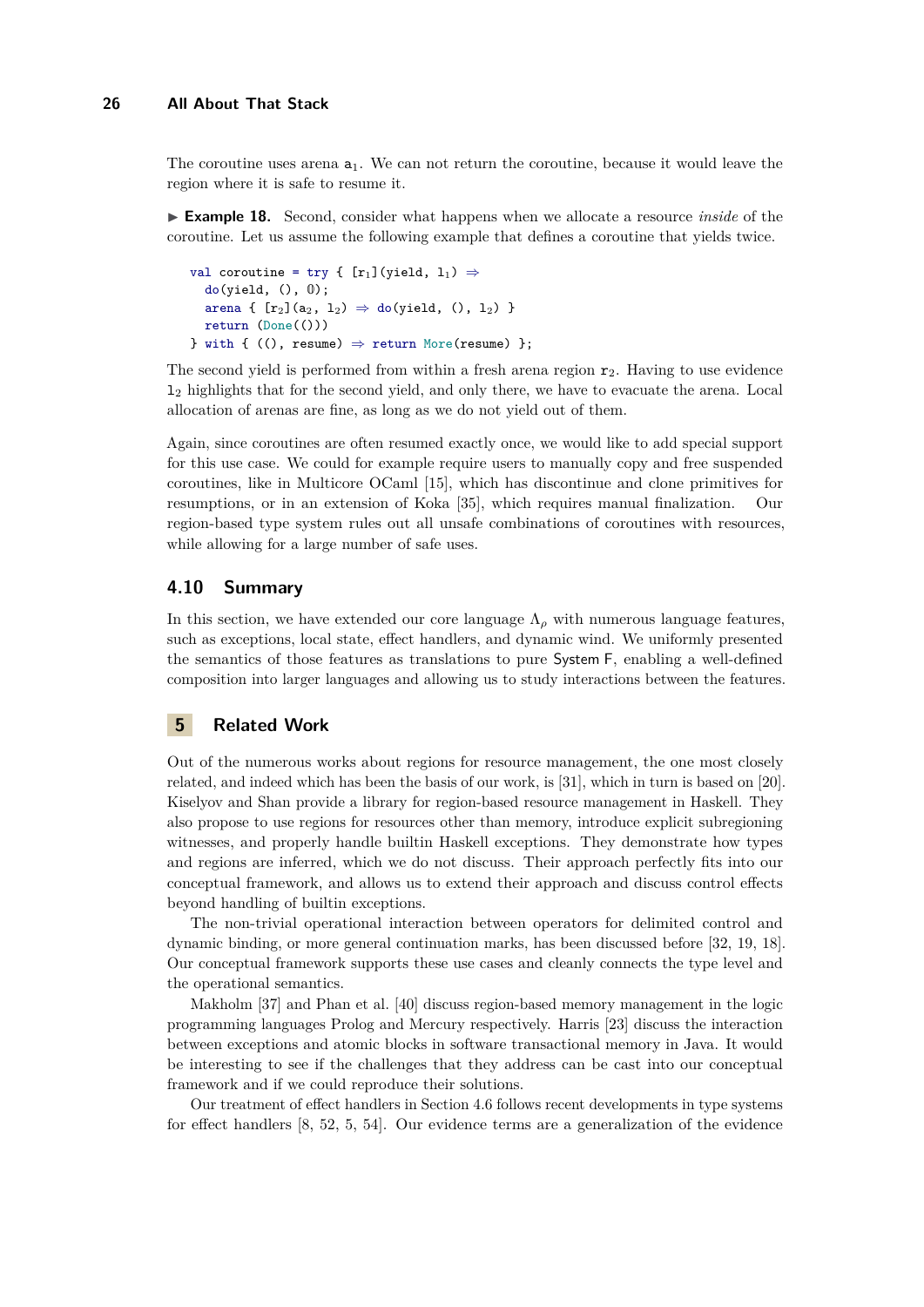vectors proposed by Xie et al. [\[51\]](#page-30-4) and our formal treatment of the operational semantics is inspired by their concept of evidence correspondence. They introduce the property of scoped resumptions and dynamically check that it holds. We statically enforce this property.

Our CPS-based semantics of exceptions, our control operator, and effect handlers is closely related to the one presented by Schuster et al. [\[44\]](#page-29-5). However, they do not support effect-polymorphic functions, which can be expressed within our framework. Our translation of effect handlers to System F is similar to the one given in Appendix B of [\[27\]](#page-28-13).

Kiselyov and Ishii [\[30\]](#page-29-2) present a Haskell library for effect handlers based on a variant of the free monad in Haskell. Their library supports user-defined effects and handlers and they provide a range of pre-defined effects like exceptions, non-determinism, and state. They also discuss a region effect for safe and automatic allocation and disposal of resources, which works in the presence of an exception effect. Other effects, like non-determinism, are explicitly ruled out by the type system when they would be used across a region. The biggest difference to our work is that they reify the structure of the program as a free monad and then write interpreters over this structure, whereas we translate programs to iterated CPS. They understand regions as effects, we understand regions as parts of the stack and, at least for the case of arenas with exceptions, we provide a proof of safety. A more minor difference is that we pass arenas explicitly while they index nested regions by a type-level natural number for disambiguation.

Leijen [\[35\]](#page-29-14) reports on an extension of the programming language Koka with support for resources and finalization. This approach requires sophisticated modification of the language runtime, whereas our approach can be explained as a translation to pure System F. They allow for more complex finalization patterns, where users explicitly run the finalizers of a resumption. This is to avoid running finalizers on linearly used resumptions.

Ahman and Bauer [\[1\]](#page-27-14) present another approach to resources in the presence of algebraic effects and handlers: Runners. They guarantee that finalizers are run exactly once by requiring runners to always resume exactly once. It is very useful to have this guarantee. If the only control effect are exceptions, we offer the same guarantee, but we do not prove it. We go further and discuss arbitrary control effects with arbitrary nesting where we cannot offer such a guarantee. We present an operational semantics that relates resource management to the stack and a denotational semantics that translates programs to iterated CPS. Their denotational semantics translates programs to essentially a free monad.

# **6 Conclusion**

We presented a unified treatment of region-based resource management and control effects in a language with types and effects. It rests on the central idea that a region denotes a part of the runtime stack. We have formalized the connection between type-level regions and the actual shape of the runtime stack during evaluation. We have demonstrated that our conceptual framework can incorporate a large number of different language features and discussed their non-trivial interaction. All of these features are bound together by a translation to continuation-passing style and a denotational interpretation of evidence as answer type coercions, which further emphasizes the understanding of regions as a property of the runtime context.

However, there are a couple of remaining challenges that we leave to future work. The language we presented cannot support more exotic uses of delimited control, like for example dynamically overwriting an exception handler after capturing the continuation. This changes the region the next statement runs in, so we need region modification which is exactly answer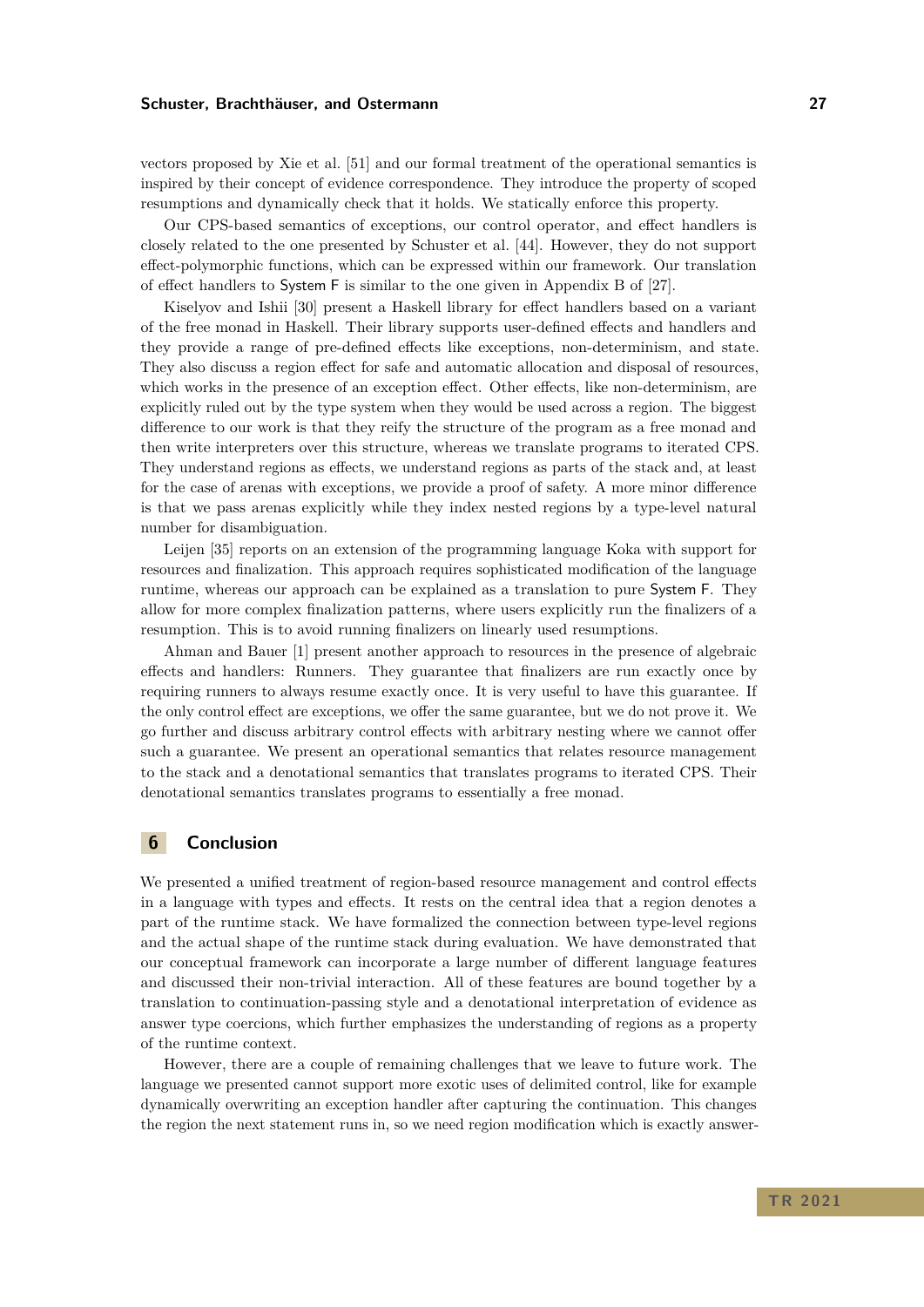type modification in our CPS-based semantics. Moreover, while the interaction between finalizers and multiple invocations of the current continuation is problematic, linear use of the continuation is unproblematic. Currently we have no special provisions to incorporate this knowledge.

Our conceptual framework, which already supports many uses of delimited control, will form the foundation upon which we will build these future investigations.

# **References**

- <span id="page-27-14"></span>**1** D. Ahman and A. Bauer. Runners in action. In P. Müller, editor, *Programming Languages and Systems*, pages 29–55, Cham, 2020. Springer International Publishing. ISBN 978-3- 030-44914-8.
- <span id="page-27-3"></span>**2** Y. Bertot and P. Castéran. *Interactive Theorem Proving and Program Development, Coq'Art:The Calculus of Inductive Constructions*. Springer-Verlag, 2004.
- <span id="page-27-10"></span>**3** G. Bierman, C. Russo, G. Mainland, E. Meijer, and M. Torgersen. Pause'n'play: Formalizing asynchronous C#. In *Proceedings of the European Conference on Object-Oriented Programming*, pages 233–257, Berlin, Heidelberg, 2012. Springer.
- <span id="page-27-1"></span>**4** D. Biernacki, M. Piróg, P. Polesiuk, and F. Sieczkowski. Abstracting algebraic effects. *Proc. ACM Program. Lang.*, 3(POPL):6:1–6:28, Jan. 2019. ISSN 2475-1421.
- <span id="page-27-13"></span>**5** D. Biernacki, M. Piróg, P. Polesiuk, and F. Sieczkowski. Binders by day, labels by night: Effect instances via lexically scoped handlers. *Proc. ACM Program. Lang.*, 4(POPL), Dec. 2019. doi: 10.1145/3371116.
- <span id="page-27-6"></span>**6** J. I. Brachthäuser and P. Schuster. Effekt: Extensible algebraic effects in Scala (short paper). In *Proceedings of the International Symposium on Scala*, New York, NY, USA, 2017. ACM. doi: 10.1145/3136000.3136007.
- <span id="page-27-8"></span>**7** J. I. Brachthäuser, P. Schuster, and K. Ostermann. Effect handlers for the masses. *Proc. ACM Program. Lang.*, 2(OOPSLA):111:1–111:27, Oct. 2018. ISSN 2475-1421. doi: 10.1145/3276481.
- <span id="page-27-9"></span>**8** J. I. Brachthäuser, P. Schuster, and K. Ostermann. Effekt: Capability-passing style for type- and effect-safe, extensible effect handlers in Scala. *Journal of Functional Programming*, 2020. doi: 10.1017/S0956796820000027.
- <span id="page-27-2"></span>**9** J. I. Brachthäuser, P. Schuster, and K. Ostermann. Effects as capabilities: Effect handlers and lightweight effect polymorphism. *Proc. ACM Program. Lang.*, 4(OOPSLA), Nov. 2020. doi: 10.1145/3428194. URL <https://doi.org/10.1145/3428194>.
- <span id="page-27-5"></span>**10** E. Brady. Idris 2: Quantitative type theory in action. Technical report, University of St Andrews, Scotland, UK, 2020. URL [https://www.type-driven.org.uk/edwinb/](https://www.type-driven.org.uk/edwinb/papers/idris2.pdf) [papers/idris2.pdf](https://www.type-driven.org.uk/edwinb/papers/idris2.pdf).
- <span id="page-27-7"></span>**11** Y. Cong, L. Osvald, G. M. Essertel, and T. Rompf. Compiling with continuations, or without? whatever. *Proc. ACM Program. Lang.*, 3(ICFP):79:1–79:28, July 2019. ISSN 2475-1421. doi: 10.1145/3341643. URL <http://doi.acm.org/10.1145/3341643>.
- <span id="page-27-4"></span>**12** O. Danvy. On evaluation contexts, continuations, and the rest of computation. 02 2004.
- <span id="page-27-0"></span>**13** O. Danvy and A. Filinski. Abstracting control. In *Proceedings of the Conference on LISP and Functional Programming*, pages 151–160, New York, NY, USA, 1990. ACM.
- <span id="page-27-11"></span>**14** O. Danvy and L. R. Nielsen. Defunctionalization at work. In *Proceedings of the Conference on Principles and Practice of Declarative Programming*, pages 162–174, 2001. ISBN 1-58113-388-X.
- <span id="page-27-12"></span>**15** S. Dolan, L. White, and A. Madhavapeddy. Multicore OCaml. In *OCaml Workshop*, 2014.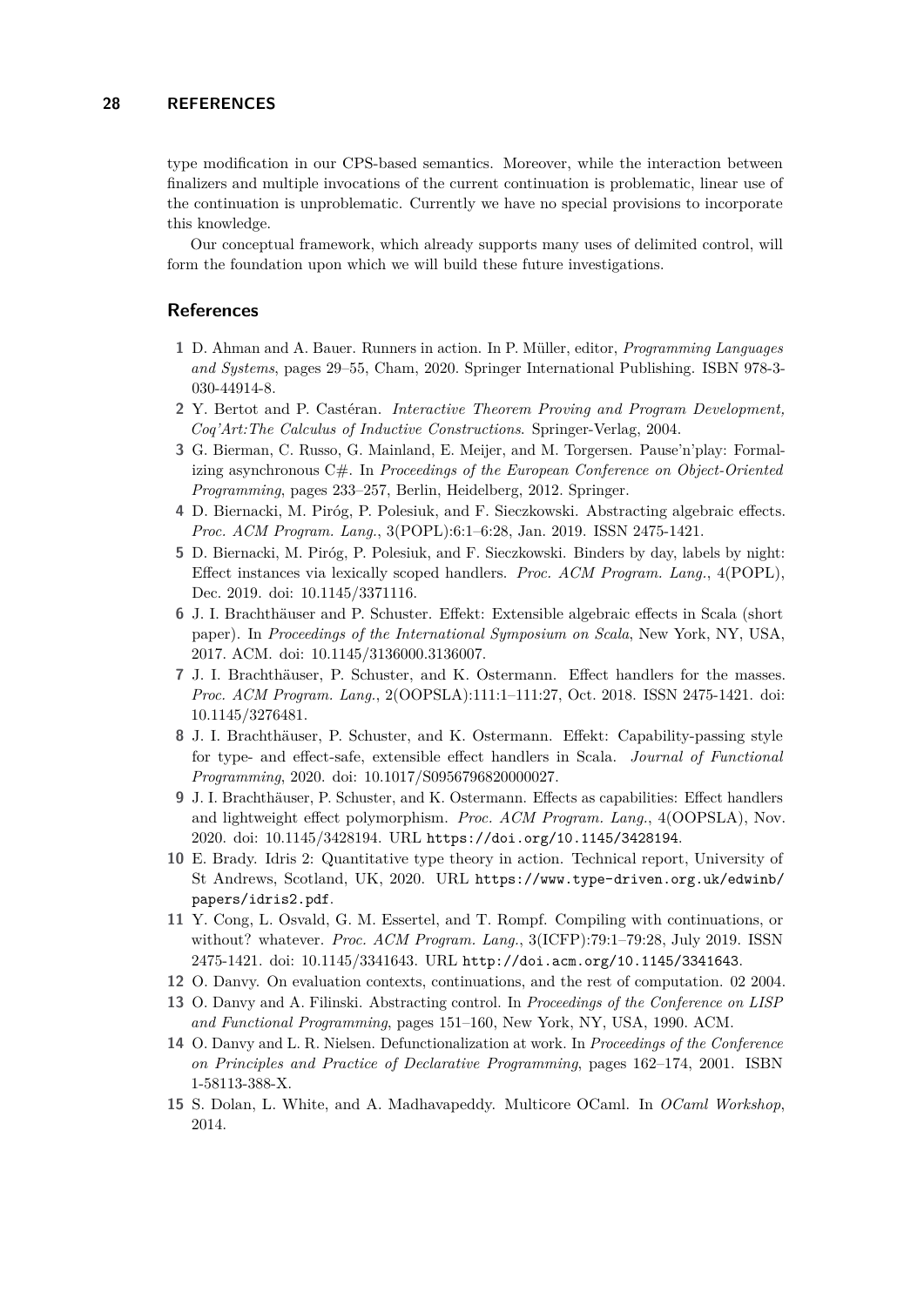## **REFERENCES 29**

- <span id="page-28-5"></span>**16** R. K. Dybvig, S. L. Peyton Jones, and A. Sabry. A monadic framework for delimited continuations. *Journal of Functional Programming*, 17(6):687–730, 2007.
- <span id="page-28-4"></span>**17** M. Felleisen. The theory and practice of first-class prompts. In *Proceedings of the Symposium on Principles of Programming Languages*, pages 180–190, New York, NY, USA, 1988. ACM.
- <span id="page-28-11"></span>**18** M. Flatt and R. K. Dybvig. Compiler and runtime support for continuation marks. In *Proceedings of the 41st ACM SIGPLAN Conference on Programming Language Design and Implementation*, PLDI 2020, page 45–58, New York, NY, USA, 2020. Association for Computing Machinery. ISBN 9781450376136. doi: 10.1145/3385412.3385981. URL <https://doi.org/10.1145/3385412.3385981>.
- <span id="page-28-10"></span>**19** M. Flatt, G. Yu, R. B. Findler, and M. Felleisen. Adding delimited and composable control to a production programming environment. In *Proceedings of the International Conference on Functional Programming*, page 165–176, New York, NY, USA, 2007. Association for Computing Machinery. ISBN 9781595938152. doi: 10.1145/1291151.1291178. URL <https://doi.org/10.1145/1291151.1291178>.
- <span id="page-28-1"></span>**20** M. Fluet and G. Morrisett. Monadic regions. In *Proceedings of the Ninth ACM SIGPLAN International Conference on Functional Programming*, ICFP '04, page 103–114, New York, NY, USA, 2004. Association for Computing Machinery. ISBN 1581139055. doi: 10.1145/1016850.1016867. URL <https://doi.org/10.1145/1016850.1016867>.
- <span id="page-28-8"></span>**21** D. P. Friedman and C. T. Haynes. Constraining control. In *Proceedings of the Symposium on Principles of Programming Languages*, pages 245–254. ACM, 1985.
- <span id="page-28-0"></span>**22** D. Grossman, G. Morrisett, T. Jim, M. Hicks, Y. Wang, and J. Cheney. Region-based memory management in cyclone. In *Proceedings of the ACM SIGPLAN 2002 Conference on Programming Language Design and Implementation*, PLDI '02, page 282–293, New York, NY, USA, 2002. Association for Computing Machinery. ISBN 1581134630. doi: 10.1145/512529.512563. URL <https://doi.org/10.1145/512529.512563>.
- <span id="page-28-12"></span>**23** T. Harris. Exceptions and side-effects in atomic blocks. *Science of Computer Programming*, 58(3):325 – 343, 2005. ISSN 0167-6423. doi: https://doi.org/10. 1016/j.scico.2005.03.005. URL [http://www.sciencedirect.com/science/article/](http://www.sciencedirect.com/science/article/pii/S0167642305000687) [pii/S0167642305000687](http://www.sciencedirect.com/science/article/pii/S0167642305000687). Special Issue on Concurrency and synchonization in Java programs.
- <span id="page-28-6"></span>**24** C. T. Haynes. Logic continuations. *The Journal of Logic Programming*, 4(2):157–176, 1987.
- <span id="page-28-9"></span>**25** C. T. Haynes, D. P. Friedman, and M. Wand. Obtaining coroutines from continuations. *Computer languages*, 11(3-4):143–153, 1986.
- <span id="page-28-7"></span>**26** R. Hieb and R. K. Dybvig. Continuations and concurrency. In *Proceedings of the Second ACM SIGPLAN Symposium on Principles & Practice of Parallel Programming*, PPOPP '90, pages 128–136, New York, NY, USA, 1990. ACM.
- <span id="page-28-13"></span>**27** D. Hillerström, S. Lindley, B. Atkey, and K. Sivaramakrishnan. Continuation passing style for effect handlers. In *Formal Structures for Computation and Deduction*, volume 84 of *LIPIcs*. Schloss Dagstuhl–Leibniz-Zentrum für Informatik, 2017.
- <span id="page-28-2"></span>**28** R. M. Hughes. A novel representation of lists and its application to the function "reverse". *Information Processing Letters*, 22(3):141–144, 1986. ISSN 0020-0190. doi: https://doi.org/10.1016/0020-0190(86)90059-1.
- <span id="page-28-3"></span>**29** A. Kennedy. Compiling with continuations, continued. In *Proceedings of the International Conference on Functional Programming*, pages 177–190, New York, NY, USA, 2007. ACM.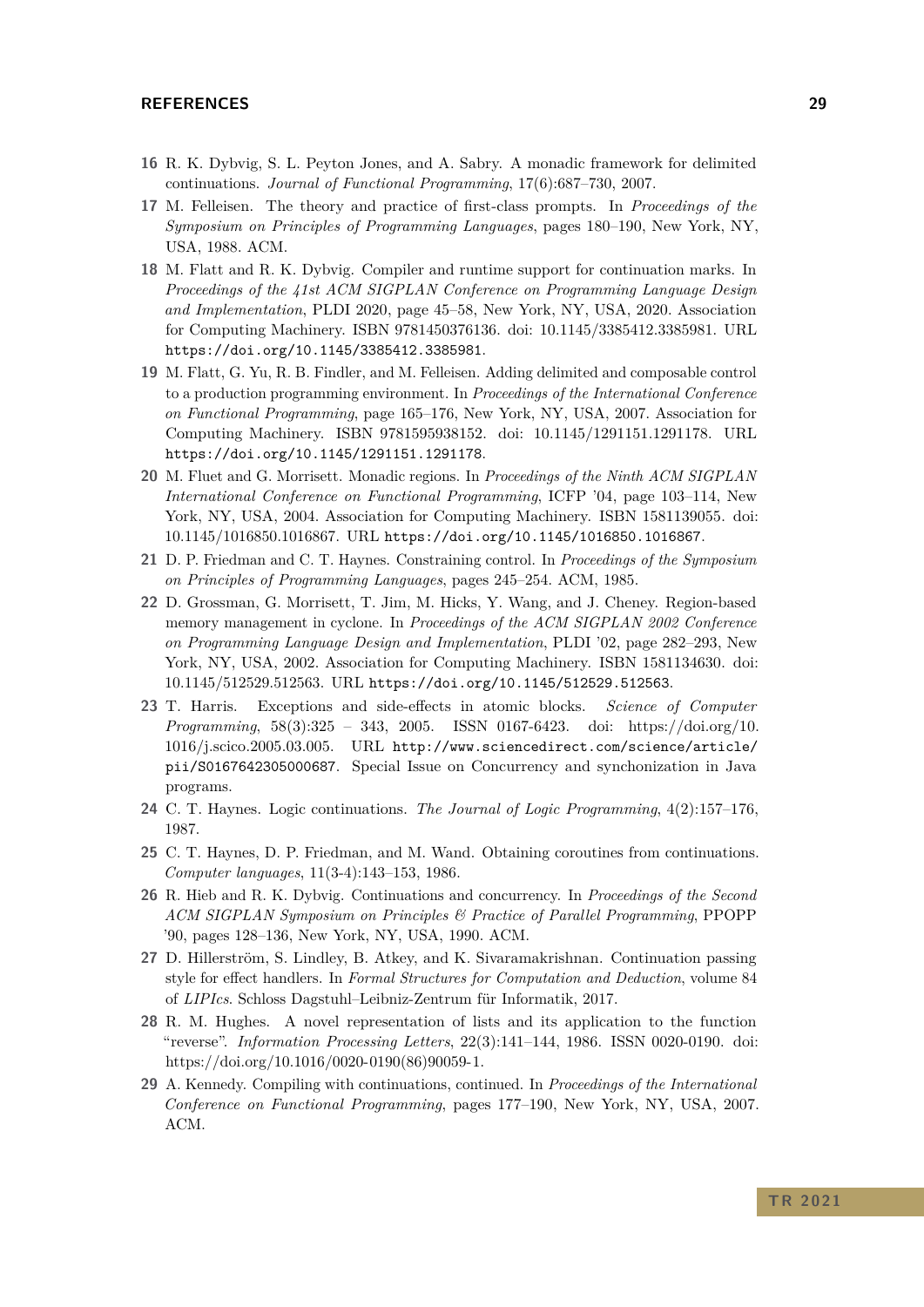- <span id="page-29-2"></span>**30** O. Kiselyov and H. Ishii. Freer monads, more extensible effects. In *Proceedings of the Haskell Symposium*, pages 94–105, New York, NY, USA, 2015. ACM.
- <span id="page-29-1"></span>**31** O. Kiselyov and C.-c. Shan. Lightweight monadic regions. In *Proceedings of the Haskell Symposium*, Haskell '08, New York, NY, USA, 2008. ACM.
- <span id="page-29-11"></span>**32** O. Kiselyov, C.-c. Shan, and A. Sabry. Delimited dynamic binding. In *Proceedings of the International Conference on Functional Programming*, pages 26–37, New York, NY, USA, 2006. ACM.
- <span id="page-29-9"></span>**33** J. Launchbury and S. L. Peyton Jones. Lazy functional state threads. In *Proceedings of the ACM SIGPLAN 1994 Conference on Programming Language Design and Implementation*, PLDI '94, page 24–35, New York, NY, USA, 1994. Association for Computing Machinery. ISBN 089791662X. doi: 10.1145/178243.178246. URL [https://doi.org/10.1145/](https://doi.org/10.1145/178243.178246) [178243.178246](https://doi.org/10.1145/178243.178246).
- <span id="page-29-8"></span>**34** D. Leijen. Structured asynchrony with algebraic effects. In *Proceedings of the Workshop on Type-Driven Development*, pages 16–29, New York, NY, USA, 2017. ACM.
- <span id="page-29-14"></span>**35** D. Leijen. Algebraic effect handlers with resources and deep finalization. Technical Report MSR-TR-2018-10, Microsoft Research, April 2018.
- <span id="page-29-3"></span>**36** P. B. Levy, J. Power, and H. Thielecke. Modelling environments in call-by-value programming languages. *Information and Computation*, 185(2):182–210, 2003.
- <span id="page-29-15"></span>**37** H. Makholm. A region-based memory manager for prolog. In *Proceedings of the 2nd International Symposium on Memory Management*, ISMM '00, page 25–34, New York, NY, USA, 2000. Association for Computing Machinery. ISBN 1581132638. doi: 10.1145/ 362422.362434. URL <https://doi.org/10.1145/362422.362434>.
- <span id="page-29-13"></span>**38** A. L. D. Moura and R. Ierusalimschy. Revisiting coroutines. *ACM Trans. Program. Lang. Syst.*, 31(2):6:1–6:31, Feb. 2009. ISSN 0164-0925.
- <span id="page-29-12"></span>**39** K. Pauwels, T. Schrijvers, and S.-C. Mu. Handling local state with global state. In *Proceedings of Mathematics of Program Construction (MPC)*. Springer, 2019.
- <span id="page-29-16"></span>**40** Q. Phan, Z. Somogyi, and G. Janssens. Runtime support for region-based memory management in mercury. In *Proceedings of the 7th International Symposium on Memory Management*, ISMM '08, page 61–70, New York, NY, USA, 2008. Association for Computing Machinery. ISBN 9781605581347. doi: 10.1145/1375634.1375644. URL <https://doi.org/10.1145/1375634.1375644>.
- <span id="page-29-0"></span>**41** G. D. Plotkin and M. Pretnar. Handling algebraic effects. *Logical Methods in Computer Science*, 9(4), 2013.
- <span id="page-29-4"></span>**42** J. C. Reynolds. Definitional interpreters for higher-order programming languages. In *Proceedings of the ACM annual conference*, pages 717–740, New York, NY, USA, 1972. ACM.
- <span id="page-29-6"></span>**43** P. Schuster and J. I. Brachthäuser. Typing, representing, and abstracting control. In *Proceedings of the Workshop on Type-Driven Development*, pages 14–24, New York, NY, USA, 2018. ACM. doi: 10.1145/3240719.3241788.
- <span id="page-29-5"></span>**44** P. Schuster, J. I. Brachthäuser, and K. Ostermann. Compiling effect handlers in capabilitypassing style. *Proc. ACM Program. Lang.*, 4(ICFP), Aug. 2020. doi: 10.1145/3408975. URL <https://doi.org/10.1145/3408975>.
- <span id="page-29-7"></span>**45** D. Sitaram and M. Felleisen. Control delimiters and their hierarchies. *LISP and Symbolic Computation*, 3(1):67–99, Jan 1990.
- <span id="page-29-10"></span>**46** A. Timany, L. Stefanesco, M. Krogh-Jespersen, and L. Birkedal. A logical relation for monadic encapsulation of state: Proving contextual equivalences in the presence of runst. *Proc. ACM Program. Lang.*, 2(POPL), Dec. 2017. doi: 10.1145/3158152. URL <https://doi.org/10.1145/3158152>.